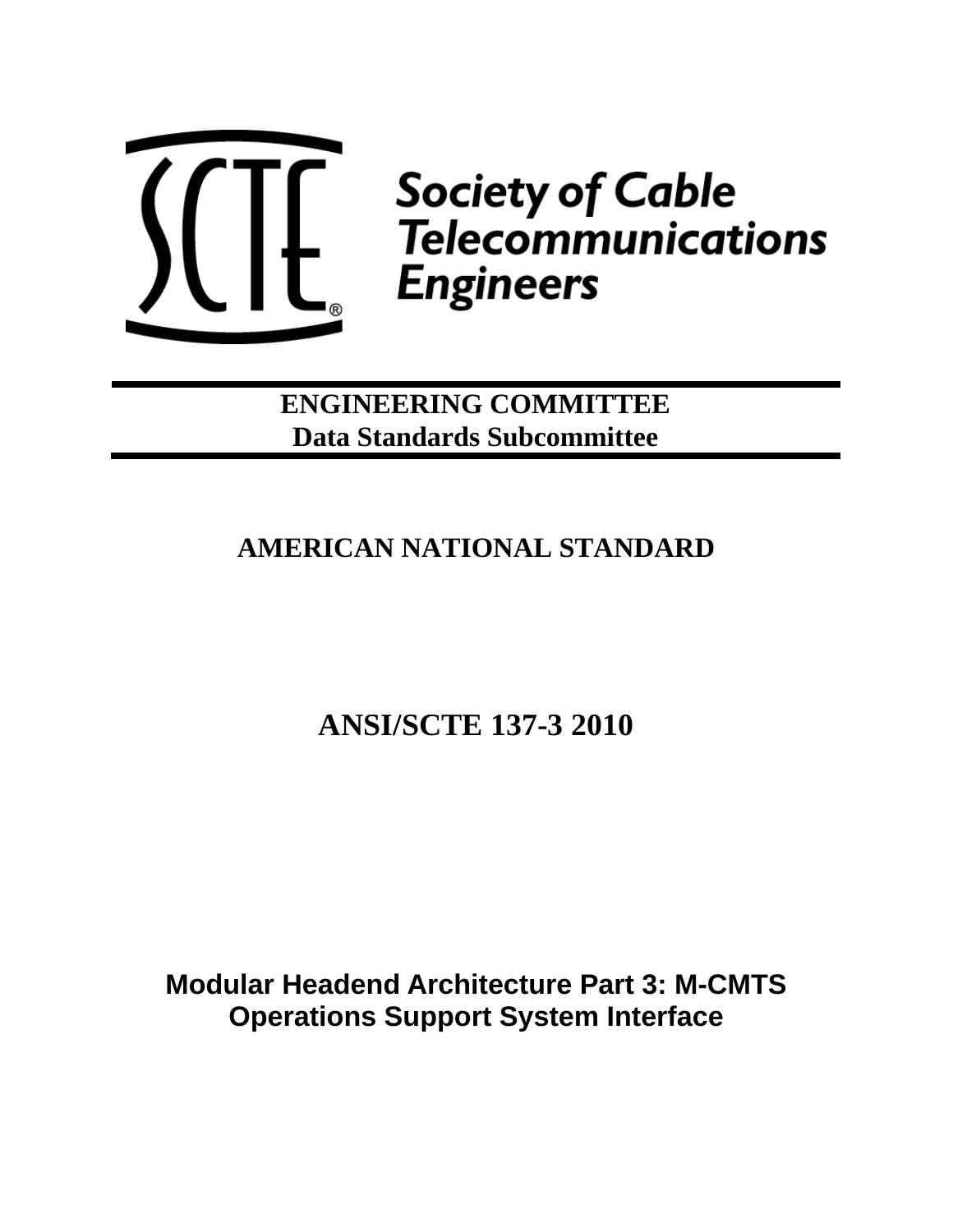# **NOTICE**

The Society of Cable Telecommunications Engineers (SCTE) Standards are intended to serve the public interest by providing specifications, test methods and procedures that promote uniformity of product, interchangeability and ultimately the long term reliability of broadband communications facilities. These documents shall not in any way preclude any member or non-member of SCTE from manufacturing or selling products not conforming to such documents, nor shall the existence of such standards preclude their voluntary use by those other than SCTE members, whether used domestically or internationally.

SCTE assumes no obligations or liability whatsoever to any party who may adopt the Standards. Such adopting party assumes all risks associated with adoption of these Standards, and accepts full responsibility for any damage and/or claims arising from the adoption of such Standards.

Attention is called to the possibility that implementation of this standard may require the use of subject matter covered by patent rights. By publication of this standard, no position is taken with respect to the existence or validity of any patent rights in connection therewith. SCTE shall not be responsible for identifying patents for which a license may be required or for conducting inquiries into the legal validity or scope of those patents that are brought to its attention.

Patent holders who believe that they hold patents which are essential to the implementation of this standard have been requested to provide information about those patents and any related licensing terms and conditions. Any such declarations made before or after publication of this document are available on the SCTE web site at [http://www.scte.org](http://www.scte.org/).

All Rights Reserved

© Society of Cable Telecommunications Engineers, Inc. 2010 140 Philips Road Exton, PA 19341

DOCSIS® and M-CMTS™ are registered trademarks of Cable Television Laboratories, Inc., and are used in this document with permission.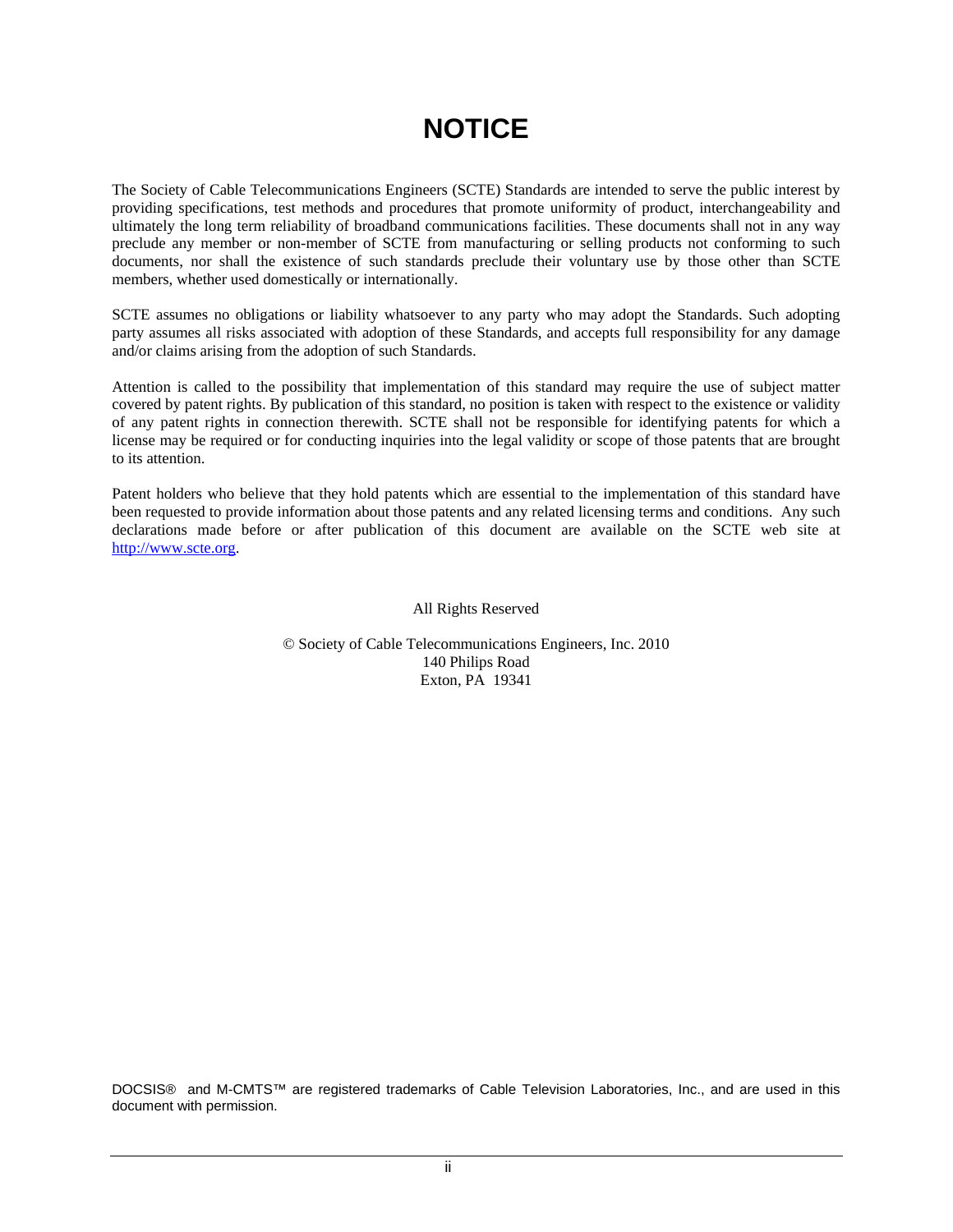| 1              |                          |                                                                   |  |
|----------------|--------------------------|-------------------------------------------------------------------|--|
|                | 1.1<br>1.2               |                                                                   |  |
| $\overline{2}$ |                          |                                                                   |  |
|                | 2.1<br>2.2<br>2.3        |                                                                   |  |
| 3              |                          |                                                                   |  |
| 4              |                          |                                                                   |  |
| 5              |                          |                                                                   |  |
|                | 5.1<br>5.2<br>5.3<br>5.4 |                                                                   |  |
| 6              |                          |                                                                   |  |
|                | 6.1<br>6.2               |                                                                   |  |
| 7              |                          |                                                                   |  |
|                | 7.1                      |                                                                   |  |
|                | 7.2<br>7.3               |                                                                   |  |
|                | 7.3.1                    |                                                                   |  |
|                | 7.3.2                    |                                                                   |  |
|                | 7.3.3                    |                                                                   |  |
|                | 7.3.4                    |                                                                   |  |
|                | 7.3.5                    |                                                                   |  |
|                | 7.3.6                    |                                                                   |  |
|                | 7.3.7                    |                                                                   |  |
|                | 7.3.8<br>7.3.9           |                                                                   |  |
|                | 7.3.10                   |                                                                   |  |
|                |                          |                                                                   |  |
| 8              |                          |                                                                   |  |
|                | 8.1                      |                                                                   |  |
|                | <b>ANNEX A</b>           |                                                                   |  |
|                | A.1                      |                                                                   |  |
|                | <b>ANNEX B</b>           | FORMAT AND CONTENT FOR EVENT, SYSLOG, AND SNMP TRAP (NORMATIVE)32 |  |
|                | B.1                      |                                                                   |  |
|                | B.2                      |                                                                   |  |

# **Contents**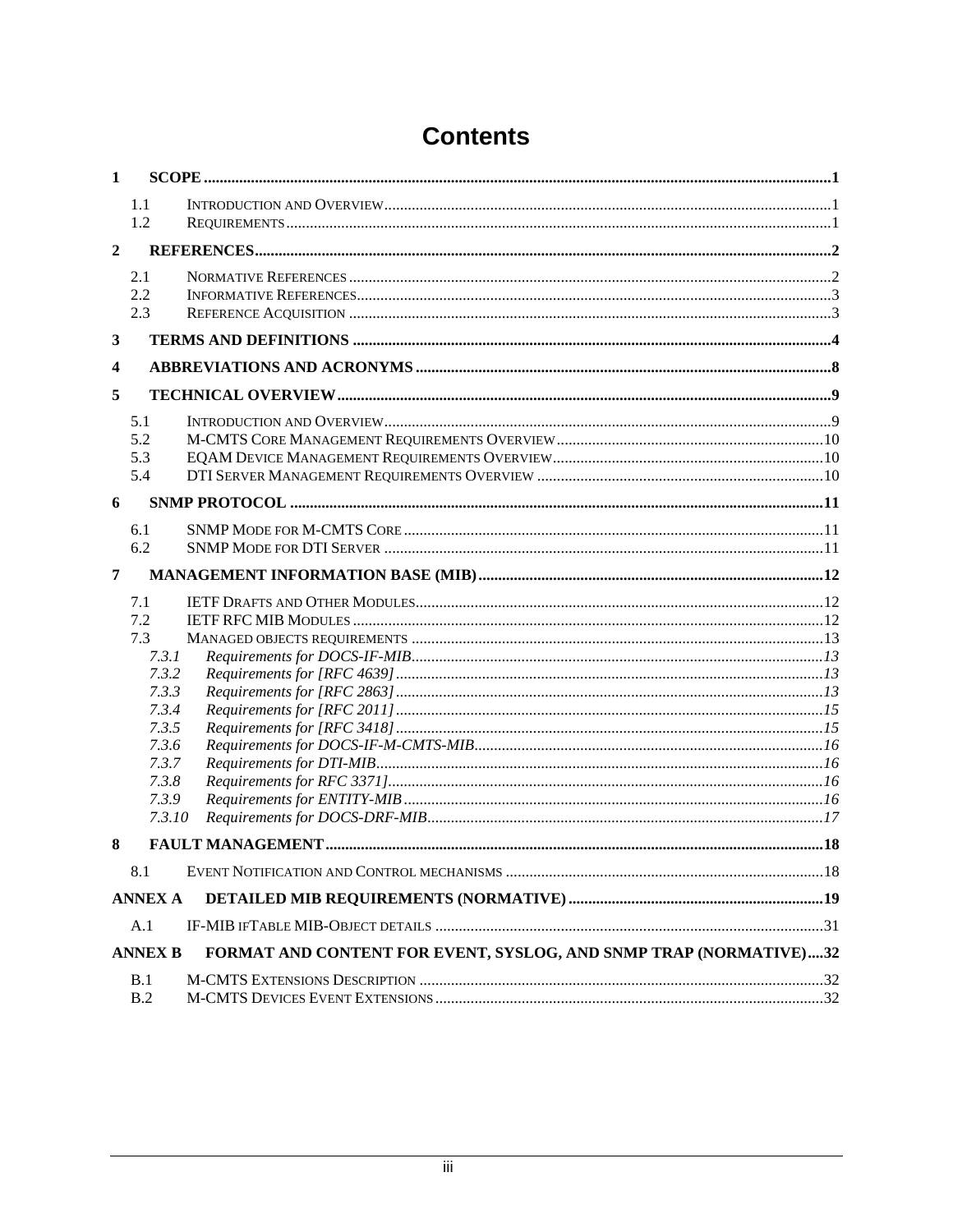# **Figures**

# **Tables**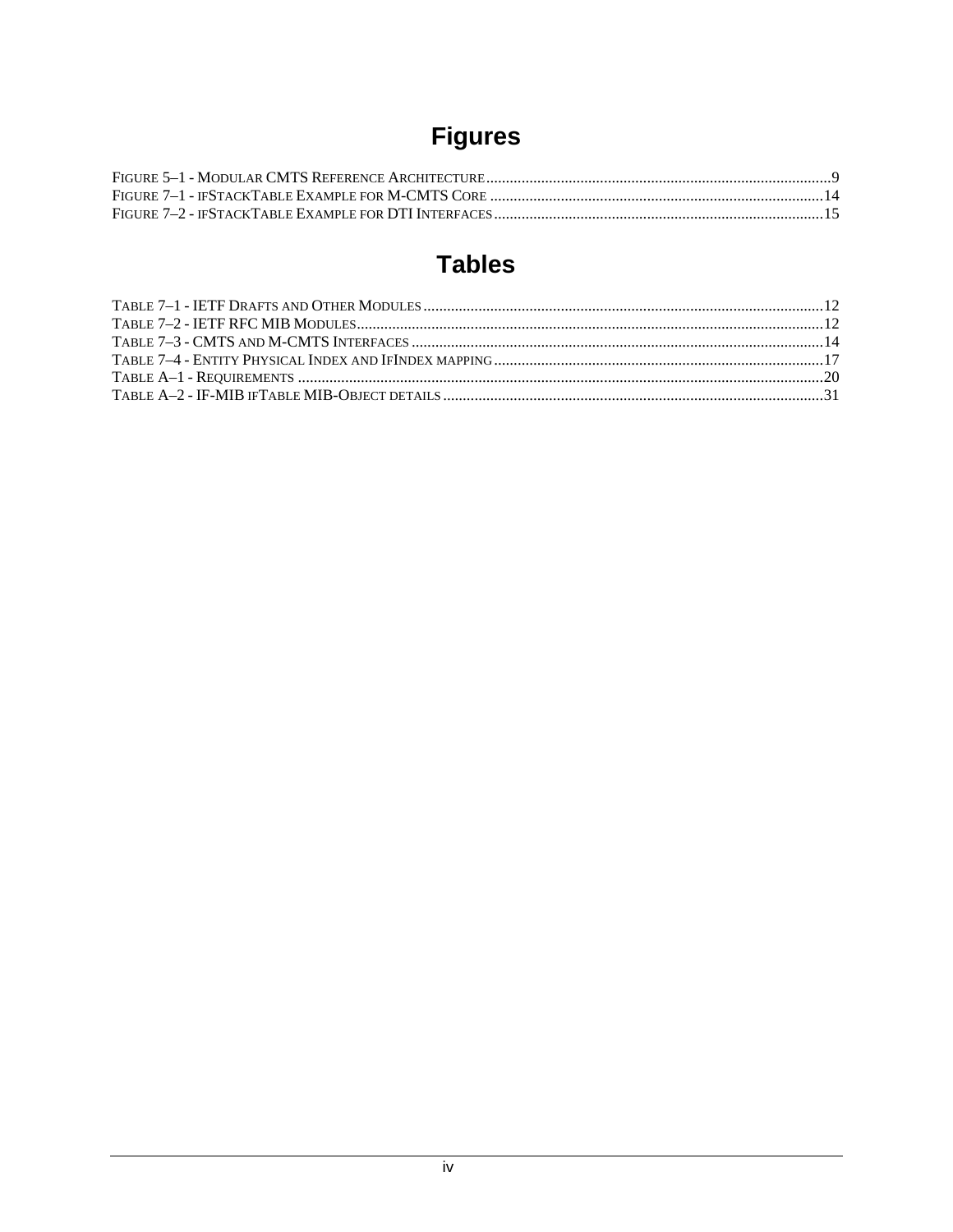## <span id="page-4-0"></span>**1 SCOPE**

### **1.1 Introduction and Overview**

<span id="page-4-1"></span>This specification defines the Network Management requirements to support a Modular Cable Modem Termination System (M-CMTS™) for headend components compliant to DOCSIS®. The purpose of this document is to define the management requirements for the M-CMTS architecture that enables an effective operation of the M-CMTS components.

The M-CMTS architecture separates the traditional CMTS into two parts. The first part is the downstream physical (PHY) component (known as a DOCSIS EQAM) and the second part consists of the IP networking and DOCSIS MAC functions of the CMTS (known as the M-CMTS Core). This separation of a CMTS into EQAM and M-CMTS Core introduces three new protocol interfaces to DOCSIS-compliant headend systems.

- DOCSIS Timing Interface (DTI): Provides a frequency reference for M-CMTS Core and DOCSIS EQAM via direct connections to a DTI Server.
- Downstream External PHY Interface (DEPI): Controls the delivery of DOCSIS frames from the M-CMTS Core to the EQAM devices.
- Edge Resource Management Interface (ERMI): Provides EQAM devices registration and control to the Edge Resource Management device with the purpose of sharing EQAM resources with video systems such as Video on Demand (VoD).

### <span id="page-4-2"></span>**1.2 Requirements**

Throughout this document, the words that are used to define the significance of particular requirements are capitalized. These words are:

| "MUST"       | This word means that the item is an absolute requirement of this specification.                                                                                                                                                                                                         |
|--------------|-----------------------------------------------------------------------------------------------------------------------------------------------------------------------------------------------------------------------------------------------------------------------------------------|
| "MUST NOT"   | This phrase means that the item is an absolute prohibition of this specification.                                                                                                                                                                                                       |
| "SHOULD"     | This word means that there may exist valid reasons in particular circumstances to ignore<br>this item, but the full implications should be understood and the case carefully weighed<br>before choosing a different course.                                                             |
| "SHOULD NOT" | This phrase means that there may exist valid reasons in particular circumstances when the<br>listed behavior is acceptable or even useful, but the full implications should be understood<br>and the case carefully weighed before implementing any behavior described with this label. |
| "MAY"        | This word means that this item is truly optional. One vendor may choose to include the item<br>because a particular marketplace requires it or because it enhances the product, for example;<br>another vendor may omit the same item.                                                  |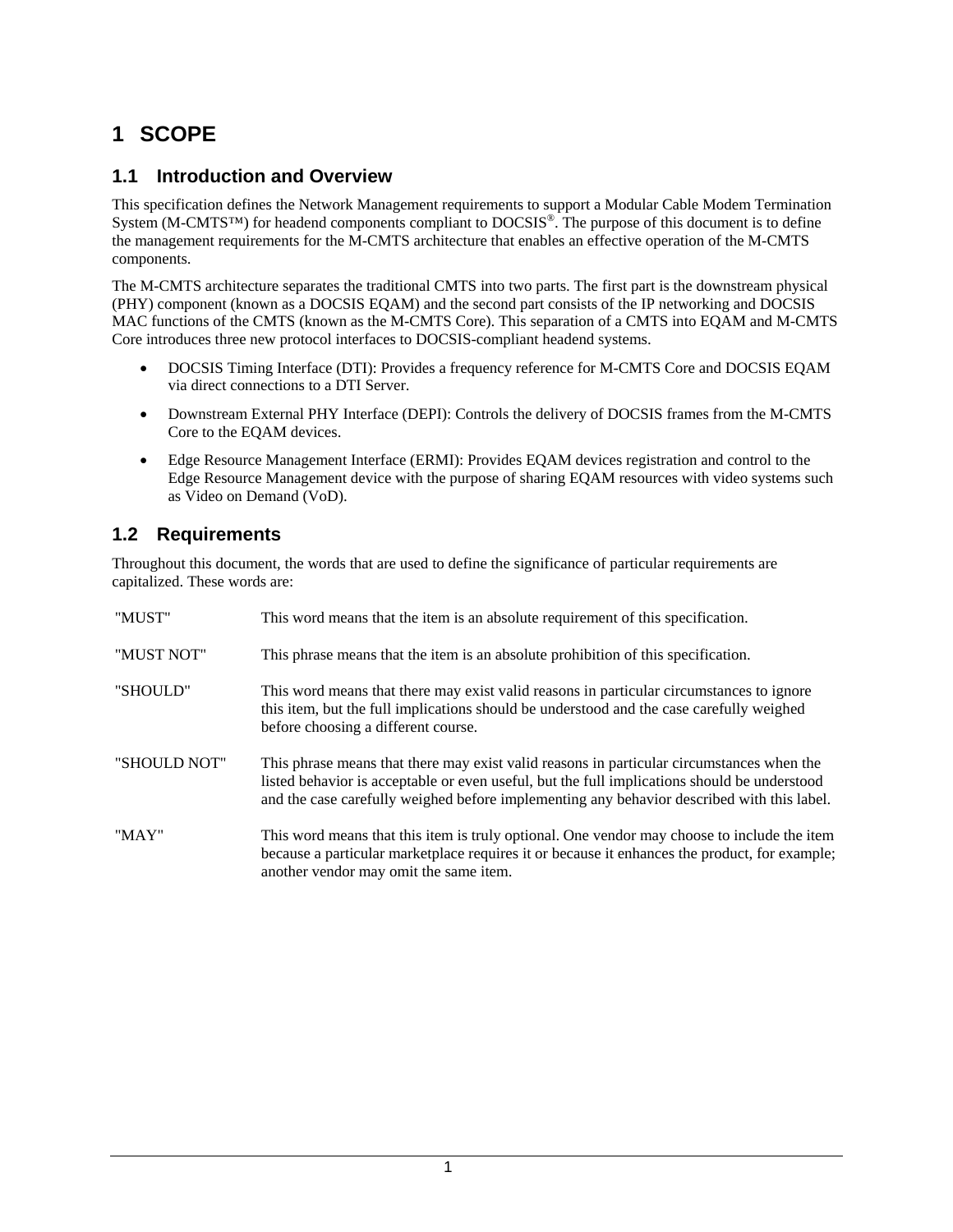## <span id="page-5-0"></span>**2 REFERENCES**

The following documents contain provisions, which, through reference in this text, constitute provisions of this standard. At the time of publication, the editions indicated were valid. All standards are subject to revision, and parties to agreement based on this standard are encouraged to investigate the possibility of applying the most recent editions of the documents listed below.

### <span id="page-5-1"></span>**2.1 Normative References**

- <span id="page-5-2"></span>[DEPI] ANSI/SCTE 137-2 2007, DOCSIS Downstream External PHY Interface for Modular Cable Modem Termination Systems.
- <span id="page-5-3"></span>[DRFI] ANSI/SCTE 133 2007, Downstream RF Interface for Cable modem Termination Systems.
- <span id="page-5-5"></span>[DTI] ANSI/SCTE 137-1 2010, DOCSIS Timing Interface for Cable Modem Termination Systems.
- <span id="page-5-20"></span>[ERMI] SCTE 137-4 2010, Edge Resource Manager Interface.
- <span id="page-5-4"></span>[OSSI2.0] ANSI/SCTE 79-2 2009, DOCSIS 2.0 Part 2: Operations Support Systems Interface.
- <span id="page-5-6"></span>[EQAM-PMI] ANSI/SCTE 137-5 2010, Modular Headend Architecture Part 5: Edge QAM Provisioning and Management Interface.
- <span id="page-5-10"></span>[RFC 2011] IETF RFC 2011, Category: Standards Track SNMPv2 Management Information Base for the Internet Protocol using SMIv2, November 1996.
- <span id="page-5-11"></span>[RFC 2863] IETF RFC 2853, The Interfaces Group MIB, June 2000.
- <span id="page-5-12"></span>[RFC 3371] IETF RFC 3371, L2TPv3 Extensions Working Group, Layer Two Tunneling Protocol 'L2TP' Management Information Base, August 2002.
- <span id="page-5-13"></span>[RFC 3410] IETF RFC 3410, Introduction and Applicability Statements for Internet-Standard Management Framework, December 2002.
- <span id="page-5-7"></span>[RFC 3411] IETF RFC 3411 / STD0062, An Architecture for Describing Simple Network Management Protocol (SNMP) Management Frameworks, December 2002.
- <span id="page-5-14"></span>[RFC 3412] IETF RFC 3412 / STD0062, Message Processing and Dispatching for the Simple Network Management Protocol (SNMP), December 2002.
- <span id="page-5-15"></span>[RFC 3413] IETF RFC 3413 / STD0062, Simple Network Management Protocol (SNMP) Applications, December 2002.
- <span id="page-5-16"></span>[RFC 3414] IETF RFC 3414 / STD0062, User-based Security Model (USM) for version 3 of the Simple Network Management Protocol (SNMPv3), December 2002.
- <span id="page-5-8"></span>[RFC 3415] IETF RFC 3415 / STD0062, View-based Access Control Model (VACM) for the Simple Network Management Protocol (SNMP), December 2002.
- <span id="page-5-17"></span>[RFC 3418] IETF RFC 3418 / STD0062, Management Information Base (MIB) for the Simple Network Management Protocol (SNMP), December 2002.
- <span id="page-5-9"></span>[RFC 3584] IETF RFC 3584 / BCP0074, Coexistence between Version 1, Version 2, and Version 3 of the Internet-Standard and Network Management Framework, August 2003.
- <span id="page-5-19"></span>[RFC 3931] IETF RFC 3931, Layer Two Tunneling Protocol - Version 3 (L2TPv3), March 2005.
- <span id="page-5-18"></span>[RFC 4133] IETF RFC 4133, A. Bierman, K. and McCloghrie, Entity MIB, August 2005.
- <span id="page-5-21"></span>[RFC 4546] IETF RFC 4546, D. Raftus and E. Cardona, Radio Frequency (RF) Interface Management Information Base for DOCSIS 2.0 Compliant RF Interfaces, June 2006.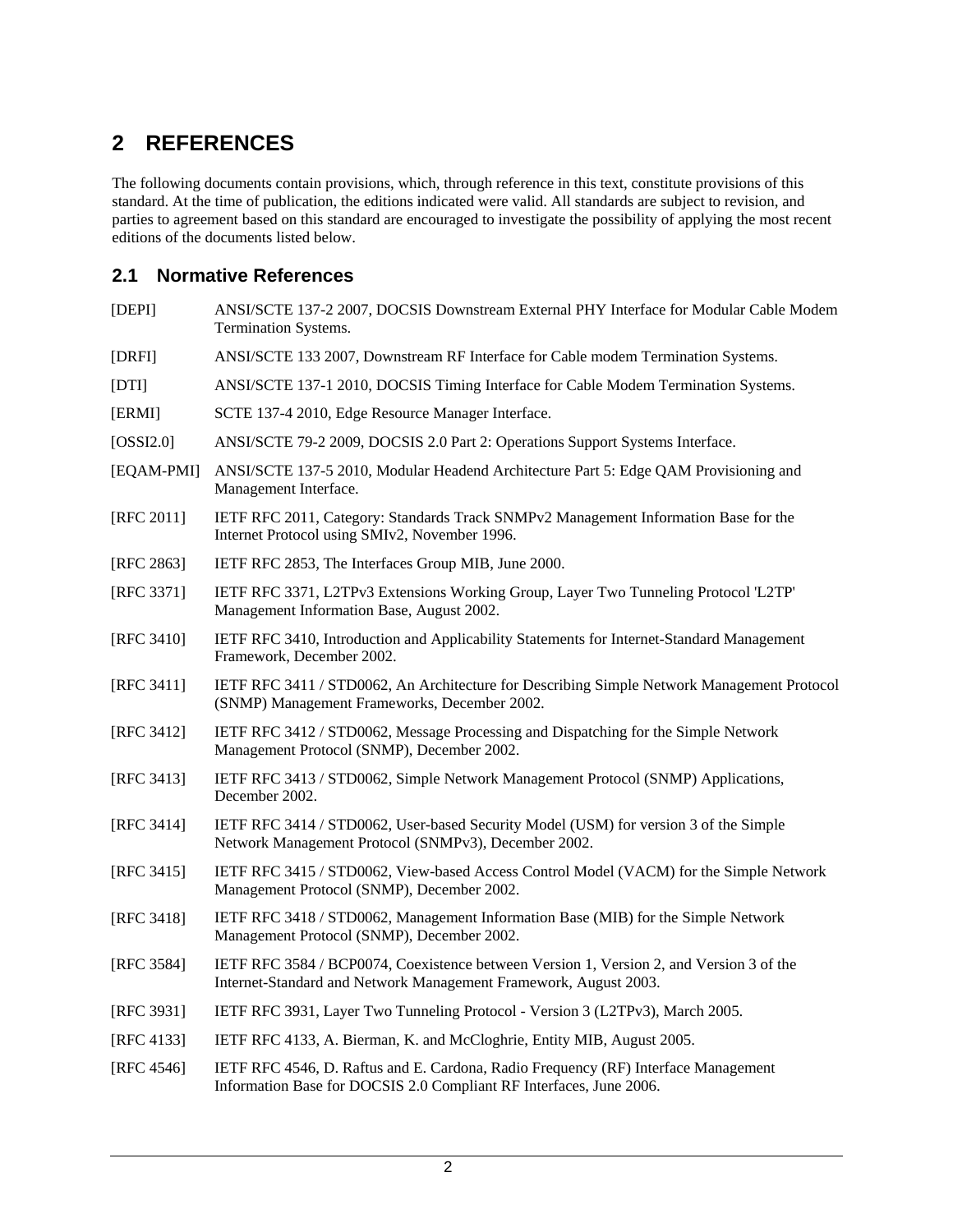<span id="page-6-2"></span>[RFC 4639] IETF RFC 4639, R. Woundy and K. Marez, Cable Device Management Information Base for Data-Over-Cable Service Interface Specification (DOCSIS) Compliant Cable Modems and Cable Modem Termination Systems, December 2006.

#### <span id="page-6-0"></span>**2.2 Informative References**

- <span id="page-6-3"></span>[PW-MIB] IETF draft-ietf-pwe3-pw-mib-06.txt, Zelig, D., Nadeau, T., Pseudo Wire (PW) Management Information Base, July 2005.
- <span id="page-6-5"></span>[RFC 2661] IETF RFC 2661, Layer Two Tunneling Protocol "L2TP", August 1999.
- <span id="page-6-4"></span>[RFC 4087] IETF RFC 4087, IP Tunnel MIB, June 2005.

### <span id="page-6-1"></span>**2.3 Reference Acquisition**

- Cable Television Laboratories, Inc., 858 Coal Creek Circle, Louisville, CO 80027, Phone +1-303-661-9100; Fax +1-303-661-9199; [http://www.cablelabs.com](http://www.cablelabs.com/)
- Internet Engineering Task Force (IETF) Secretariat, 46000 Center Oak Plaza, Sterling, VA 20166, Phone +1-571-434-3500, Fax +1-571-434-3535, [http://www.ietf.org](http://www.ietf.org/)
- **Note**: Internet-Drafts are draft documents valid for a maximum of six months and may be updated, replaced, or obsoleted by other documents at any time. The list of current Internet-Drafts can be accessed at <http://www.ietf.org/ietf/1id-abstracts.txt>. Internet-Drafts may also be accessed at<http://tools.ietf.org/html/>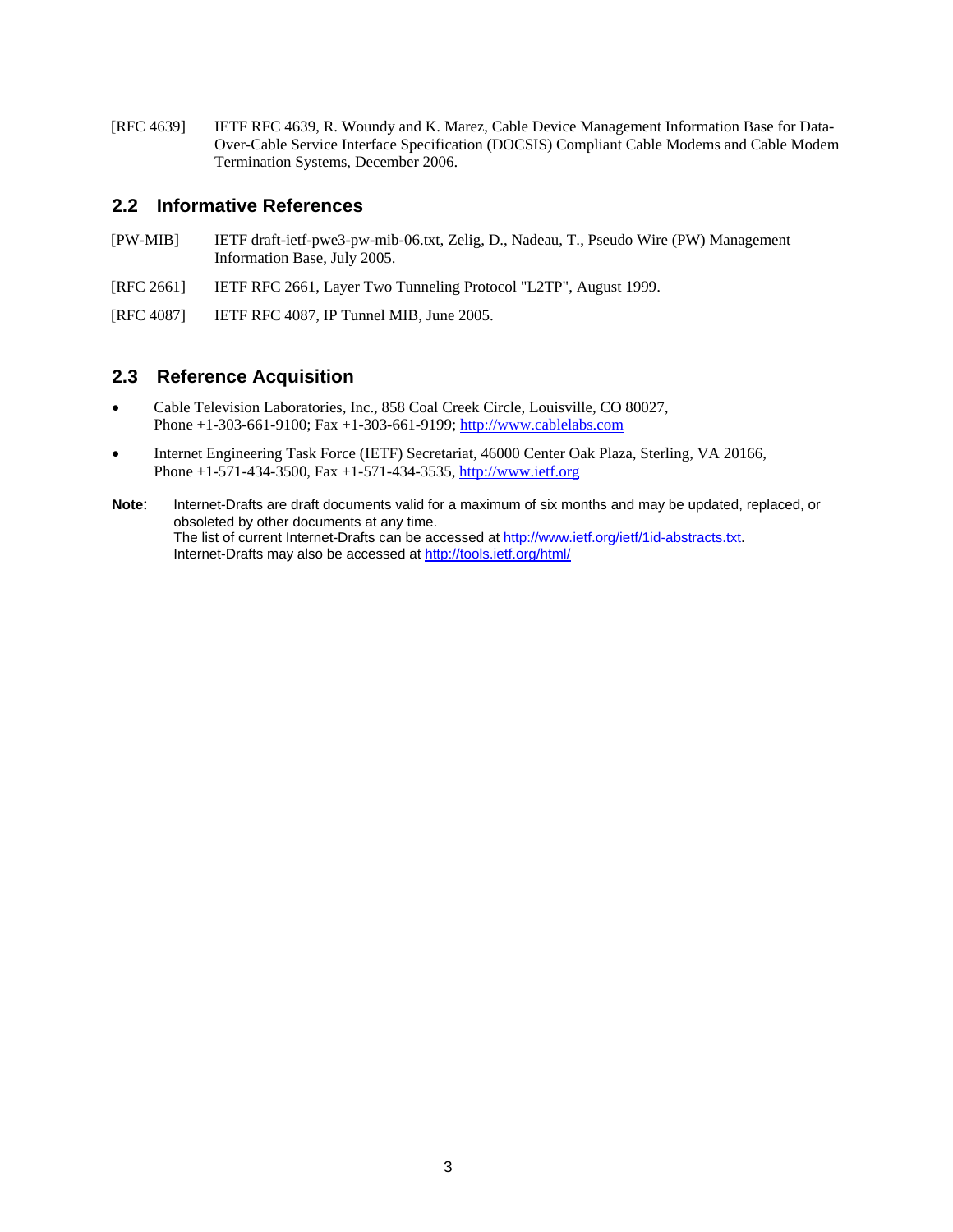## <span id="page-7-0"></span>**3 TERMS AND DEFINITIONS**

This specification uses the following terms and definitions:

| Cable Modem (CM)                                      | A modulator-demodulator at subscriber locations intended for use in conveying data<br>communications on a cable television system.                                                                                                                                                |  |
|-------------------------------------------------------|-----------------------------------------------------------------------------------------------------------------------------------------------------------------------------------------------------------------------------------------------------------------------------------|--|
| <b>CDN</b>                                            | L2TPv3 Call-Disconnect-Notify message.                                                                                                                                                                                                                                            |  |
| <b>Converged Interconnect</b><br><b>Network</b>       | The network (generally gigabit Ethernet) that connects an M-CMTS Core to an<br>EQAM.                                                                                                                                                                                              |  |
| <b>Customer Premises</b><br><b>Equipment (CPE)</b>    | Equipment at the end user's premises; may be provided by the service provider.                                                                                                                                                                                                    |  |
| <b>Data Rate</b>                                      | Throughput, data transmitted in units of time usually in bits per second (bps).                                                                                                                                                                                                   |  |
| Decibels (dB)                                         | Ratio of two power levels expressed mathematically as $dB = 10\log_{10}(P_{OUT}/P_{IN})$ .                                                                                                                                                                                        |  |
| Decibel-Millivolt (dBmV)                              | Unit of RF power expressed in decibels relative to 1 millivolt over 75 ohms, where<br>$dBmV = 20log_{10}(value in mV/1 mV).$                                                                                                                                                      |  |
| <b>DOCSIS-MPT</b><br>(D-MPT)                          | DOCSIS MPT Mode.                                                                                                                                                                                                                                                                  |  |
| Downstream (DS)                                       | Transmissions from CMTS to CM. This includes transmission from the M-<br>1.<br>CMTS Core to the EQAM as well as the RF transmissions from the EQAM to<br>the CM.                                                                                                                  |  |
|                                                       | RF spectrum used to transmit signals from a cable operator's headend or hub<br>2.<br>site to subscriber locations.                                                                                                                                                                |  |
| <b>DTI</b> Client                                     | The receiver of the Timing signal from the DTI Server. Through the DTI protocol<br>DTI clients have the same time reference.                                                                                                                                                      |  |
| <b>DTI</b> Server                                     | Timing Signal generator for a DTI client of the point to point DOCSIS Timing<br>Interface (DTI).                                                                                                                                                                                  |  |
| edgeQAM modulator<br>(EQAM)                           | A headend or hub device that receives packets of digital video or data. It re-<br>packetizes the video or data into an MPEG transport stream and digitally modulates<br>the digital transport stream onto a downstream RF carrier using quadrature<br>amplitude modulation (QAM). |  |
| <b>Electronic Industries</b><br><b>Alliance (EIA)</b> | A voluntary body of manufacturers, which, among other activities, prepares and<br>publishes standards.                                                                                                                                                                            |  |
| Flow                                                  | A stream of packets in DEPI used to transport data of a certain priority from the M-<br>CMTS Core to a particular QAM channel of the EQAM. In PSP operation, there can<br>exist several flows per QAM channel.                                                                    |  |
| Gigahertz (GHz)                                       | A unit of frequency; 1,000,000,000 or $10^9$ Hz.                                                                                                                                                                                                                                  |  |
| GigE (GE)                                             | Gigabit Ethernet (1 Gbps).                                                                                                                                                                                                                                                        |  |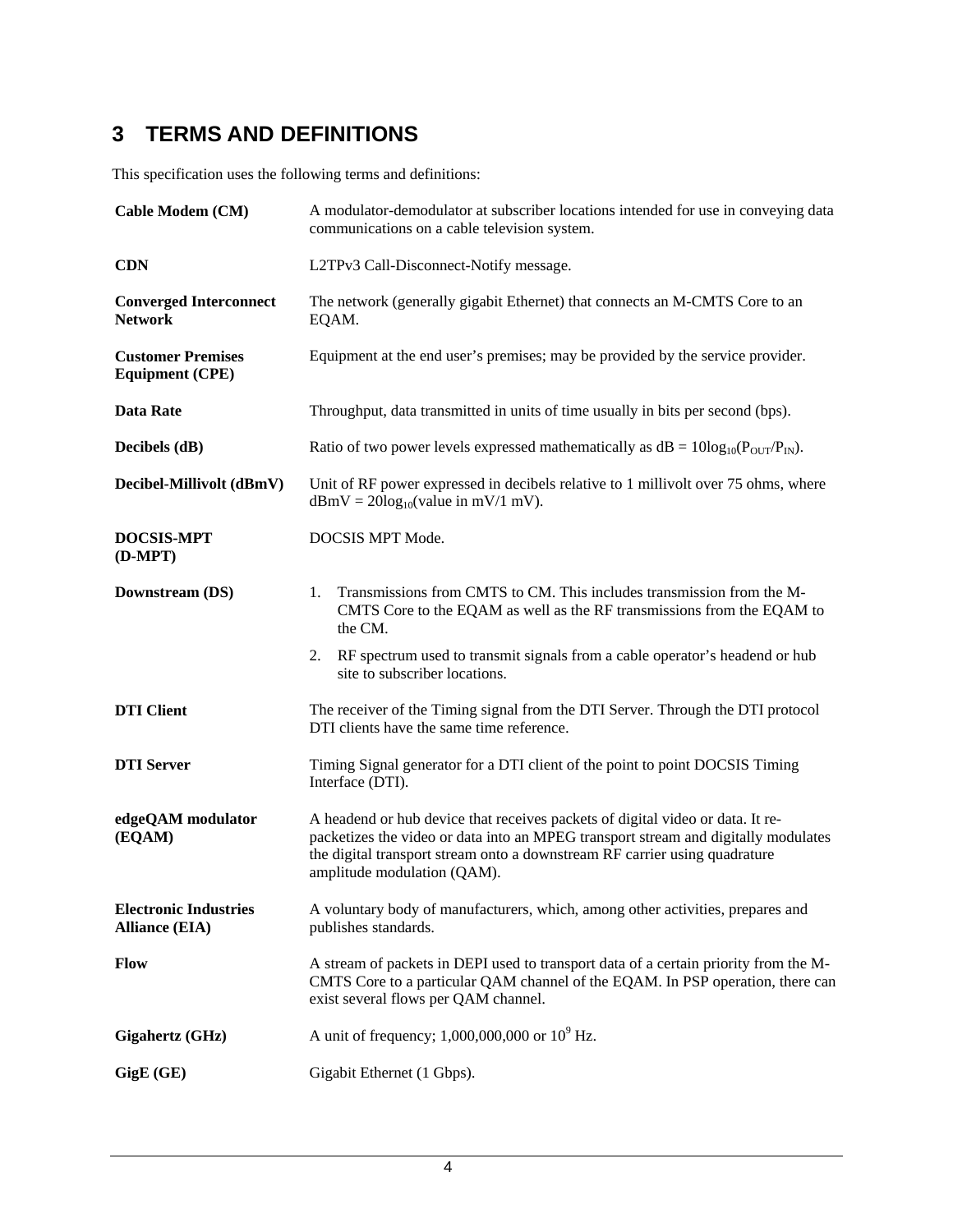| <b>GPSSEC</b>                                            | The timestamp used for GPS systems. This timestamp is a 32-bit counter that<br>increments every second and uses as initialization reference January 6, 1980.                                                                                                                                                                                                                                                                                                                                                                                                                                            |
|----------------------------------------------------------|---------------------------------------------------------------------------------------------------------------------------------------------------------------------------------------------------------------------------------------------------------------------------------------------------------------------------------------------------------------------------------------------------------------------------------------------------------------------------------------------------------------------------------------------------------------------------------------------------------|
| Hertz (Hz)                                               | A unit of frequency; formerly cycles per second.                                                                                                                                                                                                                                                                                                                                                                                                                                                                                                                                                        |
| <b>Hybrid Fiber/Coax (HFC)</b><br><b>System</b>          | A broadband bidirectional shared-media transmission system using optical fiber<br>trunks between the headend and the fiber nodes, and coaxial cable distribution from<br>the fiber nodes to the customer locations.                                                                                                                                                                                                                                                                                                                                                                                     |
| <b>ICCN</b>                                              | L2TPv3 Incoming-Call-Connected message.                                                                                                                                                                                                                                                                                                                                                                                                                                                                                                                                                                 |
| <b>ICRP</b>                                              | L2TPv3 Incoming-Call-Reply message.                                                                                                                                                                                                                                                                                                                                                                                                                                                                                                                                                                     |
| <b>ICRQ</b>                                              | L2TPv3 Incoming-Call-Request message.                                                                                                                                                                                                                                                                                                                                                                                                                                                                                                                                                                   |
| <b>Internet Engineering Task</b><br>Force (IETF)         | A body responsible for, among other things, developing standards used in the<br>Internet.                                                                                                                                                                                                                                                                                                                                                                                                                                                                                                               |
| <b>Internet Protocol (IP)</b>                            | An Internet network-layer protocol.                                                                                                                                                                                                                                                                                                                                                                                                                                                                                                                                                                     |
| IPv4                                                     | Internet Protocol version 4.                                                                                                                                                                                                                                                                                                                                                                                                                                                                                                                                                                            |
| kilohertz (kHz)                                          | Unit of frequency; $1,000$ or $103$ Hz; formerly kilocycles per second.                                                                                                                                                                                                                                                                                                                                                                                                                                                                                                                                 |
| <b>L2TP Attribute Value</b><br>Pair (AVP)                | The L2TP variable-length concatenation of a unique Attribute (represented by an<br>integer), a length field, and a Value containing the actual value identified by the<br>attribute.                                                                                                                                                                                                                                                                                                                                                                                                                    |
| <b>L2TP Control Connection</b>                           | An L2TP control connection is a reliable control channel that is used to establish,<br>maintain, and release individual L2TP sessions as well as the control connection<br>itself.                                                                                                                                                                                                                                                                                                                                                                                                                      |
| <b>L2TP Control Connection</b><br><b>Endpoint (LCCE)</b> | An L2TP node that exists at either end of an L2TP control connection. May also be<br>referred to as an LAC or LNS, depending on whether tunneled frames are processed<br>at the data link (LAC) or network layer (LNS).                                                                                                                                                                                                                                                                                                                                                                                 |
| <b>L2TP Control Connection</b><br>ID                     | The Control Connection ID field contains the identifier for the control connection, a<br>32-bit value. The Assigned Control Connection ID AVP, Attribute Type 61,<br>contains the ID being assigned to this control connection by the sender. The Control<br>Connection ID specified in the AVP must be included in the Control Connection ID<br>field of all control packets sent to the peer for the lifetime of the control connection.<br>Because a Control Connection ID value of 0 is used in this special manner, the zero<br>value must not be sent as an Assigned Control Connection ID value. |
| <b>L2TP Control Message</b>                              | An L2TP message used by the control connection.                                                                                                                                                                                                                                                                                                                                                                                                                                                                                                                                                         |
| <b>L2TP Data Message</b>                                 | L2TP message used by the data channel.                                                                                                                                                                                                                                                                                                                                                                                                                                                                                                                                                                  |
| <b>L2TP</b> Endpoint                                     | A node that acts as one side of an L2TP tunnel.                                                                                                                                                                                                                                                                                                                                                                                                                                                                                                                                                         |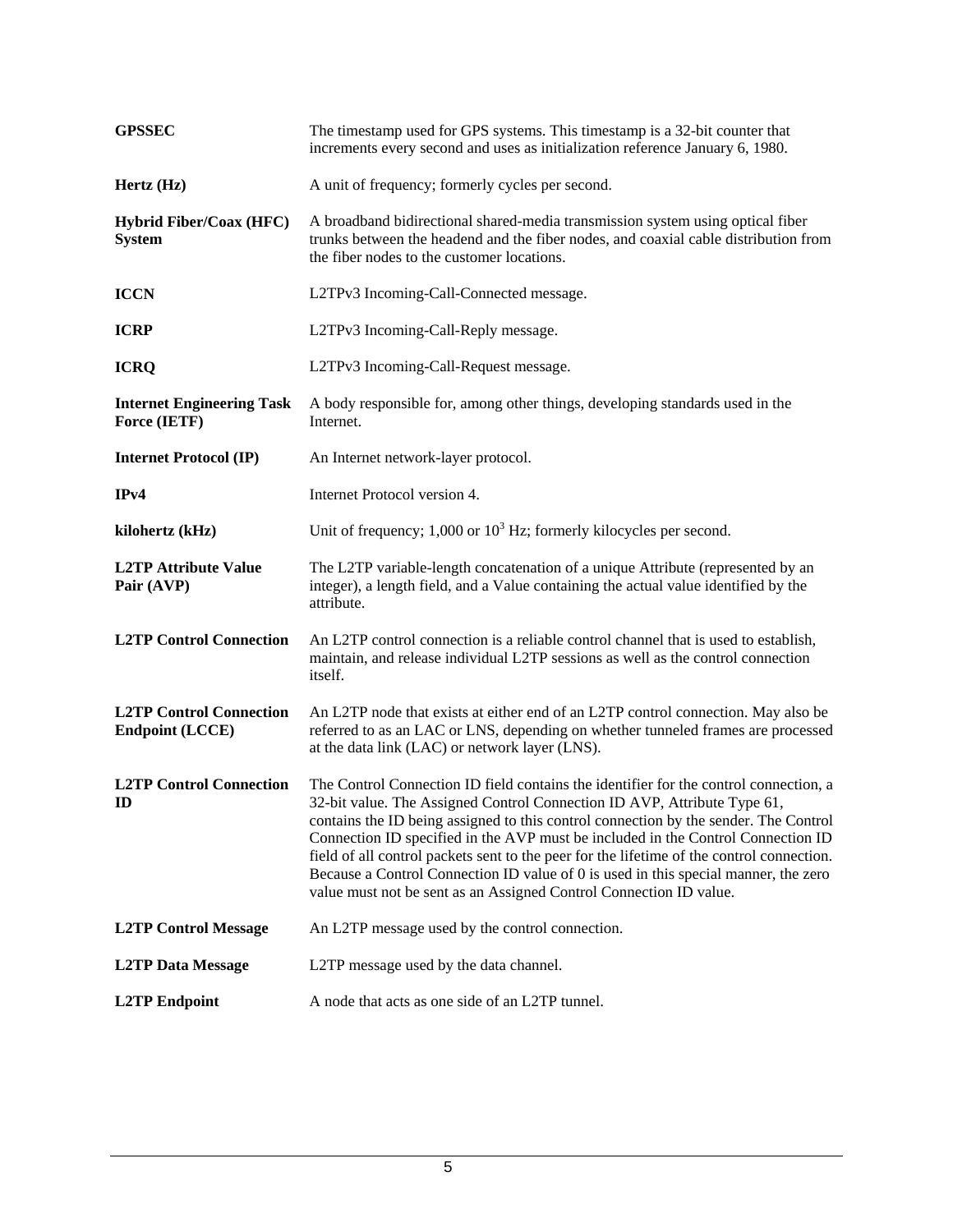| <b>L2TP Network Server</b><br>(LNS)      | If a given L2TP session is terminated at the L2TP node and the encapsulated<br>network layer (L3) packet processed on a virtual interface, we refer to this L2TP<br>node as an L2TP Network Server (LNS). A given LCCE may act as both an LNS for<br>some sessions and an LAC for others, so these terms must only be used within the<br>context of a given set of sessions unless the LCCE is in fact single purpose for a<br>given topology.                                                                                                                                                                                                                                                          |
|------------------------------------------|---------------------------------------------------------------------------------------------------------------------------------------------------------------------------------------------------------------------------------------------------------------------------------------------------------------------------------------------------------------------------------------------------------------------------------------------------------------------------------------------------------------------------------------------------------------------------------------------------------------------------------------------------------------------------------------------------------|
| <b>L2TP Pseudowire (PW)</b>              | An emulated circuit as it traverses a PSN. There is one Pseudowire per L2TP<br>Session.                                                                                                                                                                                                                                                                                                                                                                                                                                                                                                                                                                                                                 |
| <b>L2TP Pseudowire Type</b>              | The payload type being carried within an L2TP session. Examples include PPP,<br>Ethernet, and Frame Relay.                                                                                                                                                                                                                                                                                                                                                                                                                                                                                                                                                                                              |
| <b>L2TP</b> Session                      | An L2TP session is the entity that is created between two LCCEs in order to<br>exchange parameters for and maintain an emulated L2 connection. Multiple sessions<br>may be associated with a single Control Connection.                                                                                                                                                                                                                                                                                                                                                                                                                                                                                 |
| <b>L2TP Session ID</b>                   | A 32-bit field containing a non-zero identifier for a session. L2TP sessions are<br>named by identifiers that have local significance only. That is, the same logical<br>session will be given different Session IDs by each end of the control connection for<br>the life of the session. When the L2TP control connection is used for session<br>establishment, session IDs are selected and exchanged as Local Session ID AVPs<br>during the creation of a session. The Session ID alone provides the necessary<br>context for all further packet processing, including the presence, size, and value of<br>the Cookie, the type of L2-Specific Sublayer, and the type of payload being<br>tunneled. |
| <b>MAC Domain</b>                        | A grouping of layer 2 devices that can communicate with each other without using<br>bridging or routing. In DOCSIS is the group of CMs that are using upstream and                                                                                                                                                                                                                                                                                                                                                                                                                                                                                                                                      |
|                                          | downstream channels linked together through a MAC forwarding entity.                                                                                                                                                                                                                                                                                                                                                                                                                                                                                                                                                                                                                                    |
| <b>Media Access Control</b><br>(MAC)     | Used to refer to the layer 2 element of the system which would include DOCSIS<br>framing and signaling.                                                                                                                                                                                                                                                                                                                                                                                                                                                                                                                                                                                                 |
| <b>Megahertz</b> (MHz)                   | A unit of frequency; $1,000,000$ or $10^6$ Hz; formerly megacycles per second.                                                                                                                                                                                                                                                                                                                                                                                                                                                                                                                                                                                                                          |
| Microsecond $(\mu s)$                    | $10^{-6}$ second.                                                                                                                                                                                                                                                                                                                                                                                                                                                                                                                                                                                                                                                                                       |
| <b>Millisecond</b> (ms)                  | $10^{-3}$ second.                                                                                                                                                                                                                                                                                                                                                                                                                                                                                                                                                                                                                                                                                       |
| M/N                                      | Relationship of integer numbers M,N that represents the ratio of the downstream<br>symbol clock rate to the DOCSIS master clock rate.                                                                                                                                                                                                                                                                                                                                                                                                                                                                                                                                                                   |
| <b>MPT</b>                               | MPEG-TS mode of DEPI.                                                                                                                                                                                                                                                                                                                                                                                                                                                                                                                                                                                                                                                                                   |
| <b>Multiple System Operator</b><br>(MSO) | A corporate entity that owns and/or operates more than one cable system.                                                                                                                                                                                                                                                                                                                                                                                                                                                                                                                                                                                                                                |
| Nanosecond (ns)                          | $10^{-9}$ second.                                                                                                                                                                                                                                                                                                                                                                                                                                                                                                                                                                                                                                                                                       |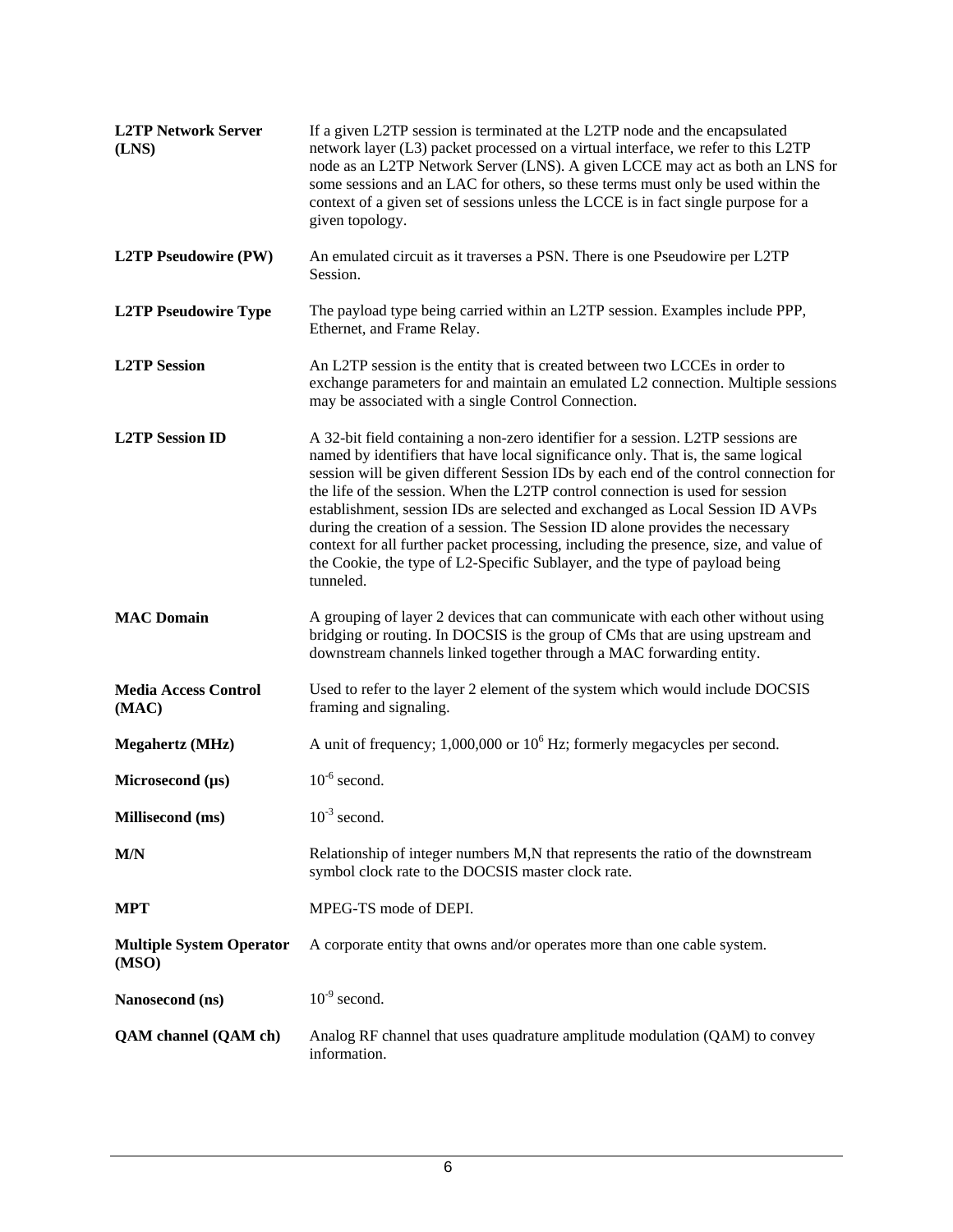| <b>Quadrature Amplitude</b><br><b>Modulation (QAM)</b> | A modulation technique in which an analog signal's amplitude and phase vary to<br>convey information, such as digital data.                                                                                                                                                                                  |  |
|--------------------------------------------------------|--------------------------------------------------------------------------------------------------------------------------------------------------------------------------------------------------------------------------------------------------------------------------------------------------------------|--|
| <b>Radio Frequency (RF)</b>                            | In cable television systems, this refers to electromagnetic signals in the range 5 to<br>1000 MHz.                                                                                                                                                                                                           |  |
| <b>Radio Frequency</b><br><b>Interface (RFI)</b>       | Term encompassing the downstream and the upstream radio frequency interfaces.                                                                                                                                                                                                                                |  |
| <b>Request For Comments</b><br>(RFC)                   | A technical policy document of the IETF; these documents can be accessed on the<br>World Wide Web at http://www.rfc-editor.org/.                                                                                                                                                                             |  |
| <b>SCCRN</b>                                           | L2TPv3 Start-Control-Connection-Connected message.                                                                                                                                                                                                                                                           |  |
| <b>SCCRP</b>                                           | L2TPv3 Start-Control-Connection-Reply message.                                                                                                                                                                                                                                                               |  |
| <b>SCCRQ</b>                                           | L2TPv3 Start-Control-Connection-Request message.                                                                                                                                                                                                                                                             |  |
| <b>Session</b>                                         | An L2TP data plane connection from the M-CMTS Core to the QAM channel.<br>There must be one session per QAM Channel. There is one DEPI pseudowire type<br>per session. There may be multiple MPT flows and multiple PSP flows per session.<br>Multiple sessions may be bound to a single control connection. |  |
| <b>SLI</b>                                             | L2TPv3 Set Link Info message.                                                                                                                                                                                                                                                                                |  |
| <b>StopCCN</b>                                         | L2TPv3 Stop-Control-Connection-Notification message.                                                                                                                                                                                                                                                         |  |
| <b>Upstream</b> (US)                                   | Transmissions from CM to CMTS. This includes transmission from the EQAM<br>1.<br>to M-CMTS Core as well as the RF transmissions from the CM to the EQAM.                                                                                                                                                     |  |
|                                                        | RF spectrum used to transmit signals from a subscriber location to a cable<br>2.<br>operator's headend or hub site.                                                                                                                                                                                          |  |
| <b>Upstream Channel</b><br><b>Descriptor (UCD)</b>     | The MAC Management Message used to communicate the characteristics of the<br>upstream physical layer to the cable modems.                                                                                                                                                                                    |  |
| <b>Video on Demand (VoD)</b><br><b>System</b>          | System that enables individuals to select and watch video content over a network<br>through an interactive television system.                                                                                                                                                                                |  |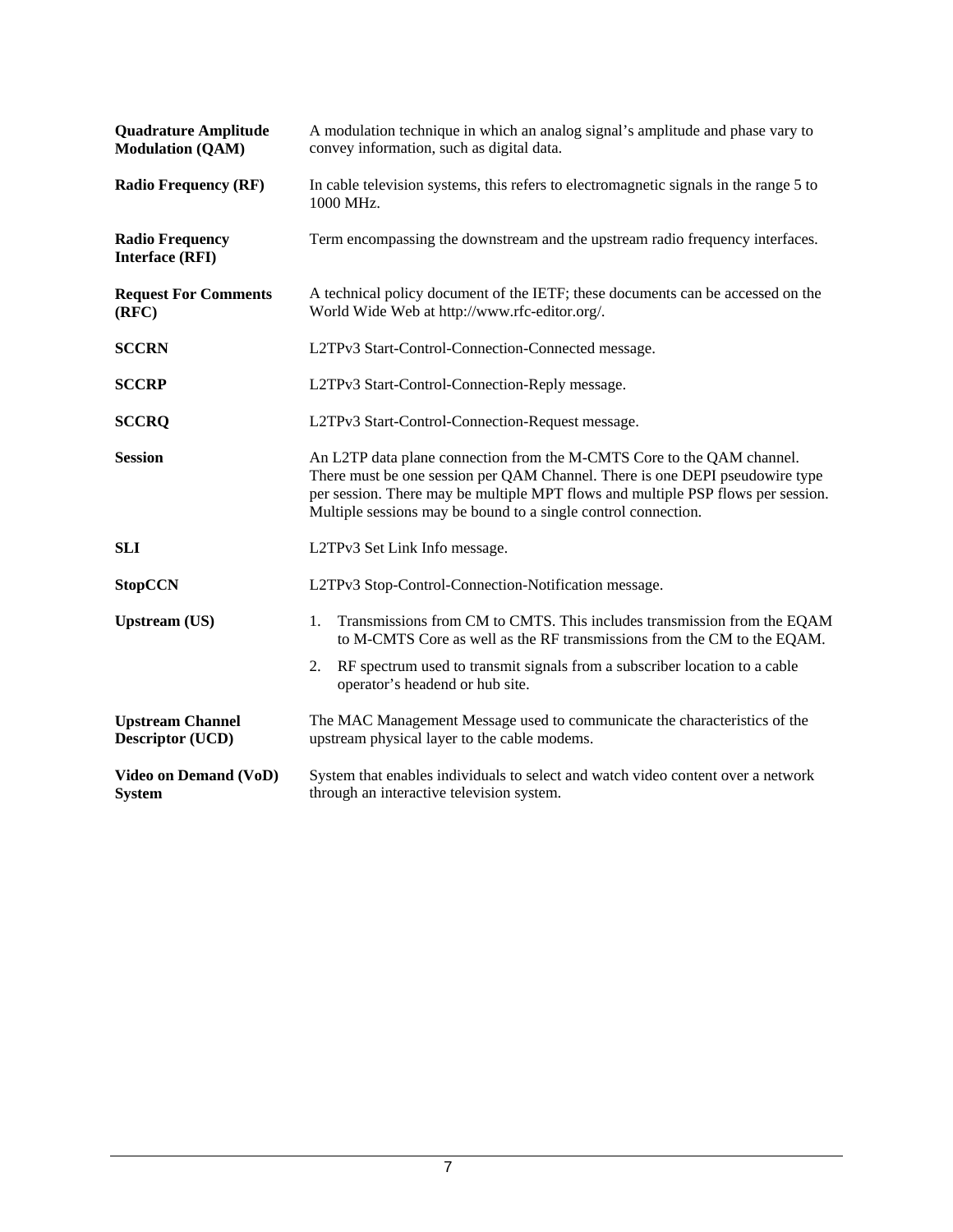## <span id="page-11-0"></span>**4 ABBREVIATIONS AND ACRONYMS**

This specification uses the following abbreviations and acronyms:

| <b>CIN</b>     | <b>Converged Interconnect Network</b>                                                 |  |  |
|----------------|---------------------------------------------------------------------------------------|--|--|
| <b>CMCI</b>    | Cable Modem CPE Interface                                                             |  |  |
| <b>CMTS</b>    | Cable Modem Termination System                                                        |  |  |
| <b>CRC</b>     | <b>Cyclic Redundancy Check</b>                                                        |  |  |
| <b>DEPI</b>    | Downstream External-PHY Interface                                                     |  |  |
| <b>DOCSIS®</b> | Data-Over-Cable Service Interface Specifications                                      |  |  |
| <b>DRFI</b>    | Downstream Radio Frequency Interface                                                  |  |  |
| <b>DSCP</b>    | Differentiated Services Code Point                                                    |  |  |
| <b>DTI</b>     | <b>DOCSIS</b> Timing Interface                                                        |  |  |
| <b>ERM</b>     | <b>Edge Resource Manager</b>                                                          |  |  |
| <b>ERMI</b>    | <b>Edge Resource Manager Interface</b>                                                |  |  |
| <b>Gbps</b>    | Gigabits per second                                                                   |  |  |
| <b>GPS</b>     | Global Positioning System                                                             |  |  |
| <b>ITU</b>     | International Telecommunications Union                                                |  |  |
| <b>ITU-T</b>   | Telecommunication Standardization Sector of the International Telecommunication Union |  |  |
| <b>Kbps</b>    | Kilobits per second                                                                   |  |  |
|                |                                                                                       |  |  |
| <b>LSB</b>     | Least Significant Bit                                                                 |  |  |
| <b>Mbps</b>    | Megabits per second                                                                   |  |  |
| <b>M-CMTS</b>  | Modular Cable Modem Termination System                                                |  |  |
| <b>MIB</b>     | Management Information Base                                                           |  |  |
| <b>MPEG</b>    | Moving Picture Experts Group                                                          |  |  |
| <b>MPEG-TS</b> | Moving Picture Experts Group Transport Stream                                         |  |  |
| <b>MSB</b>     | Most Significant Bit                                                                  |  |  |
| <b>OSSI</b>    | <b>Operations System Support Interface</b>                                            |  |  |
| <b>PHY</b>     | Physical Layer                                                                        |  |  |
| <b>PSP</b>     | Packet-Streaming-Protocol                                                             |  |  |
| <b>S-CDMA</b>  | <b>Synchronous Code Division Multiple Access</b>                                      |  |  |
| <b>SNMP</b>    | Simple Network Management Protocol                                                    |  |  |
| <b>TBD</b>     | To Be Determined (or To Be Deferred)                                                  |  |  |
| <b>TSID</b>    | <b>MPEG2 Transport Stream ID</b>                                                      |  |  |
| ToD            | Time of Day                                                                           |  |  |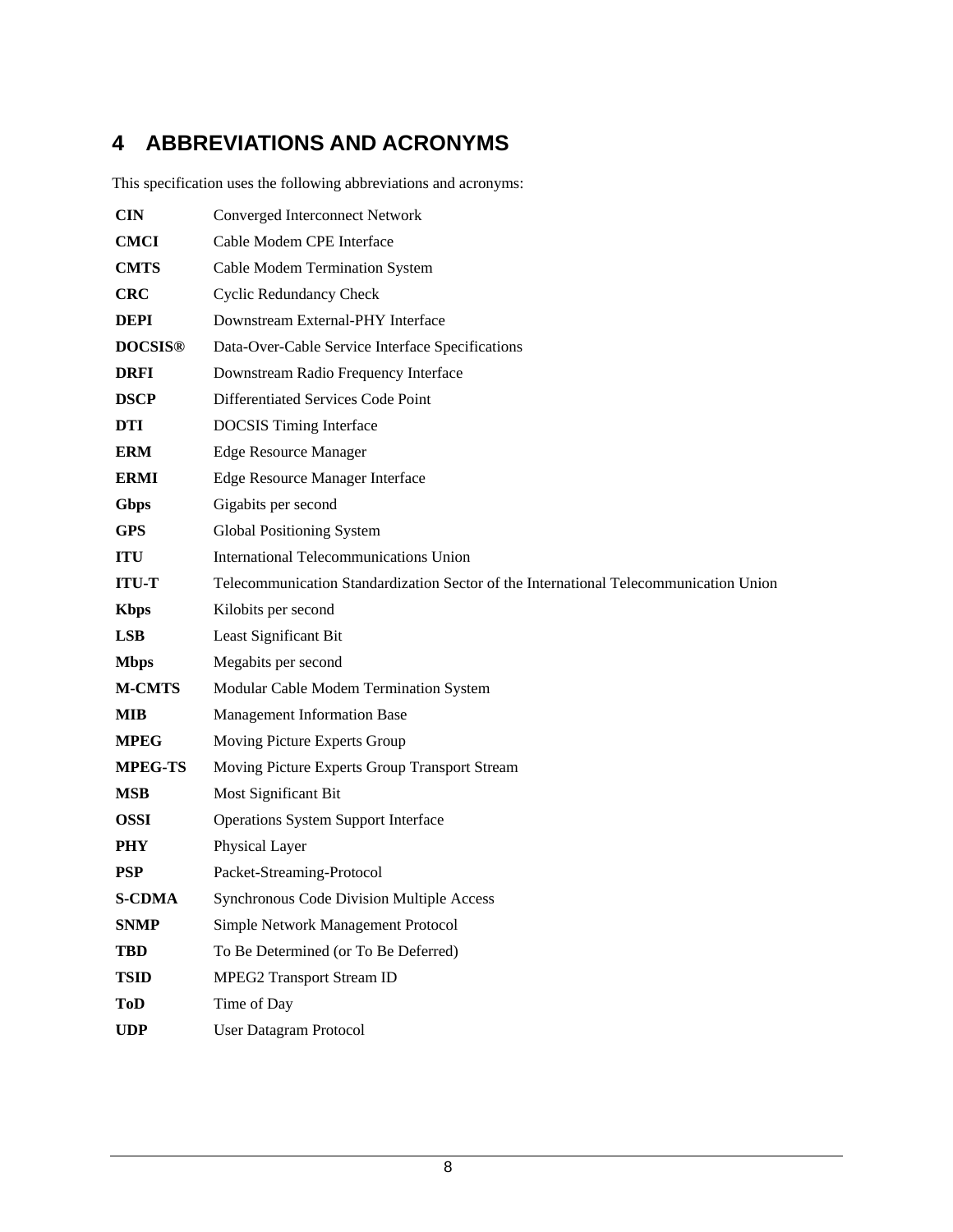## <span id="page-12-2"></span><span id="page-12-0"></span>**5 TECHNICAL OVERVIEW**

## **5.1 Introduction and Overview**

<span id="page-12-1"></span>This section is informative.



*Figure 5–1 - Modular CMTS Reference Architecture* 

<span id="page-12-3"></span>[Figure 5–1](#page-12-3) depicts the Modular CMTS architecture on which the traditional CMTS system is divided into: the M-CMTS Core and the EQAM device. The M-CMTS Core contains all the traditional DOCSIS CMTS functions, including MAC timing and framing, packet classification, service flow management, and security. The EQAM device performs the RF transmission functions such as modulation and frequency up-conversion for the transmission of Data packets over the HFC. The M-CMTS architecture includes a DOCSIS Timing server to maintain a consistent timing reference between the M-CMTS Core and EQAM, as well as to mitigate the propagation delay differences of these two components. The DOCSIS Timing Interface (DTI) runs between the DTI Server and the M-CMTS and EQAM devices, and is known as the DTI clients.

The EQAM device, as specified by the DOCSIS M-CMTS Interface specifications, is an adaptation of the Video QAM devices used for VoD service. To optimize the resource allocation of DOCSIS QAM channels for DOCSIS and VoD services, the M-CMTS architecture defines a Resource Manager to control the reservation of those QAM (Edge) resources. The Edge Resource Manager (ERM) provides reliable and optimized access to EQAM device resources The ERM interface is designed to manage the resource allocation of various EQAM resources for DOCSIS and VoD activities. In addition, the EQAM device supports a Registration Interface to ERM with the purpose of maintaining an accurate inventory of resources availability in the EQAM devices.

In the absence of ERM, or in a transition from VOD EQAMs only to VOD and DOCSIS QAMs, the M-CMTS architecture offers the option to configure and allocate EQAM resources via the M-CMTS Core by using the Downstream External PHY Interface [\[DEPI\]](#page-5-2). DEPI is basically a Layer 2 encapsulation of the DOCSIS traffic for the purpose of transport from the M-CMTS Core to the EQAM device.

The [\[DRFI\]](#page-5-3) is defined by the M-CMTS architecture for the purpose of gathering all the RF specification requirements from DOCSIS into a standalone specification to be referenced in the future for Modular or integrated CMTS implementations.

Complete details of the M-CMTS interfaces are within their respective specifications, and referenced in Section [1.1](#page-4-1).

The Operations Support Systems requirements of the M-CMTS architecture consist of the Management Information Base (MIB), residing in the M-CMTS modules such as M-CMTS Core, EQAM device and DTI Server, with the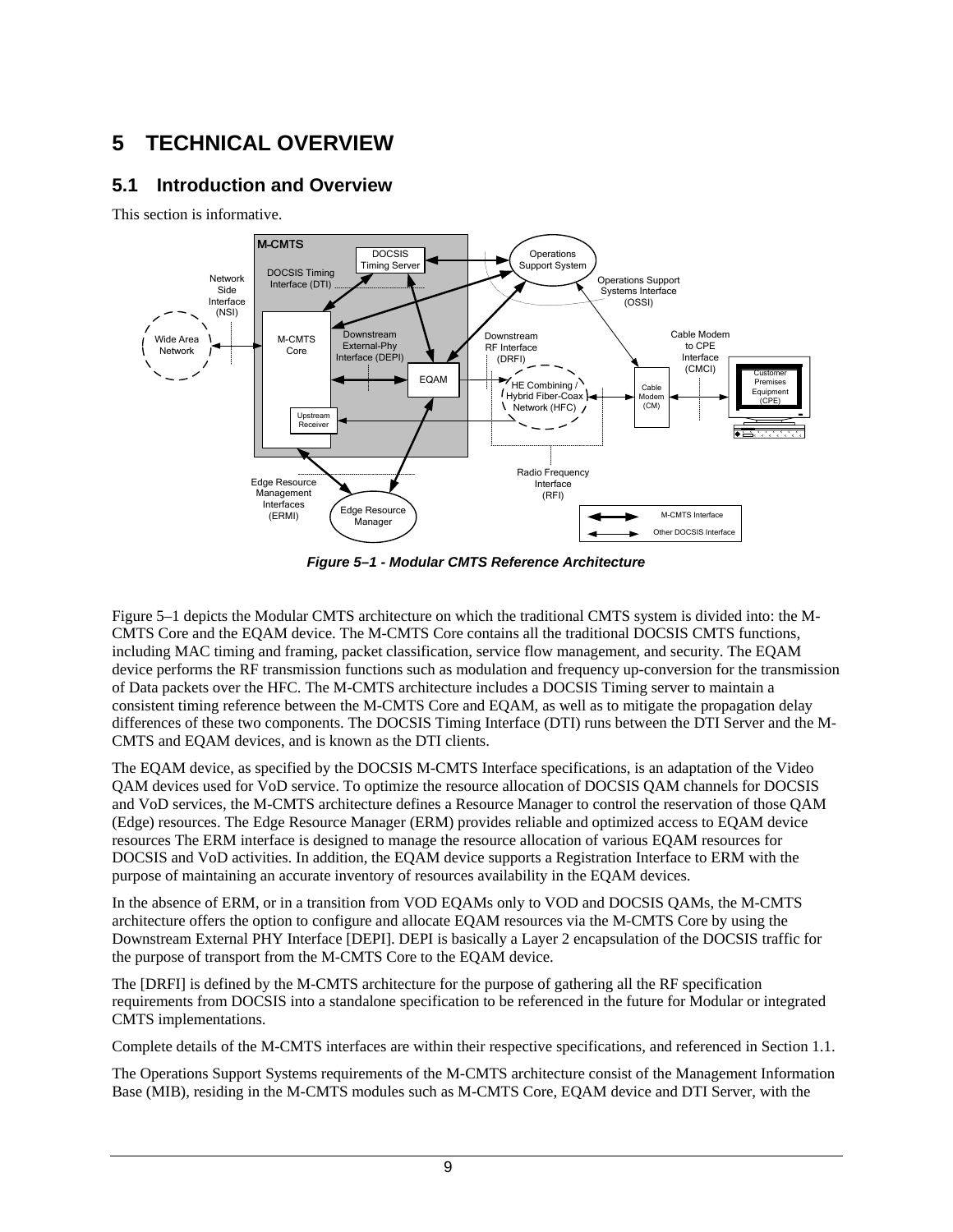purpose of providing configuration, monitoring, and troubleshooting management functions of the M-CMTS interface specifications.

## <span id="page-13-0"></span>**5.2 M-CMTS Core Management Requirements Overview**

The M-CMTS Core Management requirements are of two types:

- M-CMTS Core MUST support standard OSSI CMTS requirements, as specified in [\[OSSI2.0\].](#page-5-4)
- M-CMTS Core MUST support the M-CMTS OSS requirements defined by this specification.

For M-CMTS Core-compliant devices, conflicts of M-CMTS OSSI requirements and OSSI CMTS requirements are resolved by the prevailing M-CMTS OSSI requirements. The M-CMTS Core compliant device MUST support M-CMTS OSSI requirements over OSSI CMTS requirements in case those requirements are in conflict.

M-CMTS OSSI requirements for the M-CMTS Core are summarized below:

- Requirements for Downstream RF Interface Specification [\[DRFI\]](#page-5-3)
- Requirements for DOCSIS External PHY Interface [\[DEPI\]](#page-5-2)
- Requirements for DOCSIS Timing Interface [\[DTI\]](#page-5-5)

## <span id="page-13-1"></span>**5.3 EQAM Device Management Requirements Overview**

See [\[EQAM-PMI\]](#page-5-6).

## <span id="page-13-2"></span>**5.4 DTI Server Management Requirements Overview**

The management requirements for the M-CMTS DTI Server-compliant device are specified in this document and summarized as:

- Requirements for DOCSIS Timing Interface [\[DTI\]](#page-5-5)
- SNMP and Management Information MIB requirements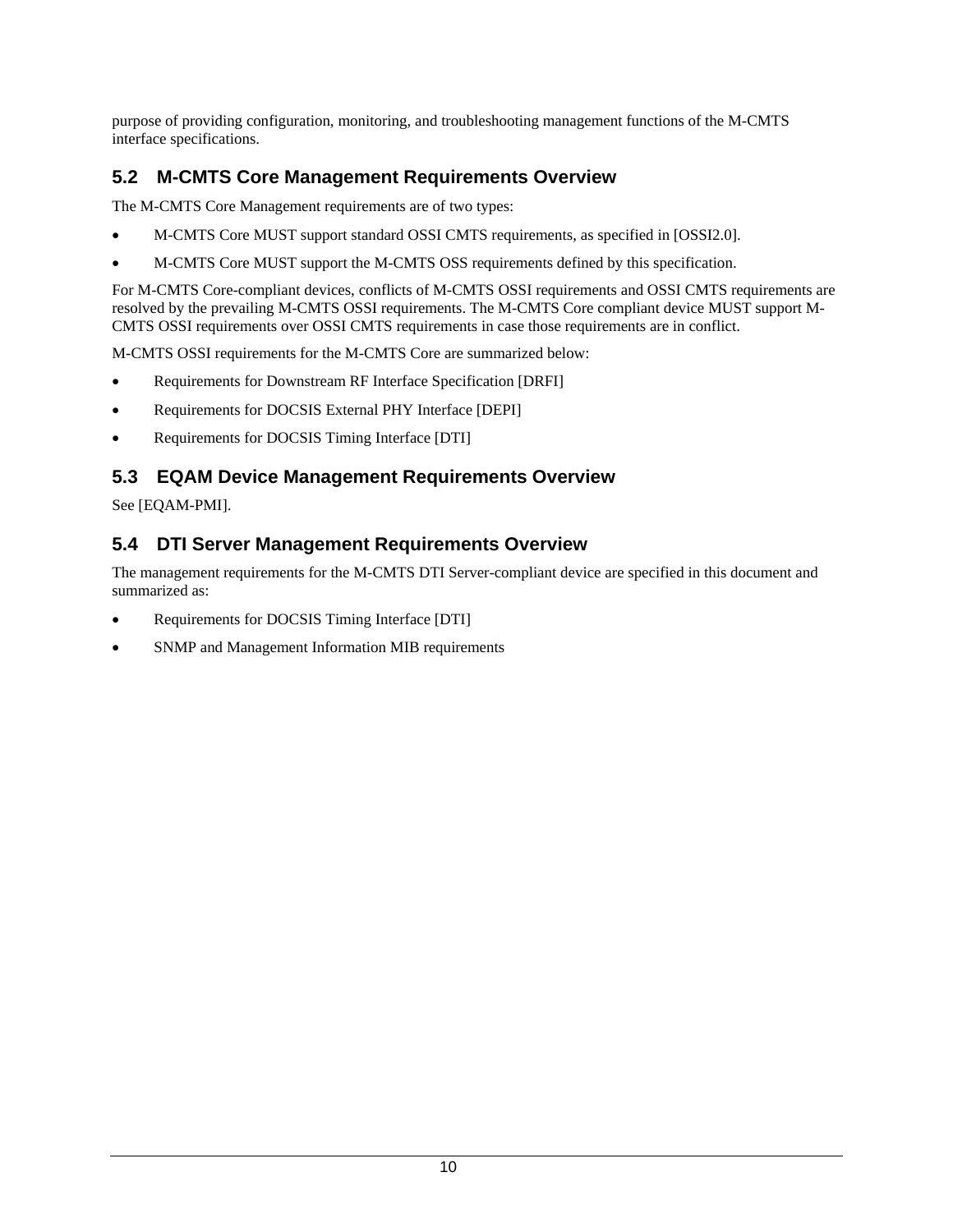## <span id="page-14-0"></span>**6 SNMP PROTOCOL**

## **6.1 SNMP Mode for M-CMTS Core**

<span id="page-14-1"></span>M-CMTS Core has no additional SNMP protocol requirements above those defined in the DOCSIS OSSI specifications.

## <span id="page-14-2"></span>**6.2 SNMP Mode for DTI Server**

The DTI Server MUST support SNMPv3 as described by [\[RFC 3411\]](#page-5-7) through [\[RFC 3415\].](#page-5-8) The DTI Server MUST support SNMPv1 and SNMPv2c coexistence mode as described in [\[RFC 3584\]](#page-5-9).

The DTI Server is not required to support writable configuration via SNMP SETs; therefore, DTI Server MAY support creation, deletion, or modification of SNMPv3 and [\[RFC 3584\]](#page-5-9) configured parameters.

If the DTI Server does not provide SNMP write access to SNMPv3 and coexistence MIB objects configuration, the DTI Server MUST provide alternative Management interfaces to do so.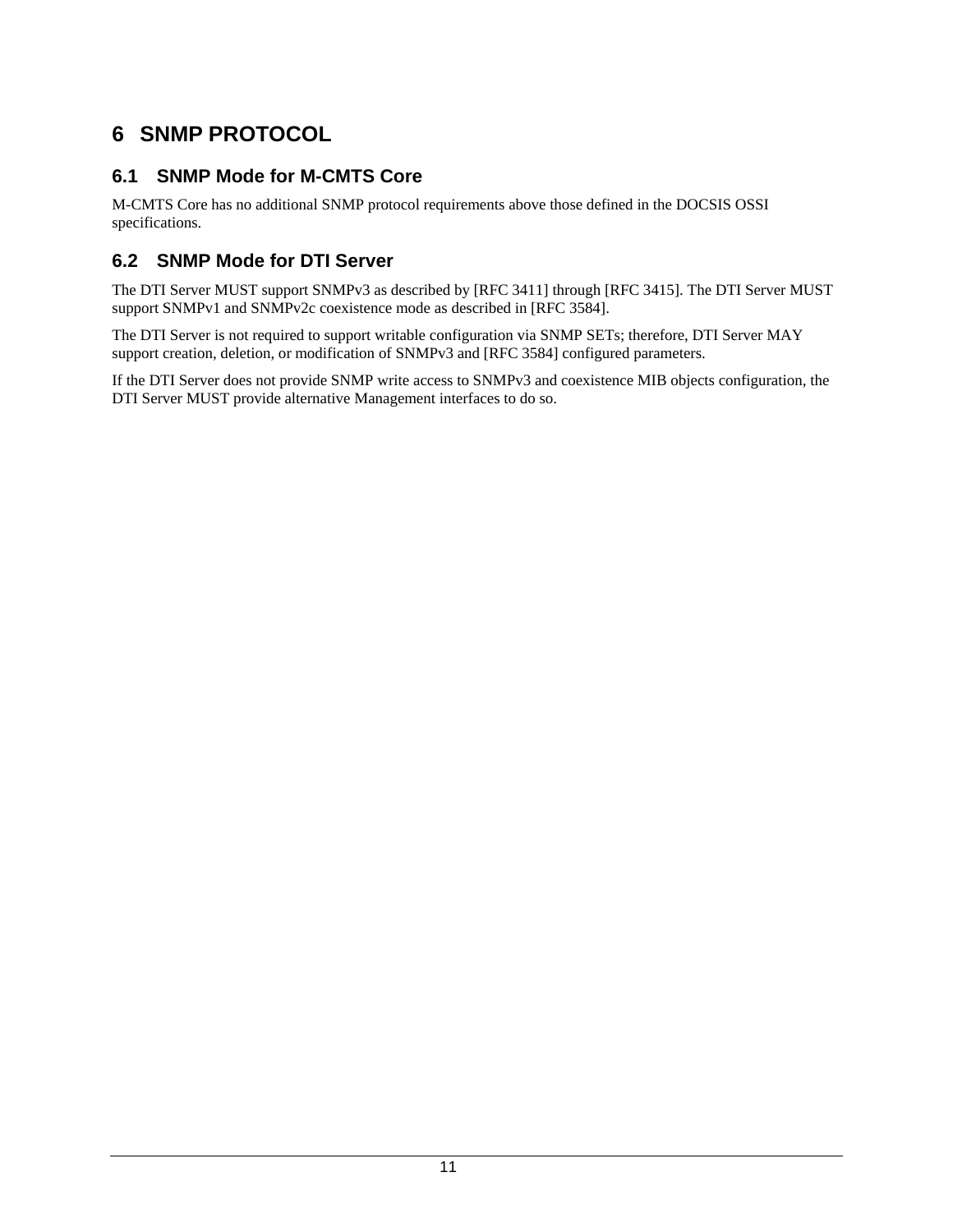## <span id="page-15-3"></span><span id="page-15-0"></span>**7 MANAGEMENT INFORMATION BASE (MIB)**

This section defines the minimum set of managed objects required to be supported by M-CMTS entities.

The requirements described in this specification have priority over IETF-defined MIB modules. It includes MIB objects made mandatory in this specification, whereas the IETF standards may have defined them as deprecated, obsolete, or those with optional implementation compliances.

Unless otherwise indicated, IETF deprecated, obsolete, or optional MIB objects that are supported by the M-CMTS Core MUST be implemented correctly according to the MIB module definition.

Unless otherwise indicated, IETF deprecated, obsolete, or optional MIB objects that are supported by the DTI Server MUST be implemented correctly according to the MIB module definition.

If an M-CMTS Core device does not support a deprecated, obsolete, or optional MIB object, the device SNMP Agent MUST NOT instantiate the MIB object and MUST return the corresponding error code on SNMP PDU requests.

If a DTI Server does not support a deprecated, obsolete, or optional MIB object, the device SNMP Agent MUST NOT instantiate the MIB object and MUST return the corresponding error code on SNMP PDU requests.

The following sections provide a detailed summary of the MIB modules applicability for M-CMTS components.

Specific requirements for M-CMTS Core and DTI Server are detailed in Sections [7.3,](#page-16-0) [8,](#page-21-0) [Annex A](#page-22-0), and [Annex B.](#page-35-0) For the case of M-CMTS Core, the requirements described in this specification are in addition and/or replacement of CMTS requirements outlined in the [\[OSSI2.0\]](#page-5-4) specification.

### <span id="page-15-1"></span>**7.1 IETF Drafts and Other Modules**

*Table 7–1 - IETF Drafts and Other Modules* 

<span id="page-15-4"></span>

| Reference    | <b>MIB</b>                                      | <b>Applicable Device(s)</b> |
|--------------|-------------------------------------------------|-----------------------------|
| [DEPI]       | DOCSIS M-CMTS Interface MIB: DOCS-IF-M-CMTS-MIB | <b>CMTS</b>                 |
| <b>IDTII</b> | DOCSIS Time Interface MIB: DTI-MIB              | M-CMTS Core and DTI Server  |
| [DRFI]       | DOCSIS DRF MIB: DOCS-DRF-MIB                    | <b>CMTS</b>                 |

### <span id="page-15-2"></span>**7.2 IETF RFC MIB Modules**

#### *Table 7–2 - IETF RFC MIB Modules*

<span id="page-15-5"></span>

| Reference                                                                                                    | <b>MIB</b>                                                                                                                                                                       | <b>Applicable Device(s)</b> |
|--------------------------------------------------------------------------------------------------------------|----------------------------------------------------------------------------------------------------------------------------------------------------------------------------------|-----------------------------|
| [RFC 2011]                                                                                                   | SNMPv2 Management Information Base for the Internet Protocol using<br>SMIv2: IP-MIB                                                                                              |                             |
| [RFC 2863]                                                                                                   | The Interfaces Group MIB using SMIv2: IF-MIB                                                                                                                                     | M-CMTS Core and DTI Server  |
| [RFC 3371]                                                                                                   | Layer Two Tunneling Protocol "L2TP" Management Information Base<br>RFC 3371, August 2002                                                                                         | M-CMTS Core                 |
| [RFC 3410]<br>[RFC 3411]<br>[RFC 3412]<br><b>IRFC 34131</b><br>[RFC 3414]<br><b>IRFC 34151</b><br>[RFC 3584] | SNMP v3 MIBs:<br>SNMP-FRAMEWORK-MIB,<br>SNMP-MPD-MIB.<br>SNMP-NOTIFICATION-MIB,<br>SNMP-TARGET-MIB.<br>SNMP-USER-BASED-SM-MIB,<br>SNMP-VIEW-BASED-ACM-MIB,<br>SNMP-COMMUNITY-MIB | DTI Server                  |
| <b>IRFC 34181</b>                                                                                            | Management Information Base (MIB) for the Simple Network<br>Management Protocol (SNMP): SNMPv2-MIB                                                                               | <b>DTI Server</b>           |
| <b>IRFC 41331</b>                                                                                            | Entity MIB: ENTITY-MIB                                                                                                                                                           | M-CMTS Core and DTI Server  |
| <b>IRFC 46391</b>                                                                                            | DOCSIS Cable Device MIB: DOCS-CABLE-DEVICE-MIB                                                                                                                                   | <b>DTI Server</b>           |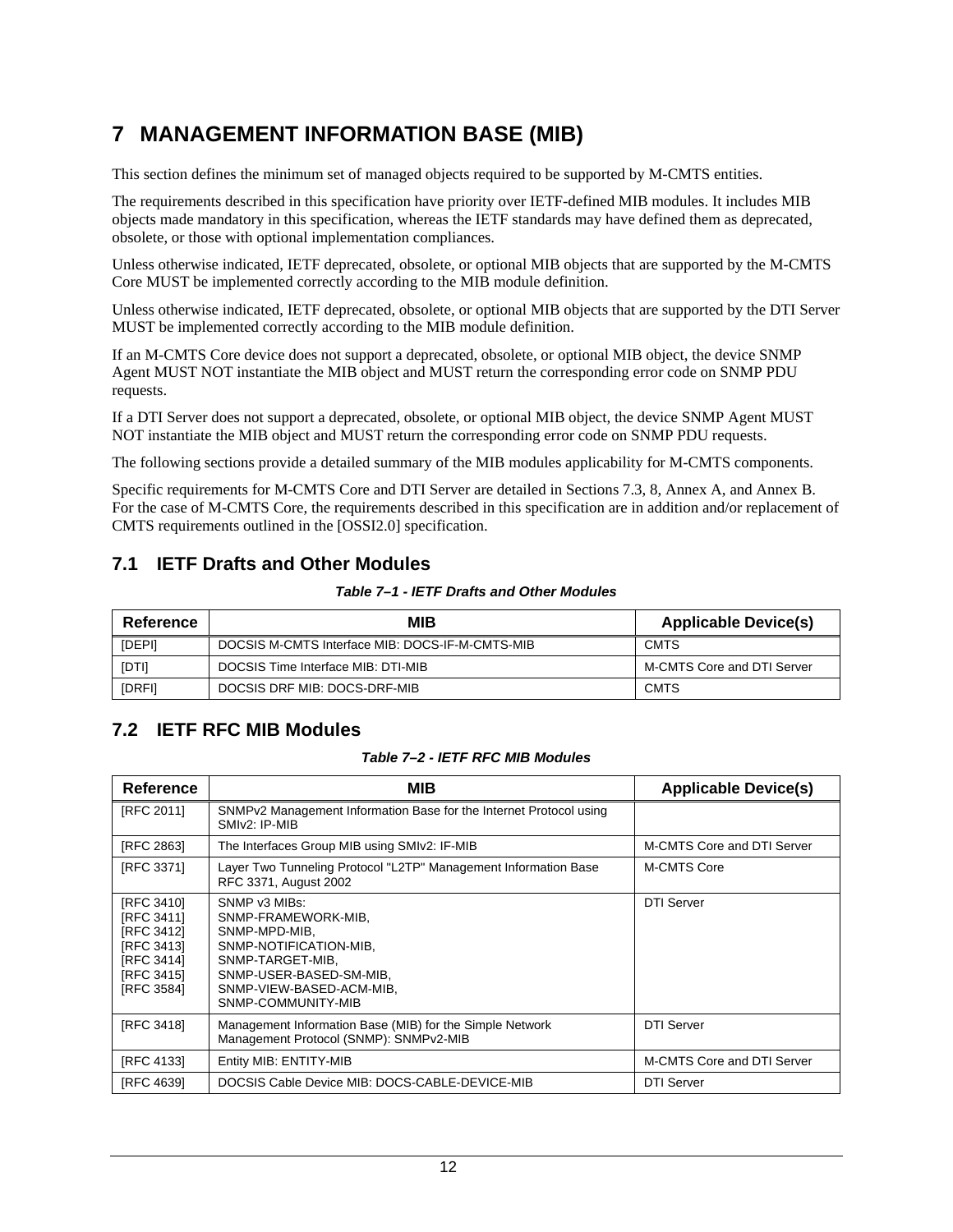## <span id="page-16-0"></span>**7.3 Managed objects requirements**

The following sections detail any additional implementation requirements for the MIB modules listed above. Refer to [Annex A](#page-22-0) for specific object implementation requirements.

The M-CMTS Core and DTI Server -compliant devices MUST support a minimum of 10 available SNMP table rows unless otherwise specified by the corresponding IETF MIB Module document or the corresponding DOCSIS OSSI specification. The minimum number of available SNMP table rows SHOULD mean rows (per table) that are available to support device configuration. M-CMTS Core and DTI Server MUST not count default or static preconfigured row entries as part of the minimum number of available SNMP table rows.

### <span id="page-16-1"></span>**7.3.1 Requirements for DOCS-IF-MIB**

### *7.3.1.1 DOCS-IF-MIB M-CMTS requirements*

A compliant M-CMTS Core MAY implement the table docsIfDownstreamChannelTable as read-only and defer the configuration aspects of M-CMTS Downstream interfaces to DOCS-IF-M-CMTS-MIB.

If a compliant M-CMTS Core device supports write access to docsIfDownsteamChannelTable, in the event of a SET operation in one of the writable MIB Objects of this table, the M-CMTS Core MUST update the docsIfMCmtsDepiSessionConfigTable equivalent PHY Parameter and perform the L2TPv3 parameter update signaling from there. The M-CMTS Core may reject the set parameter because the DEPI Control Table was signaled previously that a bit lock has been set for the particular PHY parameter. Thus, M-CMTS MAY reject SNMP Sets to Downstream PHY parameters that were previously signaled as locked without the need to invoke the L2TPv3 request.

If a compliant M-CMTS Core supports write access to docsIfDownsteamChannelTable, the M-CMTS Core MUST use the L2TPv3 connection control plane when instructed to set any writable MIB object in docsIfDownstreamTable. The M-CMTS MUST delay the SNMP PDU response to the SNMP requester entity until the L2TPv3 [\[RFC 3931\]](#page-5-19) session returns the status of the execution of the SNMP request.

The M-CMTS MUST return the error "NotWritable" if the PHY parameter of the EQAM channel associated with the Downstream Interface is being reported as "locked" by the L2TPv3 Session.

If a compliant M-CMTS Core supports write access to docsIfDownsteamChannelTable, the M-CMTS Core MUST return "CommitFailed" error for a SNMP SET to any writable parameter in the docsIfDownstream Table of a Downstream Interface, with no L2TPv3 Session active.

#### <span id="page-16-2"></span>**7.3.2 Requirements for [\[RFC 4639\]](#page-6-2)**

The DTI Server MUST implement the docsDevEventGroup from [\[RFC 4639\]](#page-6-2) as indicated in [Annex A.](#page-22-0)

### <span id="page-16-3"></span>**7.3.3 Requirements for [\[RFC 2863\]](#page-5-11)**

The Interface MIB [\[RFC 2863\]](#page-5-11) MUST be implemented by compliant M-CMTS Core and DTI Server, as described in [Annex A](#page-22-0) and [A.1.](#page-34-0)

#### *7.3.3.1 Requirements for M-CMTS Core*

#### *7.3.3.1.1 M-CMTS Core Interface Types*

To represent the DOCSIS MAC service adaptation to the DEPI PW infrastructure, the logical interfaces M-CMTS Downstream Interface (docsCableMCmtsDownstream) is defined. The equivalent M-CMTS Upstream Interfaces (docsCableMCmtsUpstream) is defined as a term but not specified in the scope of this specification.

To guarantee backward compatibility with the DOCSIS OSSI Management framework and existing MIB Modules (see [\[OSSI2.0\]](#page-5-4)), the logic association of the CMTS Physical interfaces, as well as the DOCSIS MAC interface IfStackTable hierarchy, is preserved. [Table 7–3](#page-17-2) shows the differences between the IfIndex for Integrated CMTS and M-CMTS Core implementations. Currently, IANA has not assigned these values, so in the interim period, IfType numbers for docsCableMCmtsDownstream and docsCableMCmtsUPstream Interfaces in M-CMTS-compliant devices, MUST report 'other' for downstream Interface DOCSIS IfType.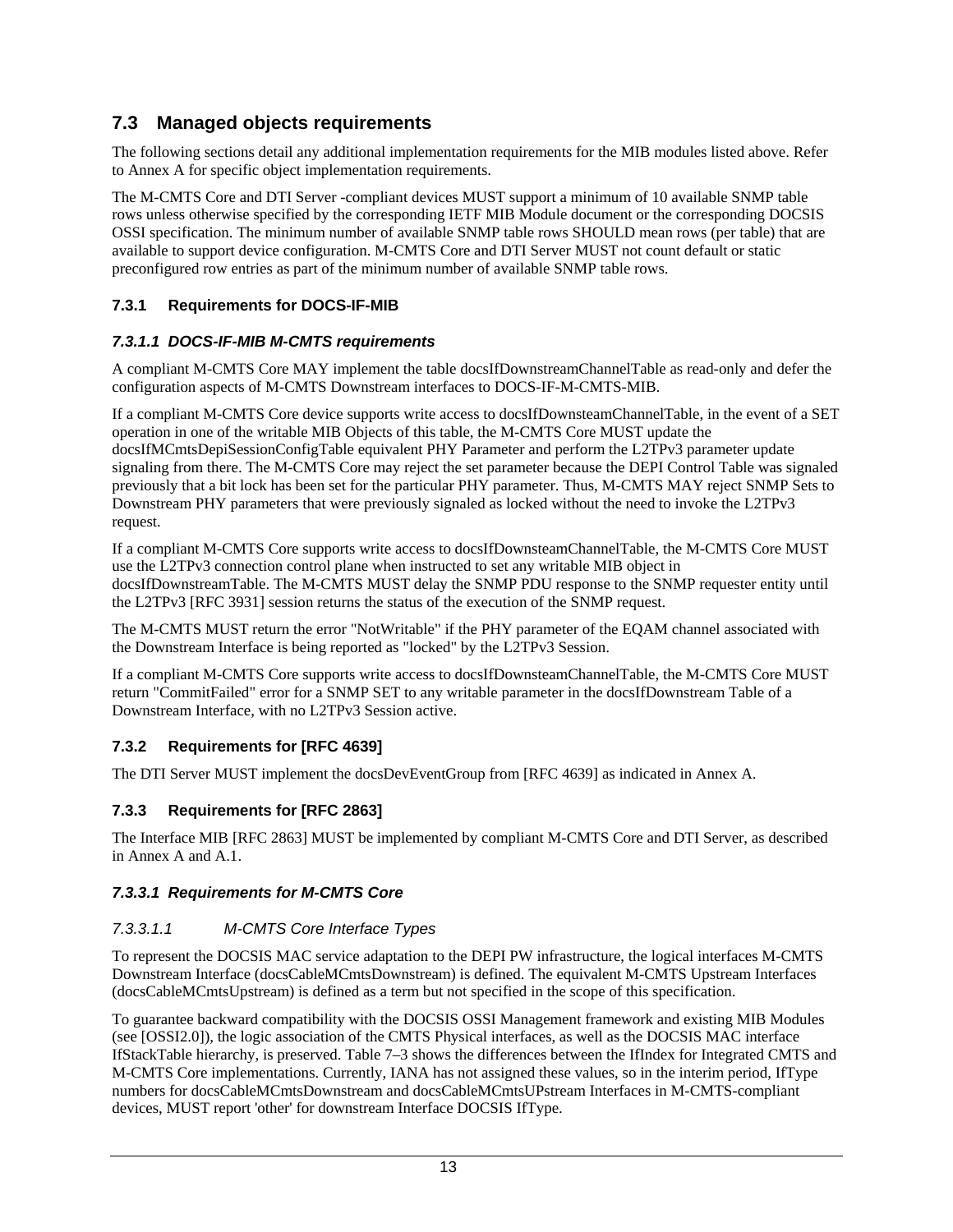<span id="page-17-2"></span><span id="page-17-0"></span>

| <b>DOCSIS Interface</b>       | <b>Integrated CMTS</b>         | <b>Modular CMTS</b>                                |
|-------------------------------|--------------------------------|----------------------------------------------------|
| CATV MAC interface            | docsCableMacLayer (127)        | docsCableMacLayer (127)                            |
| CATV downstream channel       | docsCableDownstream (128)      | docsCableMCmtsDownstream (ifType 229)              |
| CATV upstream interface       | docsCableUpStream (129)        | docsCableMCmtsUpStream (ifType TBD) - out of scope |
| CATV upstream logical channel | docsCableUpstreamChannel (205) | docsCableUpstreamChannel (205)                     |

#### *Table 7–3 - CMTS and M-CMTS Interfaces*

[Figure 7–1](#page-17-1) depicts the upstream interfaces attached to the M-CMTS Core. There is a possibility that in the future, upstream receivers would be external to the M-CMTS Core, but outside of the scope of this specification.

#### *7.3.3.1.2 Interface organization and numbering*

A compliant M-CMTS Core device MUST have an instance of ifEntry for each M-CMTS Downstream Interface. The M-CMTS Core-compliant device MUST include entries in the ifStackTable [\[RFC 2863\]](#page-5-11) to identify the stack relationships of the M-CMTS Downstream interfaces.

#### *7.3.3.1.3 M-CMTS Core Interface IfStackTable*

The M-CMTS Core maintains a similar IfStackTable Structure to that defined in DOCSIS OSSI specifications. [Figure 7–1](#page-17-1) depicts an example of an M-CMTS Core Interface Stack. In [Figure 7–1,](#page-17-1) the CATV interface has one M-CMTS DS Interface and two US interfaces, each one with two US logical channels.



Implementation of ifStackTable for this example:

| ifStackHigherLayer | ifStackLowerLayer |
|--------------------|-------------------|
|                    | 2                 |
| 2                  | 3                 |
| $\overline{2}$     | 4                 |
| $\overline{2}$     | 5                 |
| 3                  | 0                 |
| 4                  | 6                 |
| 4                  |                   |
| 5                  | 8                 |
| 5                  | 9                 |
| 6                  | 0                 |
|                    | 0                 |
| 8                  | 0                 |
| 9                  |                   |
|                    |                   |

<span id="page-17-1"></span>*Figure 7–1 - ifStackTable Example for M-CMTS Core*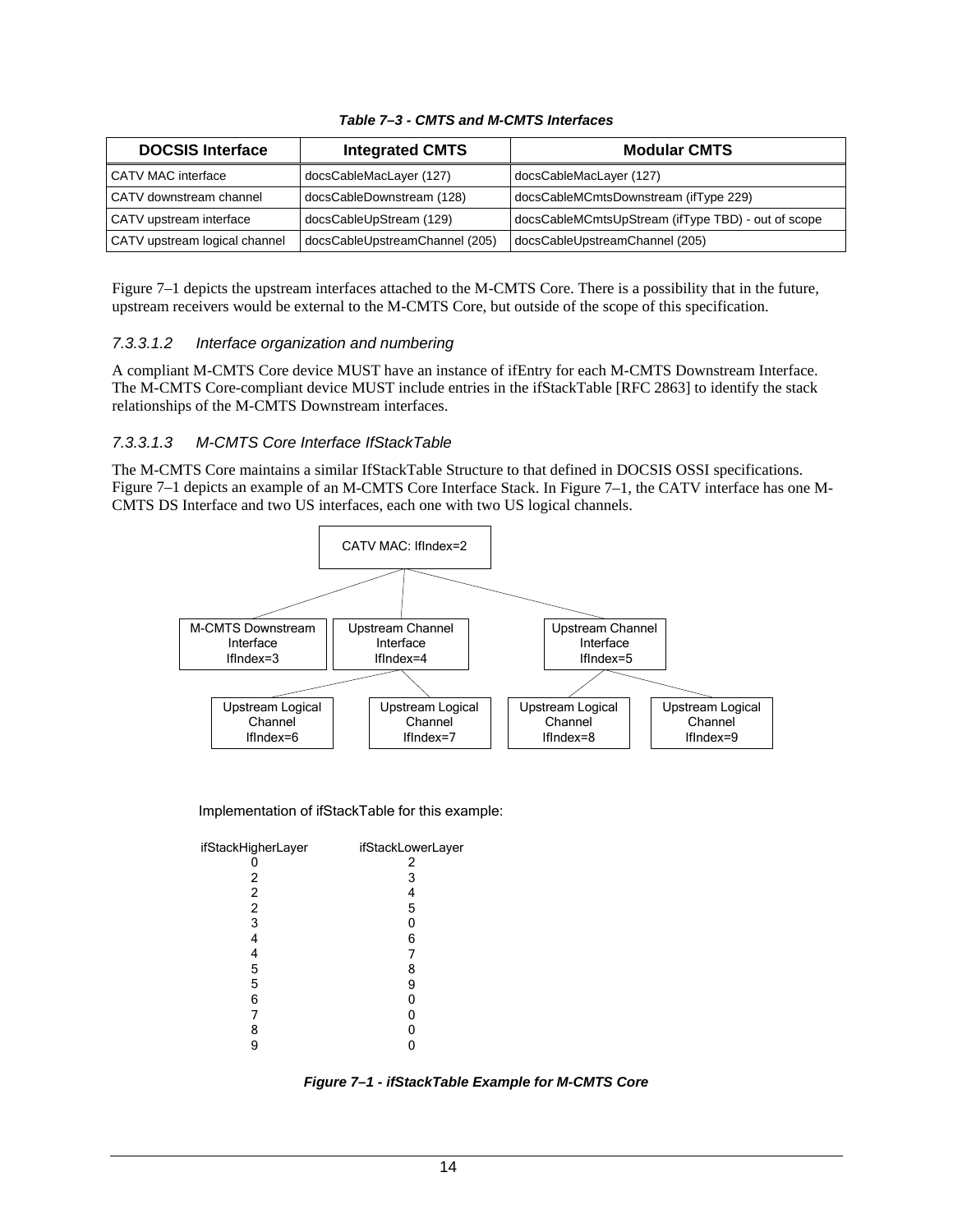#### <span id="page-18-2"></span>*7.3.3.1.4 M-CMTS Core DOCSIS Interface MIB Considerations*

A compliant M-CMTS Core device MUST conform to the Interface requirements from Annex [A.1](#page-34-0) of this specification.

#### *7.3.3.2 DTI Interface Requirements*

#### *7.3.3.2.1 DTI Server Interface Types*

The DTI Server MUST support instances of ifEntry for all DTI interfaces. That is, interfaces connecting to the DTI root server and DTI clients.

A compliant M-CMTS Core device MUST support an instance of ifEntry for all the DTI client interfaces residing in the device.

A compliant M-CMTS Core device MUST set the ifType of DTI Interfaces to 'other', and MUST conform to the requirements defined in [Annex A](#page-22-0) of this specification.

A compliant DTI Server device MUST set the ifType of DTI Interfaces to 'other', and MUST conform to the requirements defined in [Annex A](#page-22-0) of this specification.

#### *7.3.3.2.2 Interface organization and numbering*

A compliant M-CMTS Core device MUST include entries in the ifStackTable [\[RFC 2863\]](#page-5-11) for the DTI interfaces.

A compliant DTI Server device MUST include entries in the ifStackTable [\[RFC 2863\]](#page-5-11) for the DTI interfaces.

#### *7.3.3.2.3 DTI Interface IfStackTable*

Compliant DTI Server devices MUST implement the DTI interfaces at the top of the Interface stack with no subinterfaces. [Figure 7–2](#page-18-3) depicts an example of the IfStackTable entries corresponding to two DTI interfaces in the DTI Server.



*Figure 7–2 - ifStackTable Example for DTI Interfaces* 

#### <span id="page-18-3"></span><span id="page-18-0"></span>**7.3.4 Requirements for [\[RFC 2011\]](#page-5-10)**

A compliant DTI Server MUST support the ipAddrTable from [\[RFC 2011\]](#page-5-10).

A compliant DTI Server MAY support the ipNetToMediaTable [\[RFC 2011\]](#page-5-10), although it is unnecessary as an IP Host. DTI has other mechanisms to discover the DTI network topology (see [\[DTI\]\)](#page-5-5).

#### <span id="page-18-1"></span>**7.3.5 Requirements for [\[RFC 3418\]](#page-5-17)**

#### *7.3.5.1 The System Group*

The DTI-compliant device MUST support the systemGroup of [\[RFC 3418\]](#page-5-17).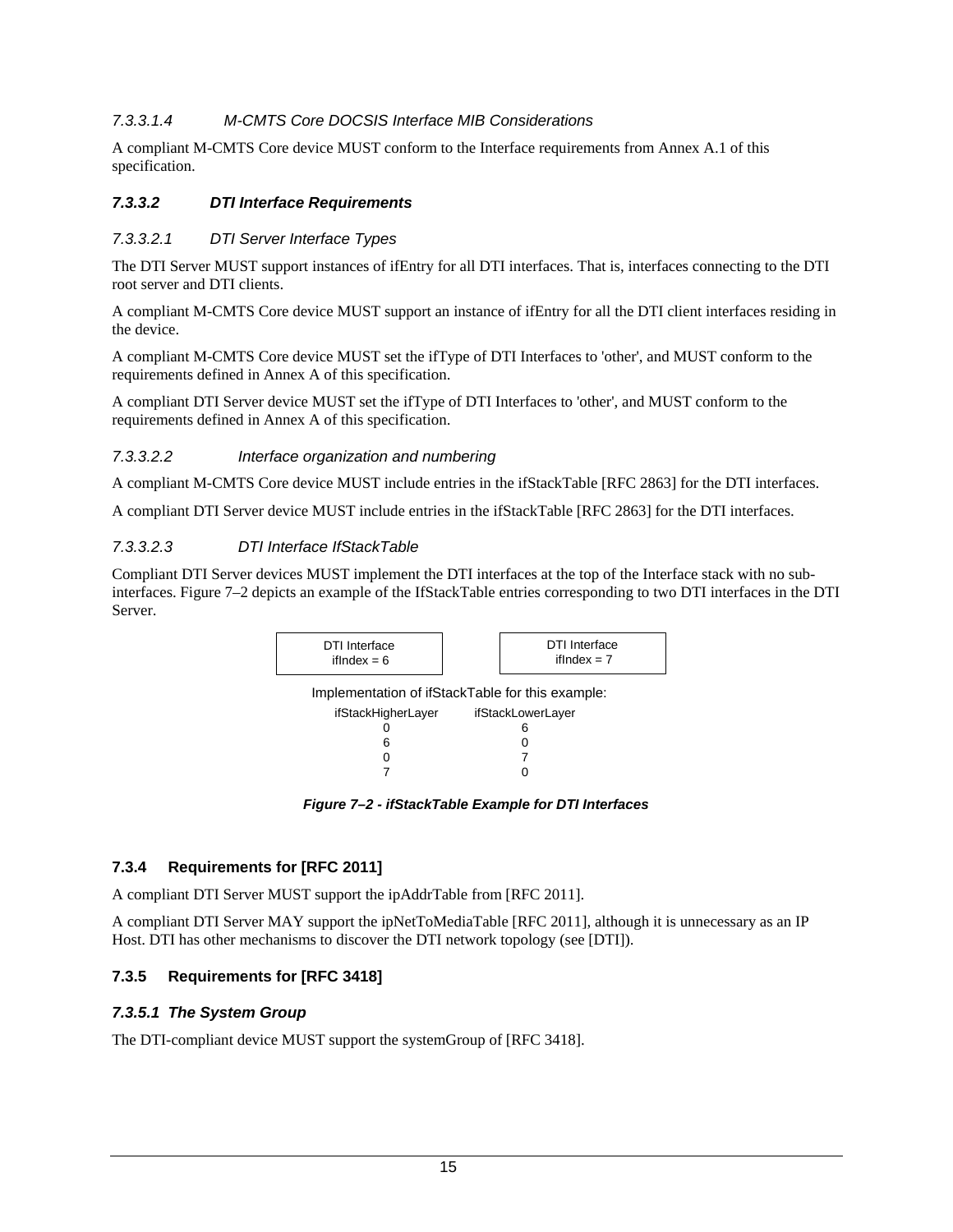#### *7.3.5.2 MP Group and Notification Group*

Compliant DTI Servers MUST support the MIB object snmpEnableAuthenTraps from the snmpGroup and the notifications coldStart and authenticationFailure from the snmpBasicNotificationsGroup of [\[RFC 3418\]](#page-5-17).

#### <span id="page-19-0"></span>**7.3.6 Requirements for DOCS-IF-M-CMTS-MIB**

A compliant M-CMTS Core device MUST support the DOCS-IF-M-CMTS-MIB module as described in [Annex A](#page-22-0).

#### <span id="page-19-1"></span>**7.3.7 Requirements for DTI-MIB**

A compliant M-CMTS Core device MUST support the DTI-MIB module as described in [Annex A](#page-22-0).

A compliant EQAM device MUST support the DTI-MIB module as described in [Annex A.](#page-22-0)

A compliant DTI server device MUST support the DTI-MIB module as described in [Annex A.](#page-22-0)

#### <span id="page-19-2"></span>**7.3.8 Requirements for [\[RFC 3371\]](#page-5-12)**

The M-CMTS Core MAY implement the groups in the L2TP-MIB.

#### *7.3.8.1 Relationship of DOCS-IF-M-CMTS-MIB and L2TP-MIB*

The DOCS-IF-M-CMTS-MIB provides mechanisms for static configuration of DEPI L2TPv3 tunnels as well as providing status information on dynamic DEPI L2TPv3 sessions created by other means such as ERMI [\[ERMI\].](#page-5-20) The MIB table docsIfMCmtsDepiSessionConfigTable follows a similar structure of Pseudo Wire (PW) MIB [\[PW-MIB\].](#page-6-3) Therefore, the current L2TP-MIB [\[RFC 3371\]](#page-5-12) reference to the TUNNEL-MIB [\[RFC 4087\]](#page-6-4) is no longer needed.

The current L2TP-MIB is based on L2TP protocol [\[RFC 2661\]](#page-6-5) and has not been updated for L2TPv3 Pseudowire framework. As a result, some information and capability developed for L2TPv3 has not been reflected in the MIB. Because of this, the use of the L2TP-MIB [\[RFC 3371\]](#page-5-12) is not required for a compliant M-CMTS devices.

#### <span id="page-19-3"></span>**7.3.9 Requirements for ENTITY-MIB**

A compliant M-CMTS Core MAY implement the ENTITY-MIB module as described in [Annex A.](#page-22-0) The formal requirements for the ENTITY-MIB module are in [\[RFC 4133\].](#page-5-18)

A Compliant DTI server device MUST support the ENTITY-MIB objects as described in [Annex A](#page-22-0) and [\[RFC 4133\]](#page-5-18)

In particular, the ENTITY-MIB requirements in [Annex A](#page-22-0) include MIB objects from the Entity object groups entityGeneralGroup, entityMappingGroup, entityPhysicalGroup, entityPhysical2Group, and entityPhysical3Group.

A DTI server is not required to implement Logical Management Entities as defined in [\[RFC 4133\]](#page-5-18). Therefore, support of MIB objects from entLogical2Group is not required.

A Compliant M-CMTS Core device MAY implement Logical Management Entities, in which case the entLogical2Group MUST be supported.

A Compliant DTI Server device MAY implement Logical Management Entities, in which case the entLogical2Group MUST be supported.

#### *7.3.9.1 IfTable Interfaces and ENTITY MIB physical component*

ENTITY-MIB mapping of physical components of Entity PhysicalClass 'port' and ifTable interfaces are completed through the entAliasMappingTable.

A simple example of this mapping is presented in Table  $7-4$ . The example shows QAM channel PhysicalIndex = m to if Index  $=$  n mapping.

**Note:** entAliasLogicalIndexOrZero is set to zero to indicate "all" logical entities; including devices with only one Logical Management Entity.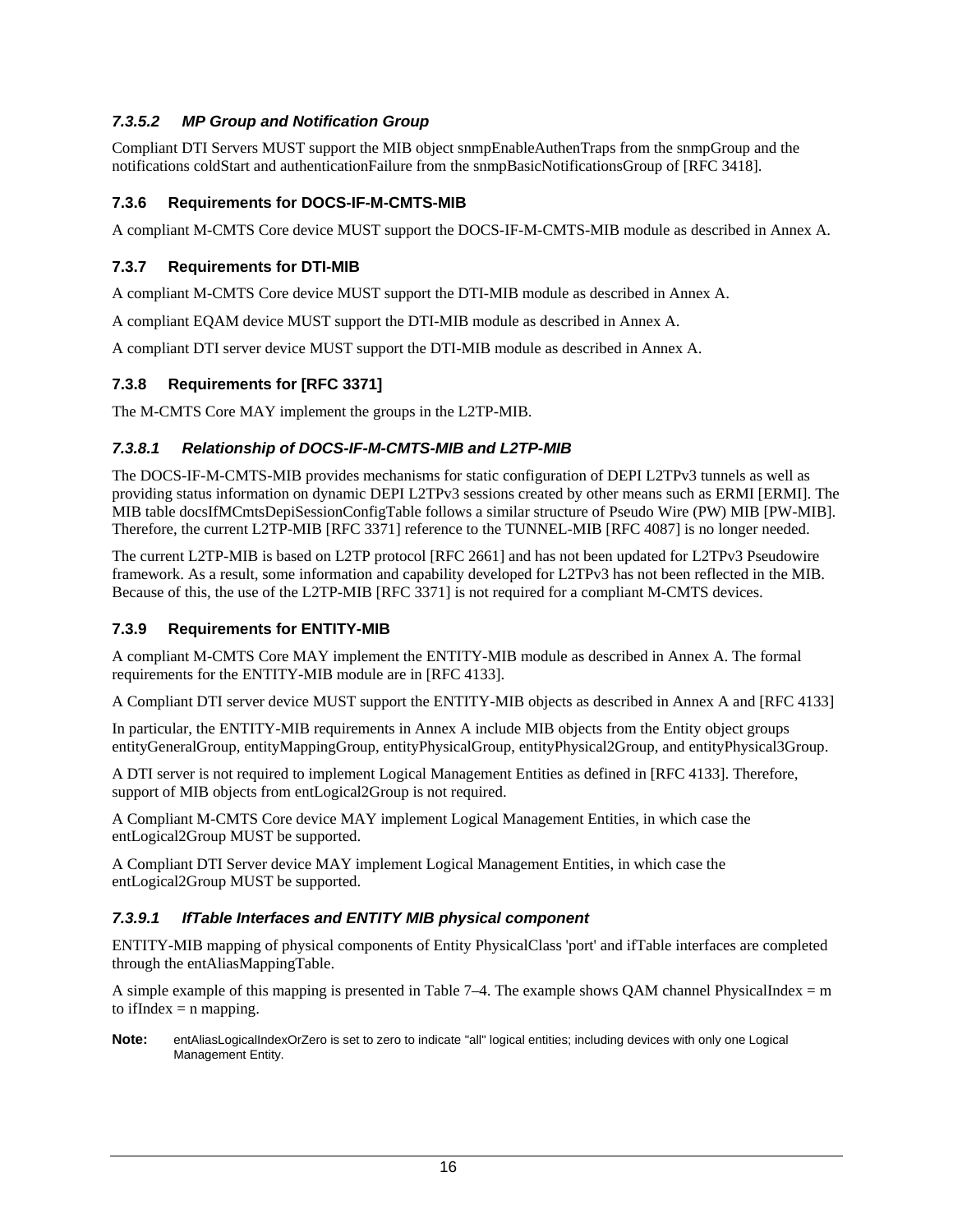#### *Table 7–4 - Entity Physical Index and IfIndex mapping*

<span id="page-20-2"></span><span id="page-20-1"></span>

| entAliasPhysicalIndex<br><b>QAM channel</b><br>(PhysicalClass = 'port') | entAliasLogicalIndexOrZero | entAliasMappingIdentifier |
|-------------------------------------------------------------------------|----------------------------|---------------------------|
| m                                                                       |                            | ifIndex.n                 |

#### *7.3.9.2 Implementation of ENTITY MIB for DTI Server*

A compliant DTI Server MUST assign the ENTITY-MIB PhysicalClass type of 'port' to DTI ports for ports destined to RootServer and DTI Clients. Other Physical Class types such 'stack,' 'chassis,' 'backplane,' and 'module,' are used as ENTITY-MIB [\[RFC 4133\]](#page-5-18) describes them.

#### *7.3.9.3 Implementation of ENTITY MIB for M-CMTS Core*

In order for a compliant M-CMTS Core to claim support of the DEPI control objects docsIfMCmtsDepiControlCableMacEntDescriptor and docsIfMCmtsDepiControlCableDownEntId, the M-CMTS Core MUST support the ENTITY-MIB [Annex A.](#page-22-0) Specifically, the MIB objects from the Entity object groups: entityGeneralGroup, entityMappingGroup, entityPhysicalGroup, entityPhysical2Group, and entityPhysical3Group, with the exception of entLPPhysicalIndex, which is needed if multiple Logical Management Entities are supported.

#### <span id="page-20-0"></span>**7.3.10 Requirements for DOCS-DRF-MIB**

A compliant M-CMTS Core device MUST support the DOCS-DRF-MIB module as described in [Annex A](#page-22-0).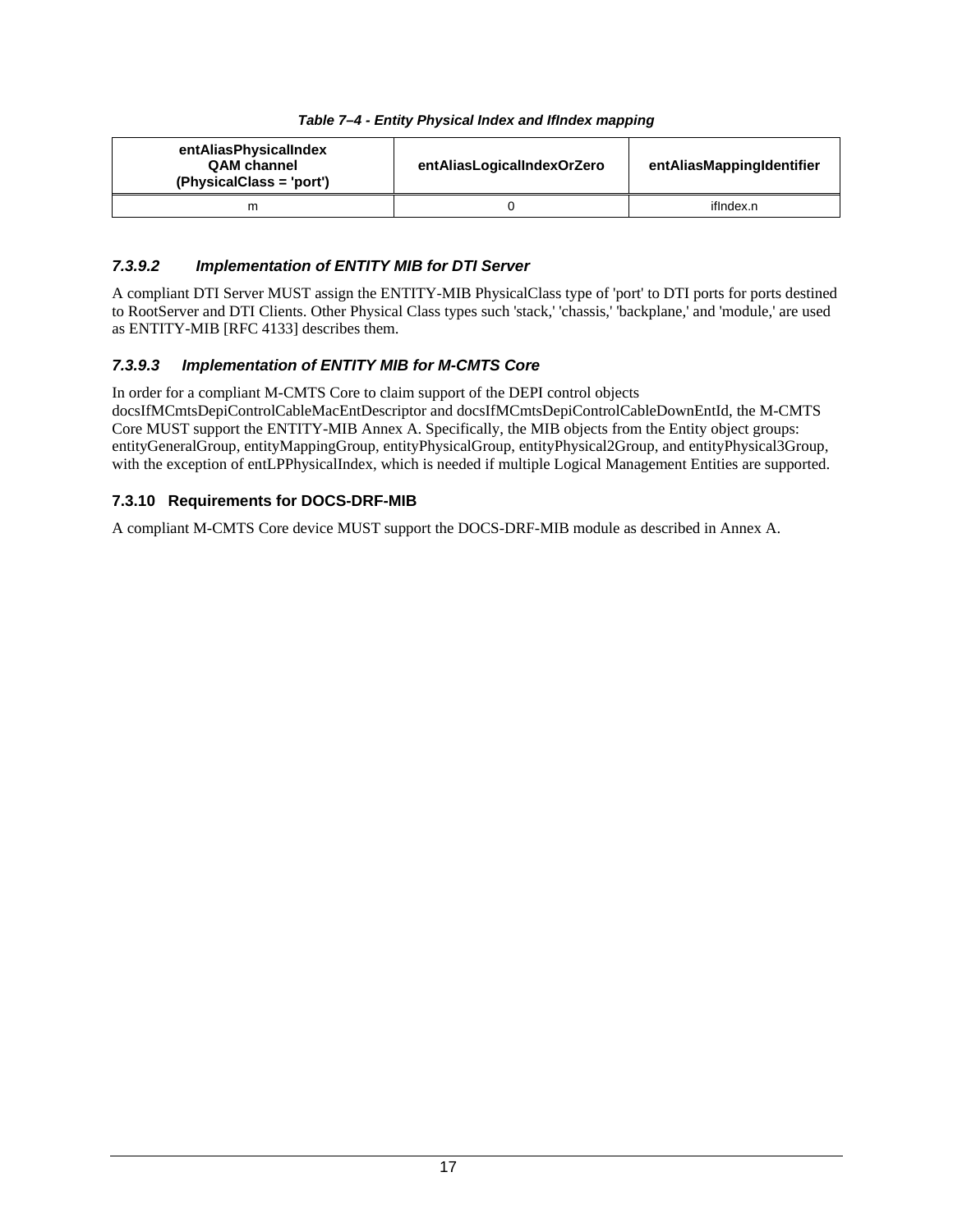## <span id="page-21-0"></span>**8 FAULT MANAGEMENT**

## <span id="page-21-1"></span>**8.1 Event Notification and Control mechanisms**

A compliant DTI server device MUST support the Event notification requirements described in sections 7.4.2 and 7.4.3 of the DOCSIS OSSI specification [\[OSSI2.0\].](#page-5-4)

A compliant DTI server device MUST support the event reporting mechanism defined for DOCSIS-compliant CMTS in [\[OSSI2.0\].](#page-5-4)

A compliant DTI Server device MUST NOT implement the CM provisioning described in section 7.4.2.3, "Standard DOCSIS events for CMs" in [\[OSSI2.0\]](#page-5-4).

An M-CMTS Core compliant device MUST support the events described in the event DEPI process, DEPI-CDN sub-process described in [DEPI].

An M-CMTS Core SHOULD support the events in the event DEPI Process, sub-processes L2TP-Stop-CCN and L2TP-CDN.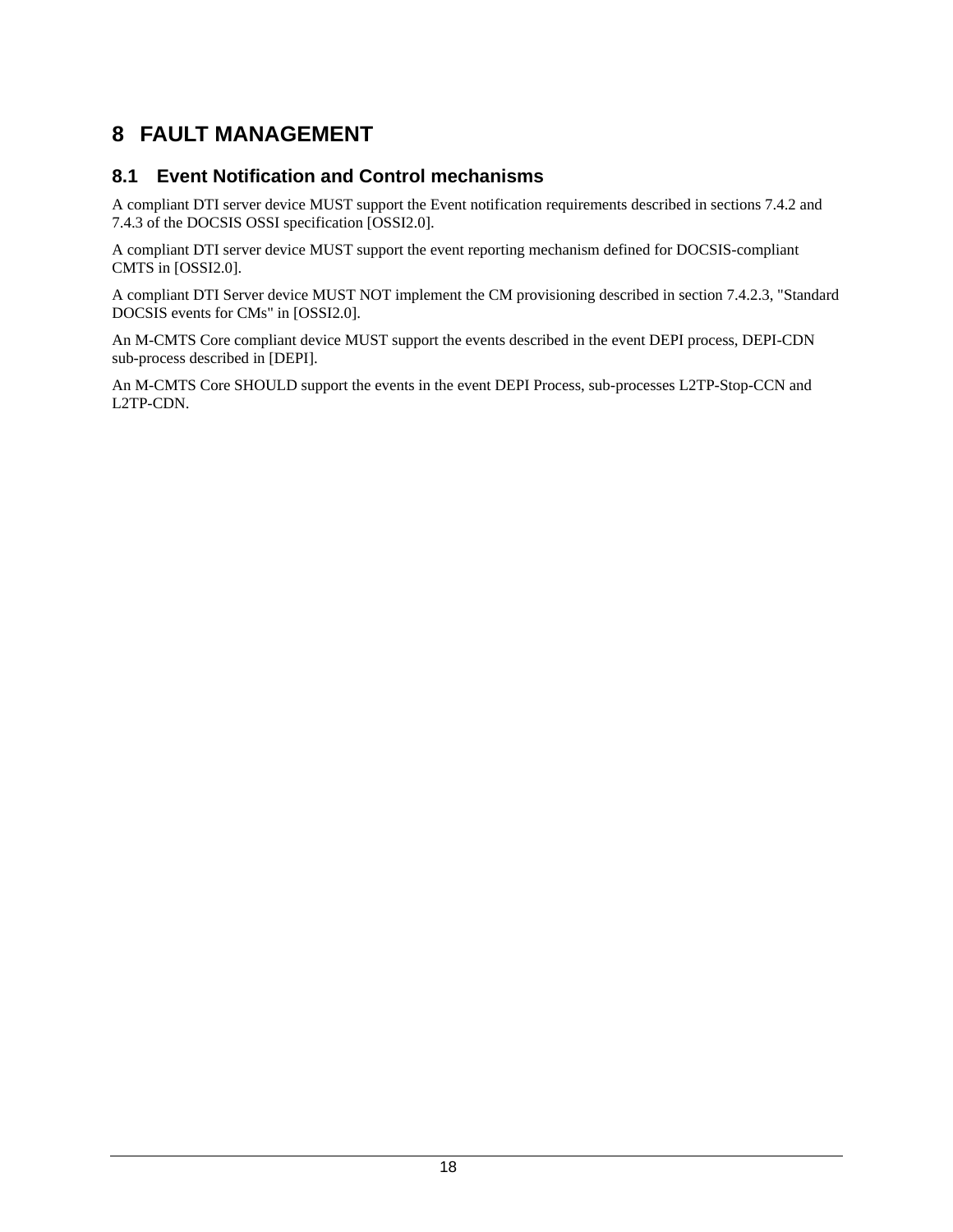## <span id="page-22-0"></span>**Annex A Detailed MIB Requirements (normative)**

The following abbreviations and rules apply in this Annex:

| <b>ACC-FN</b> | Accessible for Notify.                                                                                                                                                                                                                                                                                                                                                                                                                                                                                                                                                                                |
|---------------|-------------------------------------------------------------------------------------------------------------------------------------------------------------------------------------------------------------------------------------------------------------------------------------------------------------------------------------------------------------------------------------------------------------------------------------------------------------------------------------------------------------------------------------------------------------------------------------------------------|
| <b>ATRAP</b>  | Accessible through SNMP trap.                                                                                                                                                                                                                                                                                                                                                                                                                                                                                                                                                                         |
| D             | Deprecated. Deprecated objects are optional. That is, a vendor can choose to implement or not<br>implement the object. If a vendor chooses to implement the object, the object MUST be implemented<br>correctly according to the MIB definition. If a vendor chooses not to implement the object, an agent<br>MUST NOT instantiate such object and MUST respond with the appropriate error/exception condition<br>(e.g., no such object for SNMPv2c).                                                                                                                                                 |
| M             | Mandatory. The object MUST be implemented correctly according to the MIB definition.                                                                                                                                                                                                                                                                                                                                                                                                                                                                                                                  |
| N-Acc         | Not accessible. The object is not accessible and is usually an index in a table.                                                                                                                                                                                                                                                                                                                                                                                                                                                                                                                      |
| <b>NA</b>     | Not Applicable (to the device).                                                                                                                                                                                                                                                                                                                                                                                                                                                                                                                                                                       |
| N-Sup         | MUST not support. The device MUST NOT support the object. That is, an agent MUST NOT<br>instantiate such object and MUST respond with the appropriate error/exception condition (e.g., no such<br>object for SNMPv2c).                                                                                                                                                                                                                                                                                                                                                                                |
| $\bf{0}$      | Optional. A vendor can choose to implement or not implement the object. If a vendor chooses to<br>implement the object, the object MUST be implemented correctly according to the MIB definition. If a<br>vendor chooses not to implement the object, an agent MUST NOT instantiate such object and MUST<br>respond with the appropriate error/exception condition (e.g., no such object for SNMPv2c).                                                                                                                                                                                                |
| Ob            | Obsolete. It is optional. Though in SNMP convention, obsolete objects should not be implemented,<br>DOCSIS 2.0 OSSI lets vendors choose whether or not to support the obsolete object. That is, a vendor<br>can choose to implement or not implement the object. If a vendor chooses to implement the object, the<br>object MUST be implemented correctly according to the MIB definition. If a vendor chooses not to<br>implement the object, the SNMP agent MUST NOT instantiate such object and MUST respond with<br>the appropriate error/exception condition (e.g., no such object for SNMPv2c). |
| RC            | Read-Create. The access of the object MUST be implemented as Read-Create.                                                                                                                                                                                                                                                                                                                                                                                                                                                                                                                             |
| <b>RO</b>     | Read-Only. The access of the object MUST be implemented as Read-Only.                                                                                                                                                                                                                                                                                                                                                                                                                                                                                                                                 |
| <b>RW</b>     | Read-Write. The access of the object MUST be implemented as Read-Write.                                                                                                                                                                                                                                                                                                                                                                                                                                                                                                                               |
| <b>RC/RO</b>  | Read-Create or Read-Only. The access of the object MUST be implemented as either Read-Create or<br>Read-Only as described in the MIB definition.                                                                                                                                                                                                                                                                                                                                                                                                                                                      |
| <b>RW/RO</b>  | Read-Write or Read-Only. The access of the object MUST be implemented as either Read-Write or<br>Read-Only as described in the MIB definition.                                                                                                                                                                                                                                                                                                                                                                                                                                                        |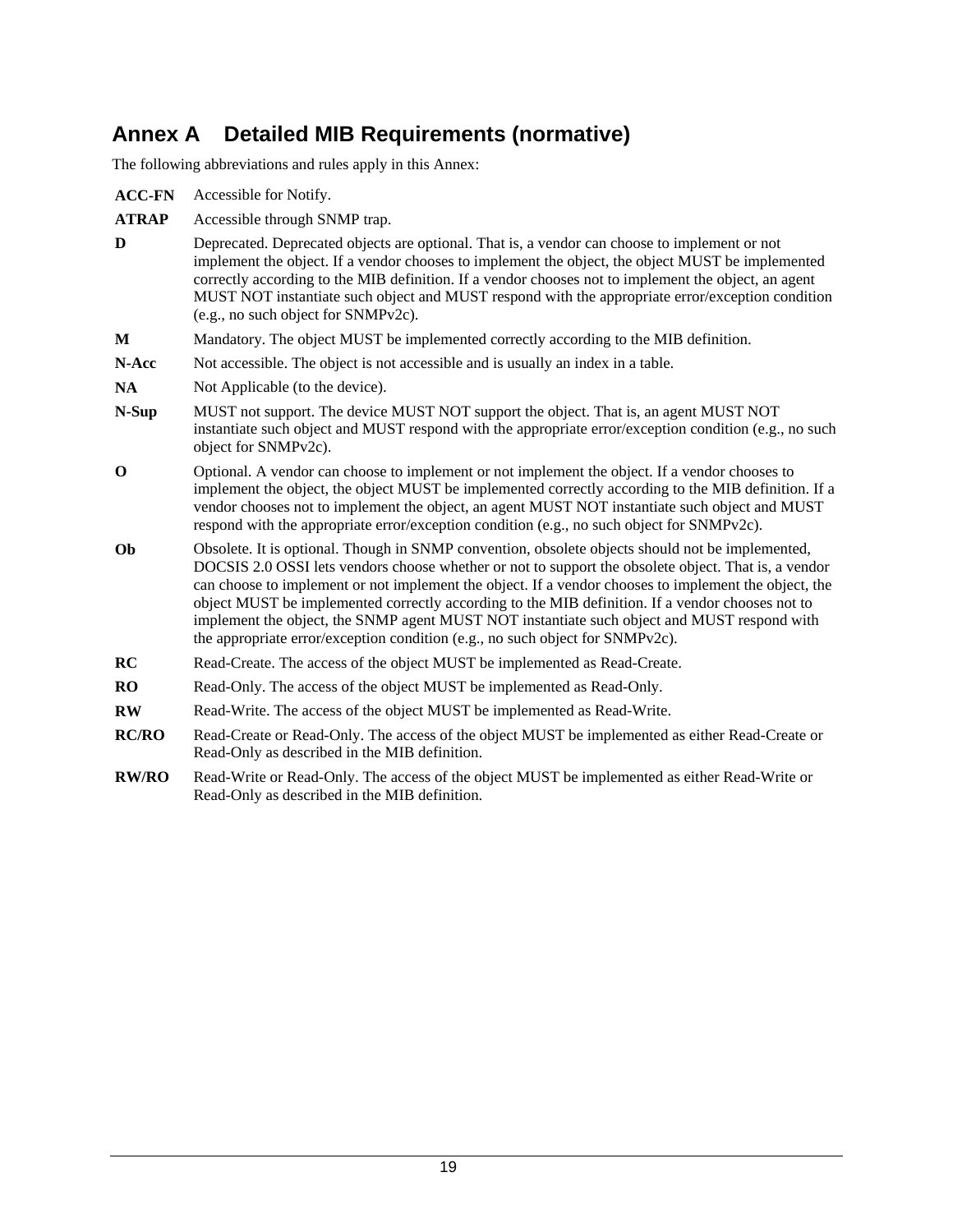<span id="page-23-0"></span>The table below lists the M-CMTS modules M-CMTS Core and DTI Server Compliance requirements summary.

*Table A–1 - Requirements* 

<span id="page-23-1"></span>

| DOCS-IF-MIB [RFC 4546]                            |                    |               |
|---------------------------------------------------|--------------------|---------------|
| docsIfDownstreamChannelTable                      |                    |               |
| Object                                            | <b>M-CMTS Core</b> | <b>Access</b> |
| docsIfDownChannelId                               | M                  | <b>RW</b>     |
| docsIfDownChannelFrequency                        | М                  | RW/RO         |
| docsIfDownChannelWidth                            | М                  | RW/RO         |
| docsIfDownChannelModulation                       | М                  | <b>RW</b>     |
| docsIfDownChannelInterleave                       | М                  | <b>RW</b>     |
| docsIfDownChannelPower                            | M                  | RW/RO         |
| docsIfDownChannelAnnex                            | O                  | RW/RO         |
| DOCS-IF-M-CMTS-MIB [DEPI]                         |                    |               |
| docsIfMCmtsCoreDownstreamTable                    |                    |               |
| Object                                            | <b>M-CMTS Core</b> | <b>Access</b> |
| docsIfMCmtsCoreDownstreamType                     | D                  | RO            |
| docsIfMCmtsCoreDownstreamPhyDependencies          | D                  | RO            |
| docsIfMCmtsEqamDownstreamTable                    |                    |               |
| Object                                            | <b>M-CMTS Core</b> | <b>Access</b> |
| docsIfMCmtsEqamDownstreamTSID                     | <b>NA</b>          | <b>NA</b>     |
| docsIfMCmtsEqamDownstreamPhyDependencies          | <b>NA</b>          | NA            |
| docsIfMCmtsEqamDownstreamDevicePhyParamLock       | <b>NA</b>          | <b>NA</b>     |
| docsIfMCmtsEqamDownstreamDeviceConfigPhyParamLock | <b>NA</b>          | <b>NA</b>     |
| docsIfMCmtsEqamDownstreamAllocationType           | <b>NA</b>          | ΝA            |
| docsIfMCmtsEqamDownstreamAllocationStatus         | <b>NA</b>          | <b>NA</b>     |
| docsIfMCmtsEqamDownstreamAllocationTimeout        | <b>NA</b>          | NA            |
| docsIfMCmtsEqamDownstreamDRRPAdvertizing          | <b>NA</b>          | <b>NA</b>     |
| docsIfMCmtsEqamDownstreamUdpPortMapping           | <b>NA</b>          | <b>NA</b>     |
| docsIfMCmtsEqamDownstreamCapabilitiesTable        |                    |               |
| Object                                            | <b>M-CMTS Core</b> | <b>Access</b> |
| docsIfMCmtsEqamDownstreamCapabFrequency           | <b>NA</b>          | <b>NA</b>     |
| docsIfMCmtsEqamDownstreamCapabBandwidth           | <b>NA</b>          | ΝA            |
| docsIfMCmtsEqamDownstreamCapabPower               | <b>NA</b>          | <b>NA</b>     |
| docsIfMCmtsEqamDownstreamCapabModulation          | <b>NA</b>          | <b>NA</b>     |
| docsIfMCmtsEqamDownstreamCapabInterleaver         | ΝA                 | ΝA            |
| docsIfMCmtsEqamDownstreamCapabJ83Annex            | <b>NA</b>          | <b>NA</b>     |
| docsIfMCmtsEgamDownstreamCapabConcurrentServices  | $\overline{NA}$    | <b>NA</b>     |
| docsIfMCmtsEqamDownstreamCapabServicesTransport   | <b>NA</b>          | <b>NA</b>     |
| docsIfMCmtsEgamDownstreamCapabMuting              | <b>NA</b>          | <b>NA</b>     |
| docsIfMCmtsEqamGroupDependencyTable               |                    |               |
| Object                                            | <b>M-CMTS Core</b> | <b>Access</b> |
| docsIfMCmtsEqamGroupDependencyPhyParam            | <b>NA</b>          | <b>NA</b>     |
| docsIfMCmtsEqamGroupDependencyPhysicalIndex       | <b>NA</b>          | NA            |
| docsIfMCmtsEqamGroupDependencyGroupID             | <b>NA</b>          | NA            |
| docsIfMCmtsEqamGroupDependencyType                | NA                 | NA            |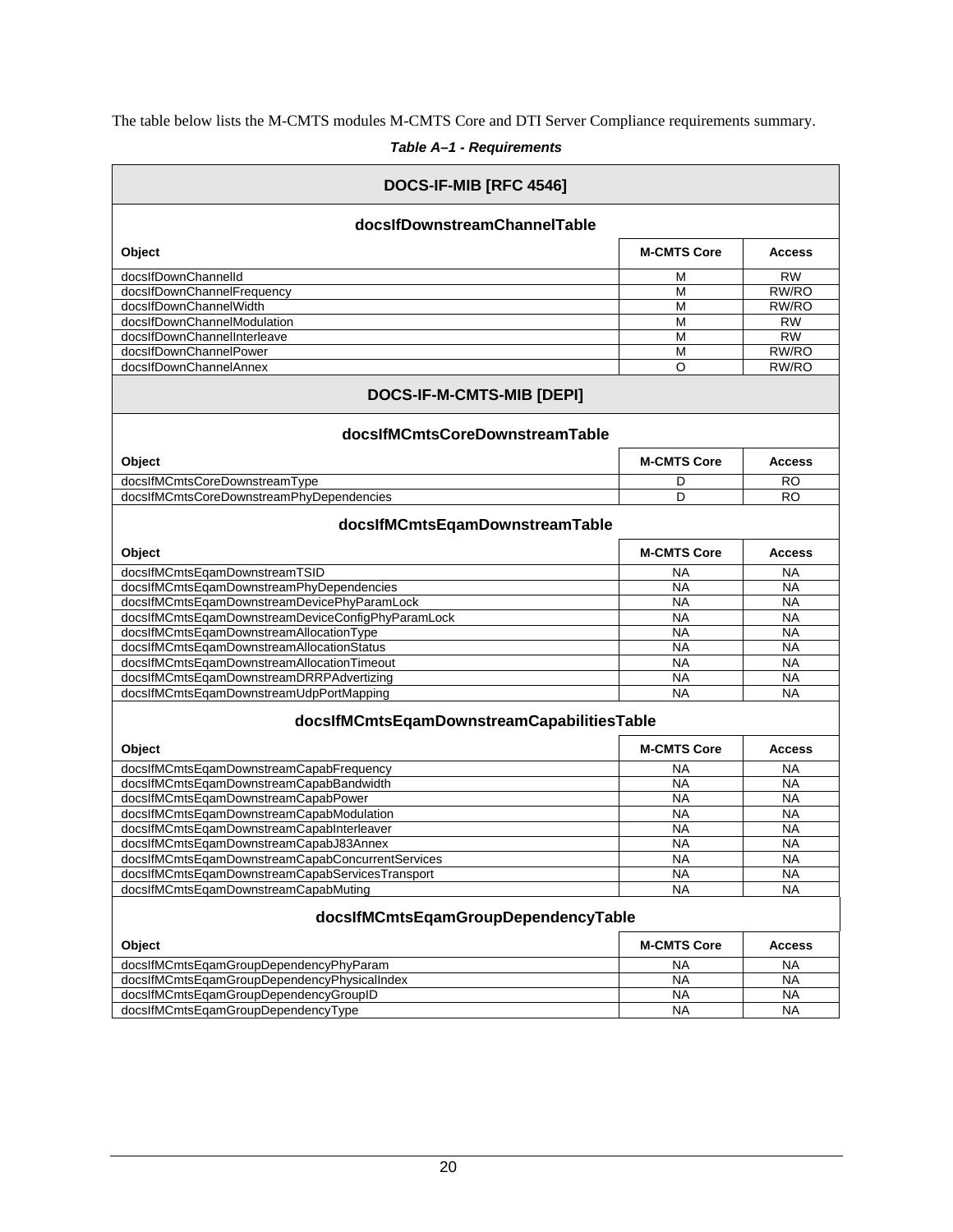| docsIfMCmtsEqamGlobCfgDownTable                                                |                         |                 |
|--------------------------------------------------------------------------------|-------------------------|-----------------|
| Object                                                                         | <b>M-CMTS Core</b>      | <b>Access</b>   |
| docsIfMCmtsEqamGlobCfgDownIndex                                                | NA                      | NA              |
| docsIfMCmtsEqamGlobCfgDownPhysicalIndex                                        | <b>NA</b>               | <b>NA</b>       |
| docsIfMCmtsEqamGlobCfgDownBandwidth                                            | <b>NA</b>               | <b>NA</b>       |
| docsIfMCmtsEqamGlobCfgDownPower                                                | $N_A$                   | <b>NA</b>       |
| docsIfMCmtsEqamGlobCfgDownModulation                                           | <b>NA</b>               | <b>NA</b>       |
| docsIfMCmtsEqamGlobCfgDownInterleave                                           | <b>NA</b>               | <b>NA</b>       |
| docsIfMCmtsEqamGlogCfgDownAnnex                                                | <b>NA</b>               | <b>NA</b>       |
| docsIfMCmtsEqamGlobCfgDownSymbolRateM                                          | <b>NA</b>               | <b>NA</b>       |
| docsIfMCmtsEqamGlobCfgDownSymbolRateN                                          | <b>NA</b>               | <b>NA</b>       |
| docsIfMCmtsEqamGlobCfgDownLockParams                                           | <b>NA</b>               | <b>NA</b>       |
| docsIfMCmtsEqamGlobCfgDownExecutionCode                                        | <b>NA</b>               | <b>NA</b>       |
| docsIfMCmtsEqamGlobCfgDownErrorsCount                                          | <b>NA</b>               | <b>NA</b>       |
| docsIfMCmtsEqamGlobCfgDownRowStatus                                            | <b>NA</b>               | <b>NA</b>       |
| docsIfMCmtsChannelBlockTable                                                   |                         |                 |
| Object                                                                         | <b>M-CMTS Core</b>      | <b>Access</b>   |
| docsIfMCmtsChannelBlockPhysicalIndex                                           | <b>NA</b>               | NA              |
| docsIfMCmtsChannelBlockNumberChannels                                          | <b>NA</b>               | <b>NA</b>       |
| docsIfMCmtsChannelBlockCfgNumberChannels                                       | $N_A$                   | <b>NA</b>       |
| docsIfMCmtsChannelBlockMute                                                    | <b>NA</b>               | <b>NA</b>       |
| docsIfMCmtsChannelBlockTestType                                                | <b>NA</b>               | <b>NA</b>       |
| docsIfMCmtsChannelBlockTestIfIndex                                             | <b>NA</b>               | <b>NA</b>       |
| docsIfMCmtsDepiSessionConfigTable<br>Object                                    | <b>M-CMTS Core</b>      | <b>Access</b>   |
| docsIfMCmtsDepiSessionConfigIndex                                              | M                       | N-Acc           |
| docsIfMCmtsDepiSessionConfigCableMacIfIndex                                    | M                       | RO              |
| docsIfMCmtsDepiSessionConfigCableDownfIndex                                    | M                       | RC              |
| docsIfMCmtsDepiSessionConfigAddrType                                           | M                       | <b>RC</b>       |
| docsIfMCmtsDepiSessionConfigLocalAddr                                          | M                       | <b>RC</b>       |
| docsIfMCmtsDepiSessionConfigRemoteAddr                                         | M                       | $\overline{RC}$ |
| docsIfMCmtsDepiSessionConfigL2TPv3HeaderType                                   | M                       | <b>RC</b>       |
| docsIfMCmtsDepiSessionConfigMethod                                             | M                       | <b>RC</b>       |
| docsIfMCmtsDepiSessionConfigTSID                                               | M                       | <b>RC</b>       |
| docsIfMCmtsDepiSessionConfigDEPIMode                                           | M                       | <b>RC</b>       |
| docsIfMCmtsDepiSessionConfigRsrcAllocReq                                       | $\overline{\mathsf{M}}$ | $\overline{RC}$ |
| docsIfMCmtsDepiSessionConfigCinPhbIdPolicy                                     | M                       | <b>RC</b>       |
| docsIfMCmtsDepiSessionConfigSyncEnabled                                        | M                       | <b>RC</b>       |
| docsIfMCmtsDepiSessionConfigSyncInterval                                       | M                       | RC              |
| docsIfMCmtsDepiSessionConfigPhyParamsFlag                                      | M                       | <b>RC</b>       |
| docsIfMCmtsDepiSessionConfigChannelFrequency                                   | M                       | RC              |
| docsIfMCmtsDepiSessionConfigChannelModulation                                  | M                       | RC              |
| docsIfMCmtsDepiSessionConfigChannelInterleave                                  | M                       | <b>RC</b>       |
| docsIfMCmtsDepiSessionConfigChannelPower                                       | M                       | <b>RC</b>       |
| docsIfMCmtsDepiSessionConfigChannelAnnex                                       | M                       | <b>RC</b>       |
|                                                                                |                         | RC              |
| docsIfMCmtsDepiSessionConfigChannelSymbolRateM                                 | M                       |                 |
| docsIfMCmtsDepiSessionConfigChannelSymbolRateN                                 | M                       | RC              |
| docsIfMCmtsDepiSessionConfigChannelOutputRate                                  | M                       | <b>RC</b>       |
| docsIfMCmtsDepiSessionConfigChannelBurstSize                                   | M                       | RC              |
| docsIfMCmtsDepiSessionConfigStorage                                            | M                       | $\overline{RC}$ |
| docsIfMCmtsDepiSessionConfigRowStatus<br>docsIfMCmtsDepiSessionConfigChannelId | M<br>M                  | <b>RC</b><br>RC |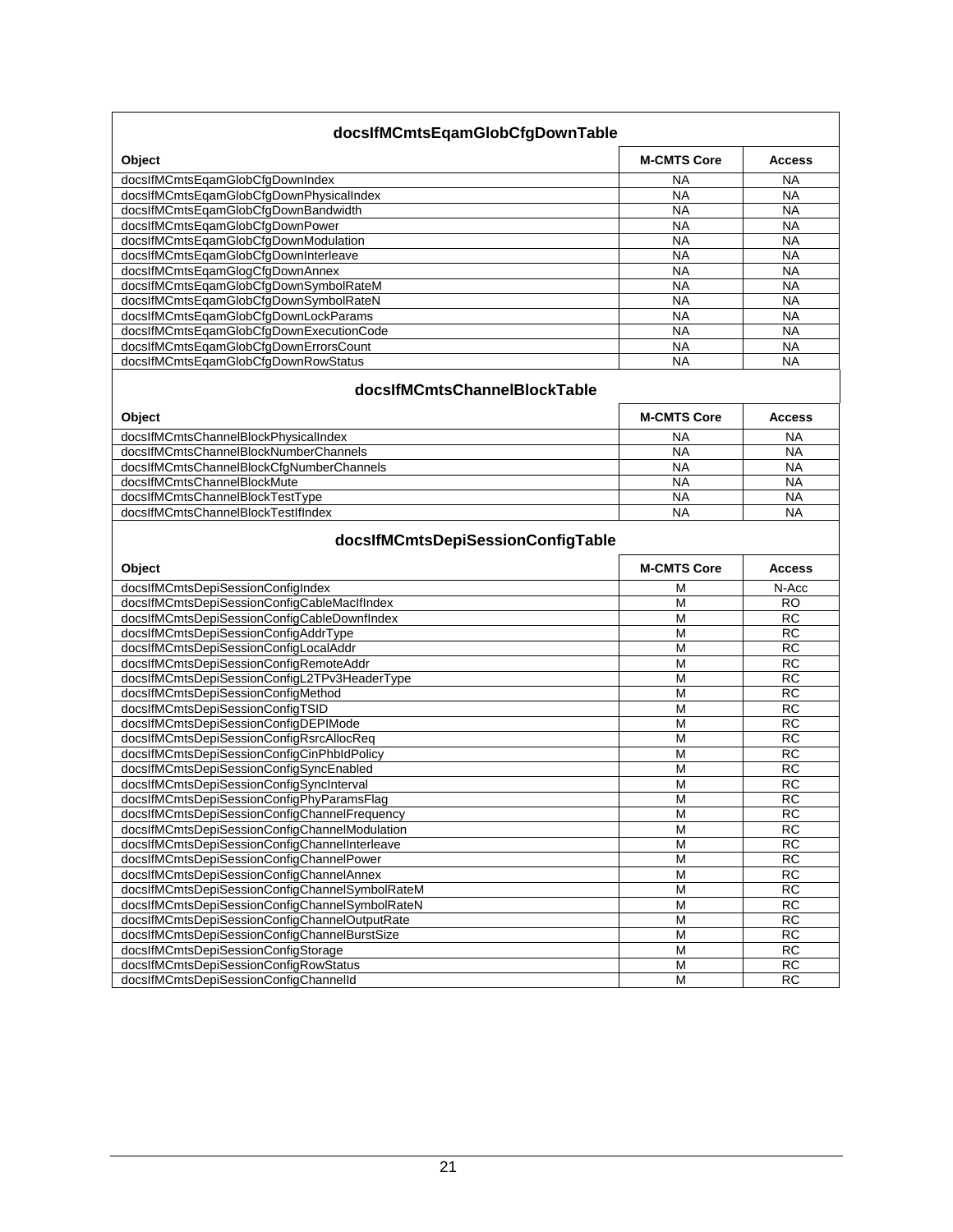| Object<br>docsIfMCmtsDepiSessionInfoCfgIndex<br>docsIfMCmtsDepiSessionInfoUdpPort<br>docsIfMCmtsDepiSessionInfoMaxPayload<br>docsIfMCmtsDepiSessionInfoPathPayload<br>docsIfMCmtsDepiSessionInfoIncludeDOCSISMsgs<br>docsIfMCmtsDepiSessionInfoRsrcAllocResp<br>docsIfMCmtsDepiSessionInfoConnCtrIID<br>docsIfMCmtsDepiSessionInfoEQAMSessionID<br>docsIfMCmtsDepiSessionInfoOwner<br>docsIfMCmtsDepiSessionInfoState<br>docsIfMCmtsDepiSessionInfoErrorCode<br>docsIfMCmtsDepiSessionInfoCreationTime<br>docsIfMCmtsDepiSessionInfoStorage<br>docsIfMCmtsDepiRsrcAllocTable<br>Object<br>docsIfMCmtsDepiRsrcAllocIndex<br>docsIfMCmtsDepiRsrcAllocSeq<br>docsIfMCmtsDepiRsrcAllocPhbld<br>docsIfMCmtsDepiRsrcAllocFlowId<br>docsIfMCmtsDepiRsrcAllocUdpPort<br>docsIfMCmtsDepiRsrcAllocPolicyScnTags<br>docsIfMCmtsDepiRsrcAllocStorage<br>docsIfMCmtsDepiRsrcAllocRowStatus<br>docsIfMCmtsDepiSessionStatsTable<br>Object<br>docsIfMCmtsDepiSessionInfoOutOfSequencePkts<br>docsIfMCmtsDepiSessionCinLatency<br>Object<br>docsIfMCmtsDepiSessionCinLatencyInterval<br>docsIfMCmtsDepiSessionCinLatencyThrshId<br>docsIfMCmtsDepiSessionCinEventLevel | <b>M-CMTS Core</b><br>M<br>M<br>М<br>M<br>M<br>M<br>M<br>M<br>M<br>M<br>$\overline{M}$<br>M<br>М<br><b>M-CMTS Core</b><br>M<br>М<br>M<br>M<br>M<br>M<br>M<br>M<br><b>M-CMTS Core</b> | <b>Access</b><br><b>RO</b><br><b>RO</b><br>RO.<br><b>RO</b><br>RO<br><b>RO</b><br>RO<br>RO<br><b>RO</b><br><b>RO</b><br><b>RO</b><br><b>RO</b><br><b>RO</b><br><b>Access</b><br><b>RC</b><br><b>RC</b><br><b>RC</b><br>RC<br>$\overline{RC}$<br><b>RC</b><br><b>RC</b><br><b>RC</b> |
|--------------------------------------------------------------------------------------------------------------------------------------------------------------------------------------------------------------------------------------------------------------------------------------------------------------------------------------------------------------------------------------------------------------------------------------------------------------------------------------------------------------------------------------------------------------------------------------------------------------------------------------------------------------------------------------------------------------------------------------------------------------------------------------------------------------------------------------------------------------------------------------------------------------------------------------------------------------------------------------------------------------------------------------------------------------------------------------------------------------------------------------------------------|--------------------------------------------------------------------------------------------------------------------------------------------------------------------------------------|-------------------------------------------------------------------------------------------------------------------------------------------------------------------------------------------------------------------------------------------------------------------------------------|
|                                                                                                                                                                                                                                                                                                                                                                                                                                                                                                                                                                                                                                                                                                                                                                                                                                                                                                                                                                                                                                                                                                                                                        |                                                                                                                                                                                      |                                                                                                                                                                                                                                                                                     |
|                                                                                                                                                                                                                                                                                                                                                                                                                                                                                                                                                                                                                                                                                                                                                                                                                                                                                                                                                                                                                                                                                                                                                        |                                                                                                                                                                                      |                                                                                                                                                                                                                                                                                     |
|                                                                                                                                                                                                                                                                                                                                                                                                                                                                                                                                                                                                                                                                                                                                                                                                                                                                                                                                                                                                                                                                                                                                                        |                                                                                                                                                                                      |                                                                                                                                                                                                                                                                                     |
|                                                                                                                                                                                                                                                                                                                                                                                                                                                                                                                                                                                                                                                                                                                                                                                                                                                                                                                                                                                                                                                                                                                                                        |                                                                                                                                                                                      |                                                                                                                                                                                                                                                                                     |
|                                                                                                                                                                                                                                                                                                                                                                                                                                                                                                                                                                                                                                                                                                                                                                                                                                                                                                                                                                                                                                                                                                                                                        |                                                                                                                                                                                      |                                                                                                                                                                                                                                                                                     |
|                                                                                                                                                                                                                                                                                                                                                                                                                                                                                                                                                                                                                                                                                                                                                                                                                                                                                                                                                                                                                                                                                                                                                        |                                                                                                                                                                                      |                                                                                                                                                                                                                                                                                     |
|                                                                                                                                                                                                                                                                                                                                                                                                                                                                                                                                                                                                                                                                                                                                                                                                                                                                                                                                                                                                                                                                                                                                                        |                                                                                                                                                                                      |                                                                                                                                                                                                                                                                                     |
|                                                                                                                                                                                                                                                                                                                                                                                                                                                                                                                                                                                                                                                                                                                                                                                                                                                                                                                                                                                                                                                                                                                                                        |                                                                                                                                                                                      |                                                                                                                                                                                                                                                                                     |
|                                                                                                                                                                                                                                                                                                                                                                                                                                                                                                                                                                                                                                                                                                                                                                                                                                                                                                                                                                                                                                                                                                                                                        |                                                                                                                                                                                      |                                                                                                                                                                                                                                                                                     |
|                                                                                                                                                                                                                                                                                                                                                                                                                                                                                                                                                                                                                                                                                                                                                                                                                                                                                                                                                                                                                                                                                                                                                        |                                                                                                                                                                                      |                                                                                                                                                                                                                                                                                     |
|                                                                                                                                                                                                                                                                                                                                                                                                                                                                                                                                                                                                                                                                                                                                                                                                                                                                                                                                                                                                                                                                                                                                                        |                                                                                                                                                                                      |                                                                                                                                                                                                                                                                                     |
|                                                                                                                                                                                                                                                                                                                                                                                                                                                                                                                                                                                                                                                                                                                                                                                                                                                                                                                                                                                                                                                                                                                                                        |                                                                                                                                                                                      |                                                                                                                                                                                                                                                                                     |
|                                                                                                                                                                                                                                                                                                                                                                                                                                                                                                                                                                                                                                                                                                                                                                                                                                                                                                                                                                                                                                                                                                                                                        |                                                                                                                                                                                      |                                                                                                                                                                                                                                                                                     |
|                                                                                                                                                                                                                                                                                                                                                                                                                                                                                                                                                                                                                                                                                                                                                                                                                                                                                                                                                                                                                                                                                                                                                        |                                                                                                                                                                                      |                                                                                                                                                                                                                                                                                     |
|                                                                                                                                                                                                                                                                                                                                                                                                                                                                                                                                                                                                                                                                                                                                                                                                                                                                                                                                                                                                                                                                                                                                                        |                                                                                                                                                                                      |                                                                                                                                                                                                                                                                                     |
|                                                                                                                                                                                                                                                                                                                                                                                                                                                                                                                                                                                                                                                                                                                                                                                                                                                                                                                                                                                                                                                                                                                                                        |                                                                                                                                                                                      |                                                                                                                                                                                                                                                                                     |
|                                                                                                                                                                                                                                                                                                                                                                                                                                                                                                                                                                                                                                                                                                                                                                                                                                                                                                                                                                                                                                                                                                                                                        |                                                                                                                                                                                      |                                                                                                                                                                                                                                                                                     |
|                                                                                                                                                                                                                                                                                                                                                                                                                                                                                                                                                                                                                                                                                                                                                                                                                                                                                                                                                                                                                                                                                                                                                        |                                                                                                                                                                                      |                                                                                                                                                                                                                                                                                     |
|                                                                                                                                                                                                                                                                                                                                                                                                                                                                                                                                                                                                                                                                                                                                                                                                                                                                                                                                                                                                                                                                                                                                                        |                                                                                                                                                                                      |                                                                                                                                                                                                                                                                                     |
|                                                                                                                                                                                                                                                                                                                                                                                                                                                                                                                                                                                                                                                                                                                                                                                                                                                                                                                                                                                                                                                                                                                                                        |                                                                                                                                                                                      |                                                                                                                                                                                                                                                                                     |
|                                                                                                                                                                                                                                                                                                                                                                                                                                                                                                                                                                                                                                                                                                                                                                                                                                                                                                                                                                                                                                                                                                                                                        |                                                                                                                                                                                      |                                                                                                                                                                                                                                                                                     |
|                                                                                                                                                                                                                                                                                                                                                                                                                                                                                                                                                                                                                                                                                                                                                                                                                                                                                                                                                                                                                                                                                                                                                        |                                                                                                                                                                                      |                                                                                                                                                                                                                                                                                     |
|                                                                                                                                                                                                                                                                                                                                                                                                                                                                                                                                                                                                                                                                                                                                                                                                                                                                                                                                                                                                                                                                                                                                                        |                                                                                                                                                                                      |                                                                                                                                                                                                                                                                                     |
|                                                                                                                                                                                                                                                                                                                                                                                                                                                                                                                                                                                                                                                                                                                                                                                                                                                                                                                                                                                                                                                                                                                                                        |                                                                                                                                                                                      |                                                                                                                                                                                                                                                                                     |
|                                                                                                                                                                                                                                                                                                                                                                                                                                                                                                                                                                                                                                                                                                                                                                                                                                                                                                                                                                                                                                                                                                                                                        |                                                                                                                                                                                      |                                                                                                                                                                                                                                                                                     |
|                                                                                                                                                                                                                                                                                                                                                                                                                                                                                                                                                                                                                                                                                                                                                                                                                                                                                                                                                                                                                                                                                                                                                        |                                                                                                                                                                                      | <b>Access</b>                                                                                                                                                                                                                                                                       |
|                                                                                                                                                                                                                                                                                                                                                                                                                                                                                                                                                                                                                                                                                                                                                                                                                                                                                                                                                                                                                                                                                                                                                        | NA                                                                                                                                                                                   | ΝA                                                                                                                                                                                                                                                                                  |
|                                                                                                                                                                                                                                                                                                                                                                                                                                                                                                                                                                                                                                                                                                                                                                                                                                                                                                                                                                                                                                                                                                                                                        |                                                                                                                                                                                      |                                                                                                                                                                                                                                                                                     |
|                                                                                                                                                                                                                                                                                                                                                                                                                                                                                                                                                                                                                                                                                                                                                                                                                                                                                                                                                                                                                                                                                                                                                        | <b>M-CMTS Core</b>                                                                                                                                                                   | <b>Access</b>                                                                                                                                                                                                                                                                       |
|                                                                                                                                                                                                                                                                                                                                                                                                                                                                                                                                                                                                                                                                                                                                                                                                                                                                                                                                                                                                                                                                                                                                                        | M                                                                                                                                                                                    | <b>RW</b>                                                                                                                                                                                                                                                                           |
|                                                                                                                                                                                                                                                                                                                                                                                                                                                                                                                                                                                                                                                                                                                                                                                                                                                                                                                                                                                                                                                                                                                                                        | М                                                                                                                                                                                    | <b>RW</b>                                                                                                                                                                                                                                                                           |
|                                                                                                                                                                                                                                                                                                                                                                                                                                                                                                                                                                                                                                                                                                                                                                                                                                                                                                                                                                                                                                                                                                                                                        | М                                                                                                                                                                                    | <b>RW</b>                                                                                                                                                                                                                                                                           |
| docsIfMCmtsDepiSessionCinLastValue                                                                                                                                                                                                                                                                                                                                                                                                                                                                                                                                                                                                                                                                                                                                                                                                                                                                                                                                                                                                                                                                                                                     | M                                                                                                                                                                                    | <b>RO</b>                                                                                                                                                                                                                                                                           |
| docsIfMCmtsDepiSessionCinLastValueIfIndex                                                                                                                                                                                                                                                                                                                                                                                                                                                                                                                                                                                                                                                                                                                                                                                                                                                                                                                                                                                                                                                                                                              | M                                                                                                                                                                                    | RO                                                                                                                                                                                                                                                                                  |
| docsIfMCmtsDepiSessionCinLatencyValueLastTime                                                                                                                                                                                                                                                                                                                                                                                                                                                                                                                                                                                                                                                                                                                                                                                                                                                                                                                                                                                                                                                                                                          | M                                                                                                                                                                                    | <b>RO</b>                                                                                                                                                                                                                                                                           |
| docsIfMCmtsDepiSessionCinLatency                                                                                                                                                                                                                                                                                                                                                                                                                                                                                                                                                                                                                                                                                                                                                                                                                                                                                                                                                                                                                                                                                                                       |                                                                                                                                                                                      |                                                                                                                                                                                                                                                                                     |
| Object                                                                                                                                                                                                                                                                                                                                                                                                                                                                                                                                                                                                                                                                                                                                                                                                                                                                                                                                                                                                                                                                                                                                                 | <b>M-CMTS Core</b>                                                                                                                                                                   | <b>Access</b>                                                                                                                                                                                                                                                                       |
| docsIfMCmtsDepiSessionCinLatencyPerfIntervalSeq                                                                                                                                                                                                                                                                                                                                                                                                                                                                                                                                                                                                                                                                                                                                                                                                                                                                                                                                                                                                                                                                                                        | М                                                                                                                                                                                    | RO                                                                                                                                                                                                                                                                                  |
| docsIfMCmtsDepiSessionCinLatencyPerfValue                                                                                                                                                                                                                                                                                                                                                                                                                                                                                                                                                                                                                                                                                                                                                                                                                                                                                                                                                                                                                                                                                                              | М                                                                                                                                                                                    | <b>RO</b>                                                                                                                                                                                                                                                                           |
| docsIfMCmtsDepiSessionCinLatencyTime                                                                                                                                                                                                                                                                                                                                                                                                                                                                                                                                                                                                                                                                                                                                                                                                                                                                                                                                                                                                                                                                                                                   | М                                                                                                                                                                                    | RO                                                                                                                                                                                                                                                                                  |
|                                                                                                                                                                                                                                                                                                                                                                                                                                                                                                                                                                                                                                                                                                                                                                                                                                                                                                                                                                                                                                                                                                                                                        |                                                                                                                                                                                      |                                                                                                                                                                                                                                                                                     |

| <u>woodinin onlige up in the tonography</u> |                    |               |  |  |
|---------------------------------------------|--------------------|---------------|--|--|
| <b>Object</b>                               | <b>M-CMTS Core</b> | <b>Access</b> |  |  |
| docsIfMCmtsDepiPhbPolicyTag                 | м                  | N-Acc         |  |  |
| docsIfMCmtsDepiPhbPolicySCN                 | м                  | RC            |  |  |
| docsIfMCmtsDepiPhbPolicyCinPhbId            | м                  | RC            |  |  |
| docsIfMCmtsDepiPhbPolicyStorage             | м                  | <b>RC</b>     |  |  |
| docsIfMCmtsDepiPhbPolicyRowStatus           | м                  | <b>RC</b>     |  |  |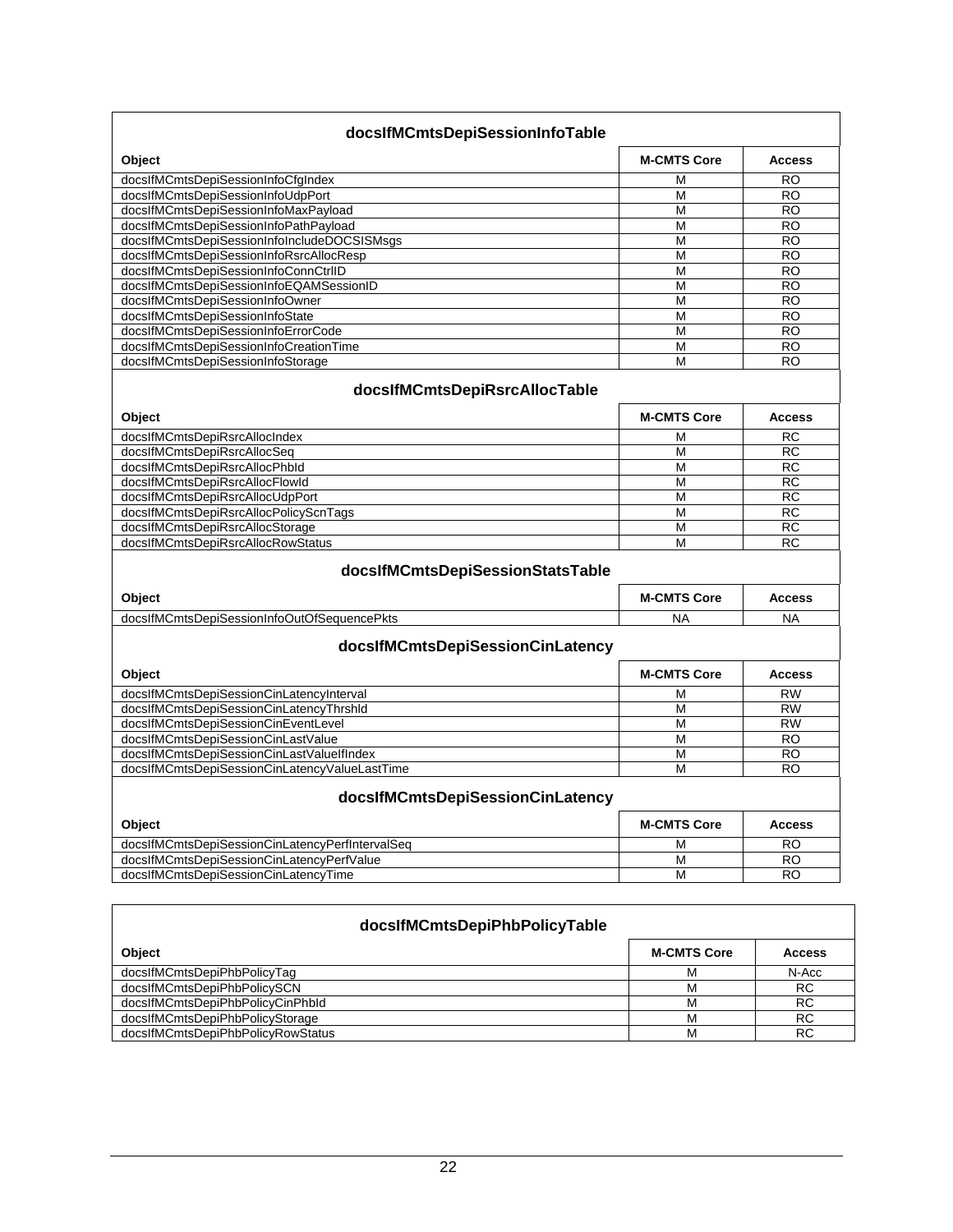| docsIfMCmtsQosServiceFlowExtTable         |                             |                 |                    |                 |  |
|-------------------------------------------|-----------------------------|-----------------|--------------------|-----------------|--|
| Object                                    |                             |                 | <b>M-CMTS Core</b> | <b>Access</b>   |  |
| docsIfMCmtsQosServiceFlowExtDepiFlowId    |                             |                 | М                  | <b>RO</b>       |  |
| docsIfMCmtsQosServiceFlowExtCinPhbld      |                             |                 | M                  | <b>RO</b>       |  |
| docsIfMCmtsQosServiceFlowExtDepilfIndex   |                             |                 | M                  | <b>RO</b>       |  |
|                                           | <b>DTI-MIB [DTI]</b>        |                 |                    |                 |  |
|                                           | dtiProtocolTable            |                 |                    |                 |  |
| Object                                    | <b>M-CMTS Core</b>          | <b>Access</b>   | <b>DTI Server</b>  | <b>Access</b>   |  |
| dtiProtocolEntityType                     | M                           | RO              | M                  | RO              |  |
| dtiProtocolClientClockType                | M                           | <b>RO</b>       | M                  | RO              |  |
| dtiProtocolServerStatusFlag               | M                           | <b>RO</b>       | M                  | <b>RO</b>       |  |
| dtiProtocolClientStatusFlag               | M                           | <b>RO</b>       | M                  | <b>RO</b>       |  |
| dtiProtocolServerToDState                 | M                           | <b>RO</b>       | M                  | <b>RO</b>       |  |
| dtiProtocolServerToDType                  | M                           | <b>RO</b>       | M                  | <b>RO</b>       |  |
| dtiProtocolServerToDValue                 | M                           | <b>RO</b>       | M                  | RO              |  |
| dtiProtocolServerCableAdvanceFlag         | M                           | <b>RO</b>       | M                  | <b>RO</b>       |  |
| dtiProtocolServerCableAdvanceValue        | M                           | <b>RW</b>       | M                  | $\overline{RO}$ |  |
| dtiProtocolClientPhaseError               | M                           | <b>RO</b>       | M                  | <b>RO</b>       |  |
| dtiProtocolClientVersion                  | M                           | <b>RO</b>       | M                  | <b>RO</b>       |  |
| dtiProtocolClientPathTraceability         | M                           | <b>RO</b>       | M                  | <b>RO</b>       |  |
|                                           | dtiProtocolControlTable     |                 |                    |                 |  |
| Object                                    | <b>M-CMTS Core</b>          | <b>Access</b>   | <b>DTI Server</b>  | <b>Access</b>   |  |
| dtiProtocolControlTimeInterval            | <b>NA</b>                   | <b>NA</b>       | М                  | <b>RW</b>       |  |
| dtiProtocolControlErrorRateInterval       | M                           | RW/RO           | M                  | <b>RW</b>       |  |
| dtiProtocolControlJitterTimeInterval      | <b>NA</b>                   | <b>NA</b>       | M                  | <b>RW</b>       |  |
| dtiProtocolControlTestMode                | <b>NA</b>                   | <b>NA</b>       | M                  | <b>RW</b>       |  |
| dtiProtocolControlToDValue                | <b>NA</b>                   | <b>NA</b>       | M                  | <b>RW</b>       |  |
|                                           | dtiProtocolPerformanceTable |                 |                    |                 |  |
| Object                                    | <b>M-CMTS Core</b>          | <b>Access</b>   | <b>DTI Server</b>  | <b>Access</b>   |  |
| dtiProtocolPerformanceDelay               | <b>NA</b>                   | <b>NA</b>       | М                  | <b>RO</b>       |  |
| dtiProtocolPerformanceFrameErrorRate      | M                           | $\overline{RO}$ | M                  | <b>RO</b>       |  |
| dtiProtocolPerformancePeakToPeakJitter    | <b>NA</b>                   | <b>NA</b>       | M                  | <b>RO</b>       |  |
| dtiProtocolPerformanceWander35Second      | <b>NA</b>                   | <b>NA</b>       | M                  | <b>RO</b>       |  |
| dtiProtocolPerformanceWanderTSeconds      | <b>NA</b>                   | <b>NA</b>       | M                  | <b>RO</b>       |  |
| dtiProtocolPerformanceFrameErrorRateScale | M                           | <b>RO</b>       | M                  | <b>RO</b>       |  |
| dtiPathTraceabilityTable                  |                             |                 |                    |                 |  |
| Object                                    | <b>M-CMTS Core</b>          | <b>Access</b>   | <b>DTI Server</b>  | <b>Access</b>   |  |
| dtiPathTraceabilityIndex                  | М                           | <b>RO</b>       | M                  | <b>RO</b>       |  |
| dtiPathTraceabilityRootServerInetAddrType | M                           | <b>RO</b>       | M                  | <b>RO</b>       |  |
| dtiPathTraceabilityRootServerInetAddr     | M                           | <b>RO</b>       | M                  | <b>RO</b>       |  |
| dtiPathTraceabilityRootServerOutPhyIdx    | M                           | <b>RO</b>       | M                  | <b>RO</b>       |  |
| dtiPathTraceabilityServerInetAddrType     | M                           | <b>RO</b>       | M                  | <b>RO</b>       |  |
| dtiPathTraceabilityServerInetAddr         | M                           | <b>RO</b>       | M                  | <b>RO</b>       |  |
| dtiPathTraceabilityServerOutPhyIdx        | M                           | <b>RO</b>       | M                  | <b>RO</b>       |  |
| dtiPathTraceabilityRootServerProtVersion  | M                           | <b>RO</b>       | M                  | <b>RO</b>       |  |
| dtiPathTraceabilityServerProtVersion      | M                           | <b>RO</b>       | M                  | <b>RO</b>       |  |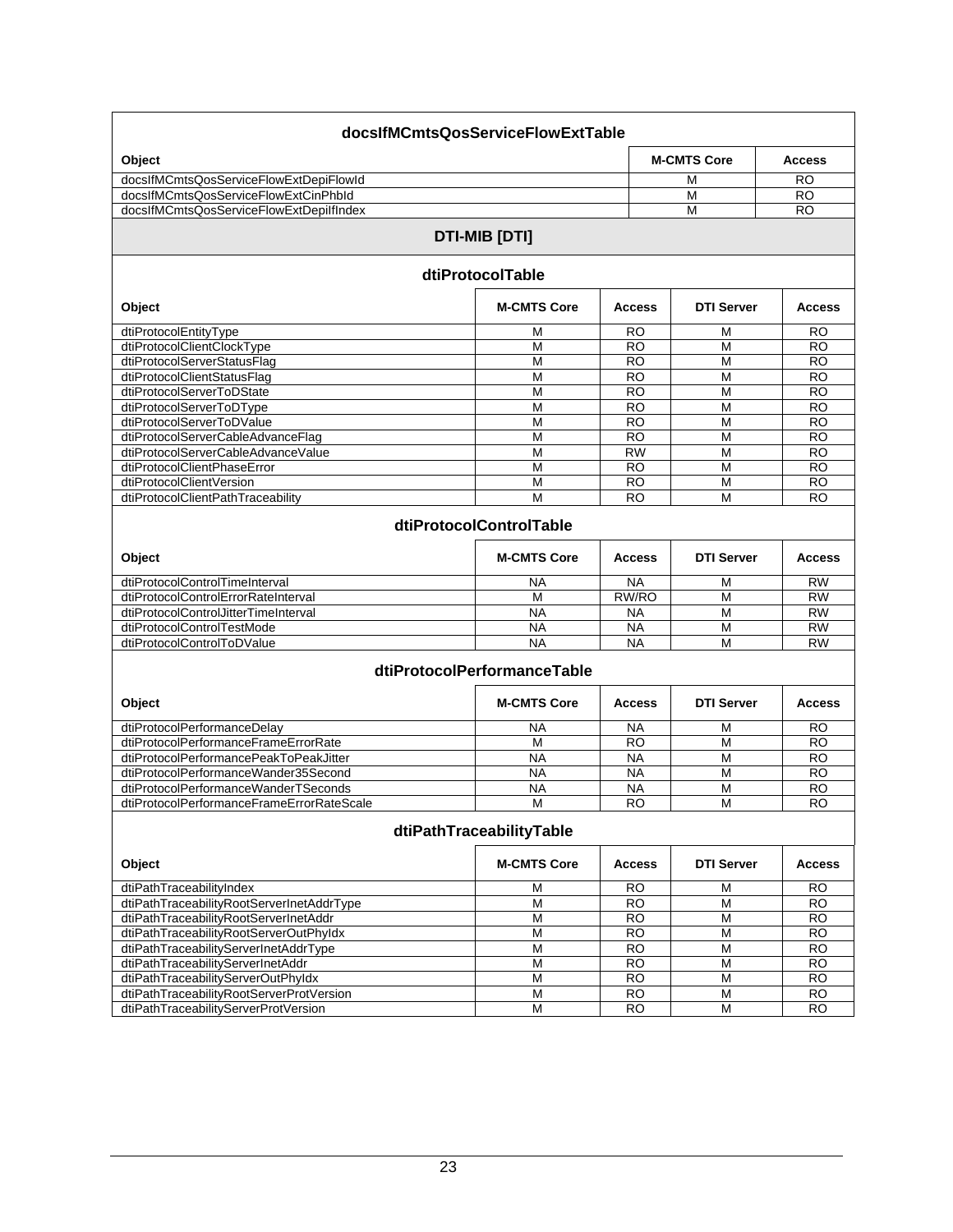|                                                 | dtiProtocolClientFsmStatsTable                        |               |                   |                 |
|-------------------------------------------------|-------------------------------------------------------|---------------|-------------------|-----------------|
| Object                                          | <b>M-CMTS Core</b>                                    | <b>Access</b> | <b>DTI Server</b> | <b>Access</b>   |
| dtiProtocolClientFsmStatsT3Count                | М                                                     | <b>RO</b>     | M                 | RO              |
| dtiProtocolClientFsmStatsT4Count                | M                                                     | <b>RO</b>     | M                 | <b>RO</b>       |
| dtiProtocolClientFsmStatsT6Count                | M                                                     | <b>RO</b>     | M                 | <b>RO</b>       |
| dtiProtocolClientFsmStatsT7Count                | $\overline{M}$                                        | <b>RO</b>     | $\overline{M}$    | <b>RO</b>       |
| dtiProtocolClientFsmStatsNormalActiveTime       | M                                                     | <b>RO</b>     | M                 | <b>RO</b>       |
| dtiProtocolClientFsmStatsHoldoverActiveTime     | M                                                     | <b>RO</b>     | M                 | <b>RO</b>       |
|                                                 | <b>dtiServerProperties</b>                            |               |                   |                 |
| Object                                          | <b>M-CMTS Core</b>                                    | <b>Access</b> | <b>DTI Server</b> | <b>Access</b>   |
| dtiServerRootClockType                          | <b>NA</b>                                             | <b>NA</b>     | М                 | <b>RO</b>       |
| dtiServerHopCount                               | <b>NA</b>                                             | <b>NA</b>     | M                 | <b>RO</b>       |
| dtiServerExternalTimingSource                   | <b>NA</b>                                             | <b>NA</b>     | M                 | <b>RO</b>       |
| dtiServerToDSources                             | <b>NA</b>                                             | <b>NA</b>     | M                 | <b>RO</b>       |
|                                                 | <b>dtiServerGlobalParameters</b>                      |               |                   |                 |
| Object                                          | <b>M-CMTS Core</b>                                    | <b>Access</b> | <b>DTI Server</b> | <b>Access</b>   |
| dtiServerGlobalTimeInterval                     | <b>NA</b>                                             | <b>NA</b>     | M                 | <b>RW</b>       |
| dtiServerGlobalErrorRateInterval                | <b>NA</b>                                             | <b>NA</b>     | M                 | <b>RW</b>       |
| dtiServerGlobalJitterTimeInterval               | <b>NA</b>                                             | <b>NA</b>     | M                 | <b>RW</b>       |
| dtiServerGlobalToDMethod                        | <b>NA</b>                                             | <b>NA</b>     | M                 | <b>RW</b>       |
| dtiServerGlobalToDValue                         | <b>NA</b>                                             | <b>NA</b>     | M                 | <b>RW</b>       |
|                                                 | DOCS-CABLE-DEVICE-MIB [RFC 4639]<br>docsDevEventGroup |               |                   |                 |
| Objects                                         |                                                       |               | <b>DTI Server</b> | <b>Access</b>   |
|                                                 |                                                       |               |                   | <b>RW</b>       |
| docsDevEvControl                                |                                                       |               | М<br>M            | <b>RW</b>       |
| docsDevEvSyslog<br>docsDevEvThrottleAdminStatus |                                                       |               | M                 | <b>RW</b>       |
| docsDevEvThrottleInhibited                      |                                                       |               | M                 | <b>RW</b>       |
| docsDevEvThrottleThreshold                      |                                                       |               | М                 | <b>RW</b>       |
| docsDevEvThrottleInterval                       |                                                       |               | м                 | <b>RW</b>       |
|                                                 | docsDevEvControlTable                                 |               |                   |                 |
| Objects                                         |                                                       |               | <b>DTI Server</b> | <b>Access</b>   |
| docsDevEvPriority                               |                                                       |               | М                 | N-Acc           |
| docsDevEvReporting                              |                                                       |               | M                 | <b>RW</b>       |
|                                                 | docsDevEvControlTable                                 |               |                   |                 |
| Objects                                         |                                                       |               | <b>DTI Server</b> | <b>Access</b>   |
| docsDevEvIndex                                  |                                                       |               | М                 | N-Acc           |
| docsDevEvFirstTime                              |                                                       |               | M                 | <b>RO</b>       |
| docsDevEvLastTime                               |                                                       |               | М                 | RO.             |
| docsDevEvCounts                                 |                                                       |               | M                 | $\overline{RO}$ |
| docsDevEvLevel                                  |                                                       |               | M                 | <b>RO</b>       |
| docsDevEvId                                     |                                                       |               | M                 | <b>RO</b>       |
| docsDevEvText                                   |                                                       |               | М                 | RO              |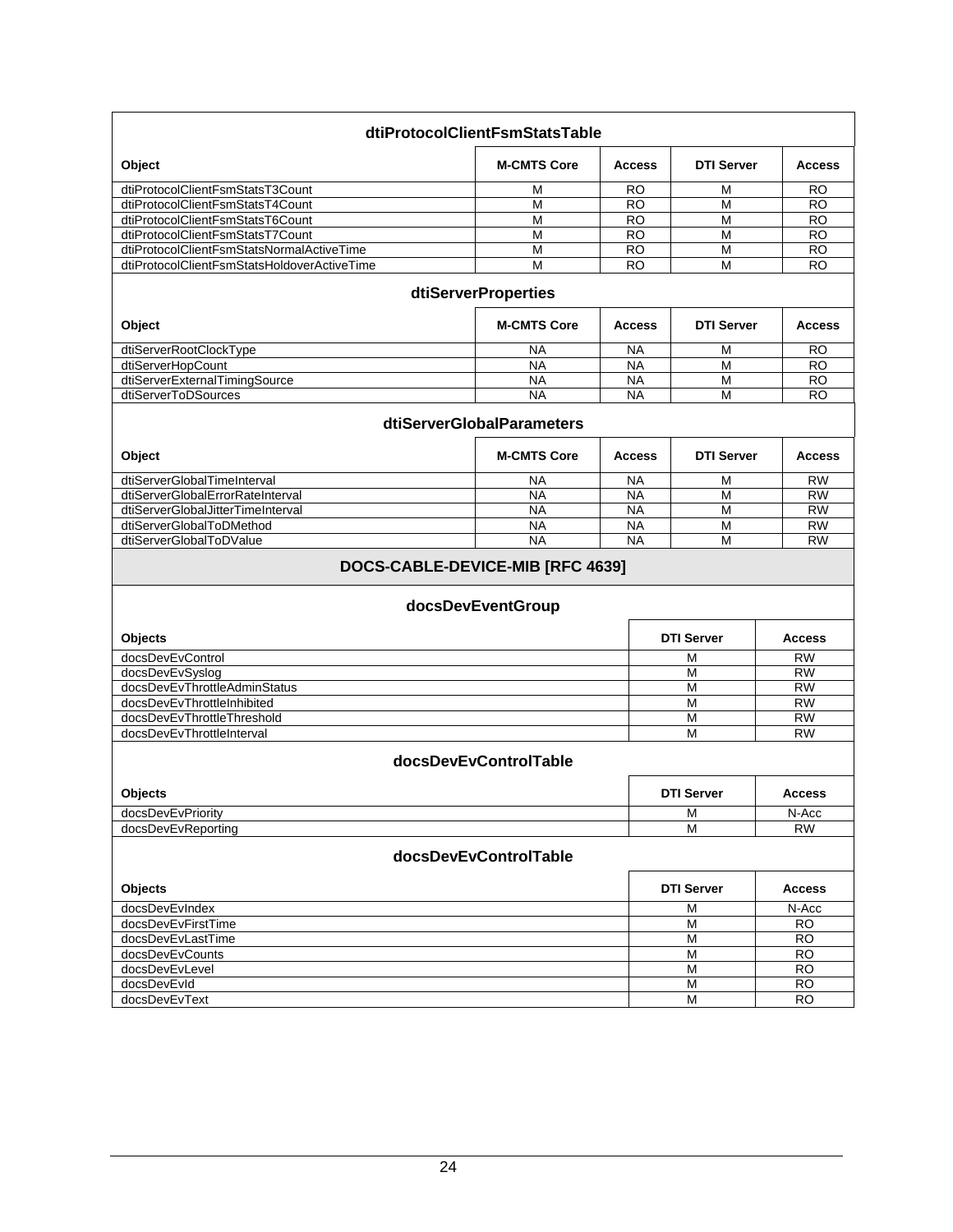|                       | <b>IF-MIB [RFC 2863]</b> |               |                   |                 |
|-----------------------|--------------------------|---------------|-------------------|-----------------|
|                       | interfaces               |               |                   |                 |
| Object                | <b>M-CMTS Core</b>       | <b>Access</b> | <b>DTI Server</b> | <b>Access</b>   |
| ifNumber              | M                        | <b>RO</b>     | M                 | <b>RO</b>       |
| ifTableLastChange     | $\overline{M}$           | <b>RO</b>     | M                 | <b>RO</b>       |
|                       | <b>ifTable</b>           |               |                   |                 |
| Object                |                          |               | <b>DTI Server</b> | <b>Access</b>   |
| ifIndex               |                          |               | М                 | <b>RO</b>       |
| ifDescr               |                          |               | M                 | <b>RO</b>       |
| ifType                |                          |               | M                 | $\overline{RO}$ |
| ifMtu                 |                          |               | M                 | $\overline{RO}$ |
| ifSpeed               |                          |               | M                 | <b>RO</b>       |
| ifPhysAddress         |                          |               | M                 | <b>RO</b>       |
| <b>ifAdminStatus</b>  |                          |               | M                 | RO              |
| <i>ifOperStatus</i>   |                          |               | M                 | <b>RO</b>       |
| ifLastChange          |                          |               | M                 | $\overline{RO}$ |
| ifInOctets            |                          |               | N-Sup             | <b>NA</b>       |
| ifInUcastPkts         |                          |               | M                 | <b>RO</b>       |
| <b>ifInNUcastPkts</b> |                          |               | N-Sup             | <b>NA</b>       |
| ifInDiscards          |                          |               | N-Sup             | <b>NA</b>       |
| ifInErrors            |                          |               | M                 | $\overline{RO}$ |
| ifInUnknownProtos     |                          |               | N-Sup             | <b>NA</b>       |
| <i>ifOutOctets</i>    |                          |               | N-Sup             | <b>NA</b>       |
| ifOutUcastPkts        |                          |               | $\overline{M}$    | <b>RO</b>       |
| ifOutNUcastPkts       |                          |               | N-Sup             | <b>NA</b>       |
| <i>ifOutDiscards</i>  |                          |               | N-Sup             | <b>NA</b>       |
| <b>ifOutErrors</b>    |                          |               | M                 | <b>RO</b>       |
| <i>ifOutQLen</i>      |                          |               | N-Sup             | <b>NA</b>       |
| ifSpecific            |                          |               | N-Sup             | <b>NA</b>       |
|                       | <b>ifStackTable</b>      |               |                   |                 |
| Object                |                          |               | <b>DTI Server</b> | <b>Access</b>   |
| ifStackHigherLayer    |                          |               | М                 | N-Acc           |
| ifStackLowerLayer     |                          |               | M                 | N-Acc           |
| <b>ifStackStatus</b>  |                          |               | $\overline{M}$    | RC/RO           |
|                       | <b>ifMIBObjects</b>      |               |                   |                 |
| Object                |                          |               | <b>DTI Server</b> | Access          |
| ifStackLastChange     |                          |               | M                 | RC/RO           |
|                       | snmpTraps                |               |                   |                 |
| <b>Notification</b>   |                          |               | <b>DTI Server</b> | <b>Access</b>   |
| linkup                |                          |               | M                 |                 |
| linkDown              |                          |               | $\overline{M}$    |                 |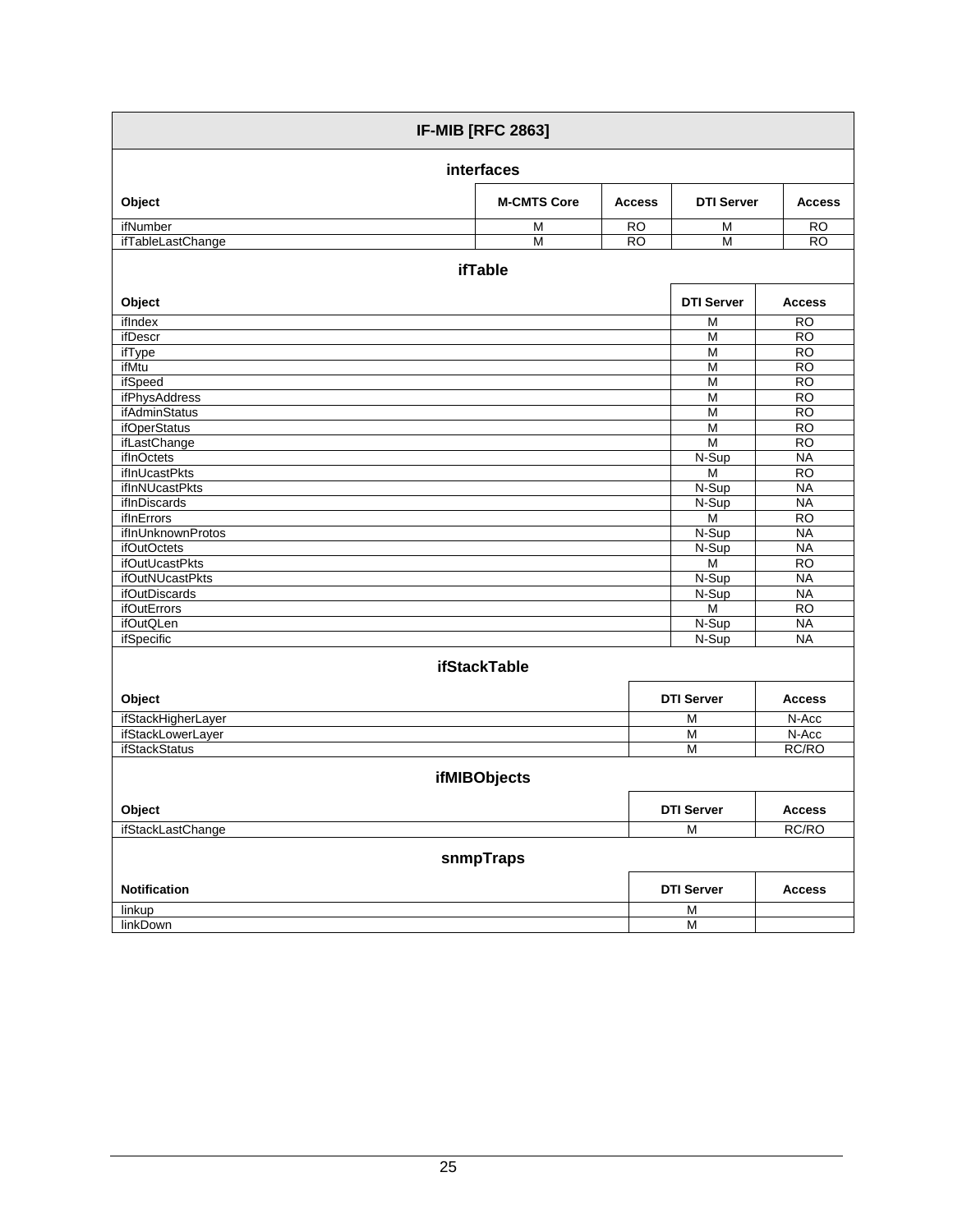|                                             | <b>ENTITY-MIB [RFC 4133]</b> |                        |                              |                        |
|---------------------------------------------|------------------------------|------------------------|------------------------------|------------------------|
|                                             | entPhysicalTable             |                        |                              |                        |
| Object                                      | <b>M-CMTS Core</b>           | <b>Access</b>          | <b>DTI Server</b>            | <b>Access</b>          |
| entPhysicalIndex                            | O                            | N-Acc                  | O                            | N-Acc                  |
| entPhysicalDescr                            | $\overline{O}$               | <b>RO</b>              | $\overline{M}$               | <b>RO</b>              |
| entPhysicalVendorType                       | O                            | <b>RO</b>              | M                            | <b>RO</b>              |
| entPhysicalContainedIn                      | $\circ$                      | <b>RO</b>              | M                            | <b>RO</b>              |
| entPhysicalClass<br>entPhysicalParentRelPos | $\circ$<br>$\overline{O}$    | <b>RO</b><br><b>RO</b> | M<br>$\overline{\mathsf{M}}$ | <b>RO</b><br><b>RO</b> |
| entPhysicalName                             | $\overline{\circ}$           | <b>RO</b>              | $\overline{M}$               | <b>RO</b>              |
| entPhysicalHardwareRev                      | O                            | RO                     | M                            | <b>RO</b>              |
| entPhysicalFirmwareRev                      | $\overline{\circ}$           | <b>RO</b>              | $\overline{M}$               | <b>RO</b>              |
| entPhysicalSoftwareRev                      | $\circ$                      | <b>RO</b>              | M                            | RO <sub></sub>         |
| entPhysicalSerialNum                        | O                            | RW/RO                  | M                            | RW/RO                  |
| entPhysicalMfgName                          | $\circ$                      | RO                     | M                            | <b>RO</b>              |
| entPhysicalModelName                        | O                            | <b>RO</b>              | M                            | <b>RO</b>              |
| entPhysicalAlias                            | O                            | RW/RO                  | M                            | RW/RO                  |
| entPhysicalAssetID                          | $\overline{O}$               | RW/RO                  | M                            | RW/RO                  |
| entPhysicalIsFRU                            | O                            | <b>RO</b>              | M                            | <b>RO</b>              |
| entPhysicalMfgDate                          | $\overline{\circ}$           | $\overline{RO}$        | $\overline{M}$               | <b>RO</b>              |
| entPhysicalUris                             | $\circ$                      | RW/RO                  | M                            | RW/RO                  |
|                                             | entAliasMappingTable         |                        |                              |                        |
| Object                                      | <b>M-CMTS Core</b>           | <b>Access</b>          | <b>DTI Server</b>            | <b>Access</b>          |
| entAliasLogicalIndexOrZero                  | O                            | N-Acc                  | O                            | N-Acc                  |
| entAliasMappingIdentifier                   | O                            | <b>RO</b>              | M                            | RO.                    |
|                                             | entPhysicalContainsTable     |                        |                              |                        |
| Object                                      | <b>M-CMTS Core</b>           | <b>Access</b>          | <b>DTI Server</b>            | <b>Access</b>          |
| entPhysicalChildIndex                       | O                            | <b>RO</b>              | M                            | <b>RO</b>              |
|                                             | <b>SNMPv2-MIB [RFC 3418]</b> |                        |                              |                        |
|                                             | <b>System Group</b>          |                        |                              |                        |
| Objects                                     |                              |                        | <b>DTI Server</b>            | <b>Access</b>          |
| sysDescr                                    |                              |                        | М                            | <b>RO</b>              |
| sysObjectID                                 |                              |                        | M                            | <b>RO</b>              |
| sysuplime                                   |                              |                        | M                            | <b>RO</b>              |
| sysContact                                  |                              |                        | M                            | $\overline{RW}$        |
| sysName                                     |                              |                        | М                            | <b>RW</b>              |
| sysLocation                                 |                              |                        | $\overline{M}$               | $\overline{RW}$        |
| sysServices                                 |                              |                        | М                            | <b>RO</b>              |
| sysORLastChange                             |                              |                        | Μ                            | <b>RO</b>              |
|                                             | sysORTable                   |                        |                              |                        |
| Objects                                     |                              |                        | <b>DTI Server</b>            | <b>Access</b>          |
| sysORIndex                                  |                              |                        | M                            | N-Acc                  |
| sysORID                                     |                              |                        | М                            | RO.                    |
| sysORDescr                                  |                              |                        | M                            | <b>RO</b>              |
| sysORUpTime                                 |                              |                        | M                            | $\overline{RO}$        |
|                                             | <b>SNMP Group</b>            |                        |                              |                        |
| Objects                                     |                              |                        | <b>DTI Server</b>            | <b>Access</b>          |
| snmpEnableAuthenTraps                       |                              |                        | M                            | <b>RW</b>              |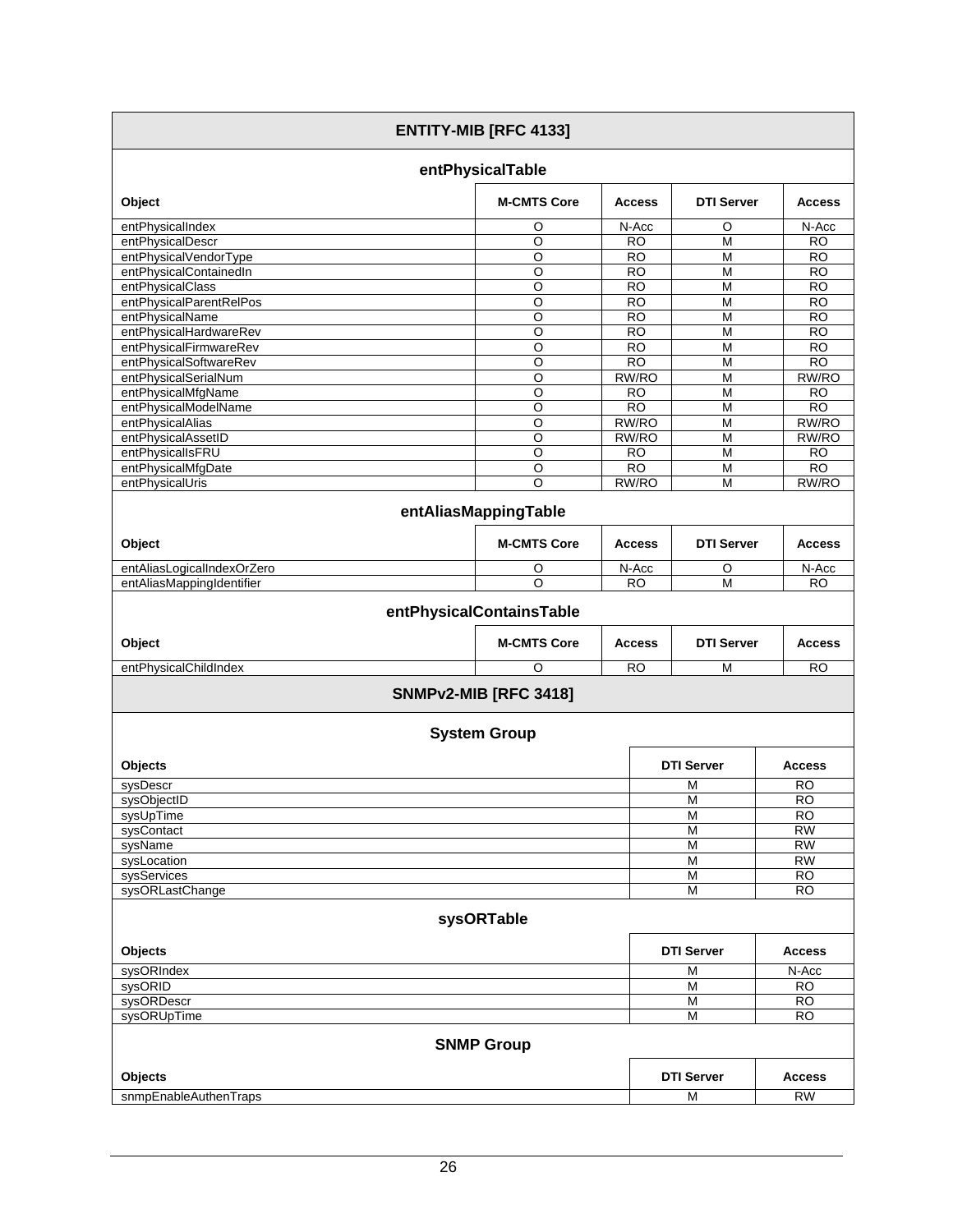| <b>IP-MIB [RFC 2011]</b>                                    |                   |                |  |  |  |
|-------------------------------------------------------------|-------------------|----------------|--|--|--|
| ipAddrTable                                                 |                   |                |  |  |  |
| Objects                                                     | <b>DTI Server</b> | <b>Access</b>  |  |  |  |
| <i>ipAdEntAddr</i>                                          | М                 | RO             |  |  |  |
| ipAdEntIfIndex                                              | M                 | <b>RO</b>      |  |  |  |
| ipAdEntNetMask                                              | М                 | <b>RO</b>      |  |  |  |
| ipAdEntBcastAddr                                            | M                 | <b>RO</b>      |  |  |  |
| ipAdEntReasmMaxSize                                         | M                 | <b>RO</b>      |  |  |  |
| <b>IpNetToMediaTable</b>                                    |                   |                |  |  |  |
| Objects                                                     | <b>DTI Server</b> | <b>Access</b>  |  |  |  |
| ipNetToMedialfIndex                                         | O                 | RC/RO          |  |  |  |
| ipNetToMediaPhysAddress                                     | O                 | RC/RO          |  |  |  |
| ipNetToMediaNetAddress                                      | O                 | RC/RO          |  |  |  |
| ipNetToMediaType                                            | O                 | RC/RO          |  |  |  |
| SNMP-VIEW-BASED-ACM-MIB [RFC 3415]                          |                   |                |  |  |  |
| vacmContextTable                                            |                   |                |  |  |  |
| Objects                                                     | <b>DTI Server</b> | <b>Access</b>  |  |  |  |
| vacmContextName                                             | М                 | <b>RO</b>      |  |  |  |
| vacmSecurityToGroupTable                                    |                   |                |  |  |  |
| Objects                                                     | <b>DTI Server</b> | <b>Access</b>  |  |  |  |
| vacmSecurityModel                                           | M                 | N-Acc          |  |  |  |
| vacmSecurityName                                            | M                 | N-Acc          |  |  |  |
| vacmGroupName                                               | M                 | RC/RO          |  |  |  |
| vacmSecurityToGroupStorageType<br>vacmSecurityToGroupStatus | M<br>M            | RC/RO<br>RC/RO |  |  |  |
| vacmAccessTable                                             |                   |                |  |  |  |
| Objects                                                     | <b>DTI Server</b> | <b>Access</b>  |  |  |  |
| vacmAccessContextPrefix                                     | M                 | N-Acc          |  |  |  |
| vacmAccessSecurityModel                                     | M                 | N-Acc          |  |  |  |
| vacmAccessSecurityLevel                                     | M                 | N-Acc          |  |  |  |
| vacmAccessContextMatch                                      | M                 | RC/RO          |  |  |  |
| vacmAccessReadViewName                                      | M                 | RC/RO          |  |  |  |
| vacmAccessWriteViewName                                     | M                 | RC/RO          |  |  |  |
| vacmAccessNotifyViewName                                    | M                 | RC/RO          |  |  |  |
| vacmAccessStorageType                                       | M                 | RC/RO          |  |  |  |
| vacmAccessStatus                                            | M                 | RC/RO          |  |  |  |
| vacmViewSpinLock                                            | M                 | RW/RO          |  |  |  |
| vacmViewTreeFamilyTable                                     |                   |                |  |  |  |
| Objects                                                     | <b>DTI Server</b> | <b>Access</b>  |  |  |  |
| vacmViewTreeFamilyViewName                                  | M                 | N-Acc          |  |  |  |
| vacmViewTreeFamilySubtree                                   | M                 | N-Acc          |  |  |  |
| vacmViewTreeFamilyMask                                      | M                 | RC/RO          |  |  |  |
| vacmViewTreeFamilyType                                      | M                 | RC/RO          |  |  |  |
| vacmViewTreeFamilyStorageType                               | M                 | RC/RO          |  |  |  |
| vacmViewTreeFamilyStatus                                    | M                 | RC/RO          |  |  |  |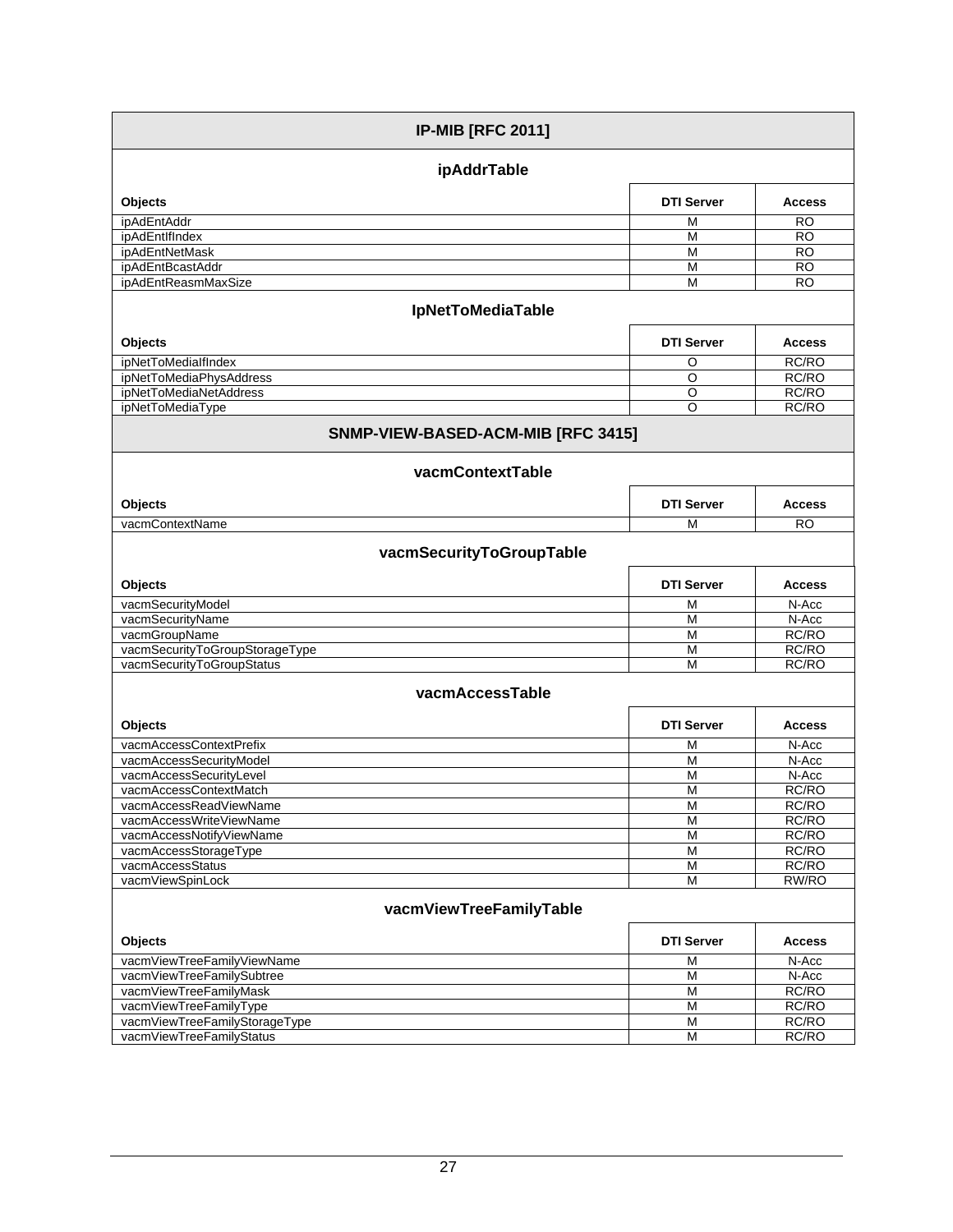#### **SNMP-COMMUNITY-MIB [\[RFC 3584\]](#page-5-9)  snmpCommunityTable Objects DTI Server Access**  snmpCommunityIndex M N-Acc National CommunityIndex M N-Acc National CommunityIndex M N-Acc National CommunityName snmpCommunityName M RC/RO<br>snmpCommunitySecurityName M RC/RO snmpCommunitySecurityName M RC/RO snmpCommunityContextEngineID M RC/RO<br>
SnmpCommunityContextName M RC/RO snmpCommunityContextName M RC/RO/ROM RC/ROM RC/ROM RC/ROM RC/ROM RC/ROM RC/ROM RC/ROM RC/ROM RC/ROM RC/ROM RC/ROM RC/ROM RC/ROM RC/ROM RC/ROM RC/ROM RC/ROM RC/ROM RC/ROM RC/ROM RC/ROM RC/ROM RC/ROM RC/ROM RC/ROM RC/ROM RC/ snmpCommunityTransportTag **M** RC/RO snmpCommunityStorageType **M** RC/RO snmpCommunityStatus M RC/RO **snmpTargetExtTable Objects DTI Server Access**  snmpTargetAddrTMask M RC/RO snmpTargetAddrMMS Note and the state of the state of the state of the state of the state of the state of the state of the state of the state of the state of the state of the state of the state of the state of the state of snmpTrapAddress O ACC-FN snmpTrapCommunity and a control of the control of the control of the control of the ACC-FN shape and the control of the ACC-FN shape and the control of the control of the control of the control of the control of the contro **SNMP Management Framework architecture [\[RFC 3411\]](#page-5-7) snmpEngine Group Objects DTI Server Access**  snmpEngineID M RO<br>
snmpEngineBoots M RO snmpEngineBoots snmpEngineTime M RO<br>snmpEngineMaxMessageSize M RO snmpEngineMaxMessageSize M RO **SNMP Message Processing and Dispatching MIB [\[RFC 3412\]](#page-5-14) snmpMPDStats Objects DTI Server Access**  snmpUnknownSecurityModels **M** RO<br>
snmpInvalidMsos M RO snmpInvalidMsgs M RO<br>
snmpUnknownPDUHandlers M RO snmpUnknownPDUHandlers M RO **SNMP Applications [\[RFC 3413\]](#page-5-15)  Objects DTI Server Access**  snmpTargetSpinLock M RW/RO **snmpTargetAddrTable Objects DTI Server Access**  snmpTargetAddrName M N-Acc No. 2012<br>https://www.accommunity.com/induct/induct/induct/induct/induct/induct/induct/induct/induct/induct/induct/induc<br>M RC/RO snmpTargetAddrTDomain M RC/RO snmpTargetAddrTAddress M RC/RO snmpTargetAddrTimeout M RC/RO<br>
snmpTargetAddrRetryCount M RC/RO snmpTargetAddrRetryCount M RC/RO snmpTargetAddrTagList snmpTargetAddrParams M RC/RO snmpTargetAddrStorageType **M** RC/RO snmpTargetAddrRowStatus M RC/RO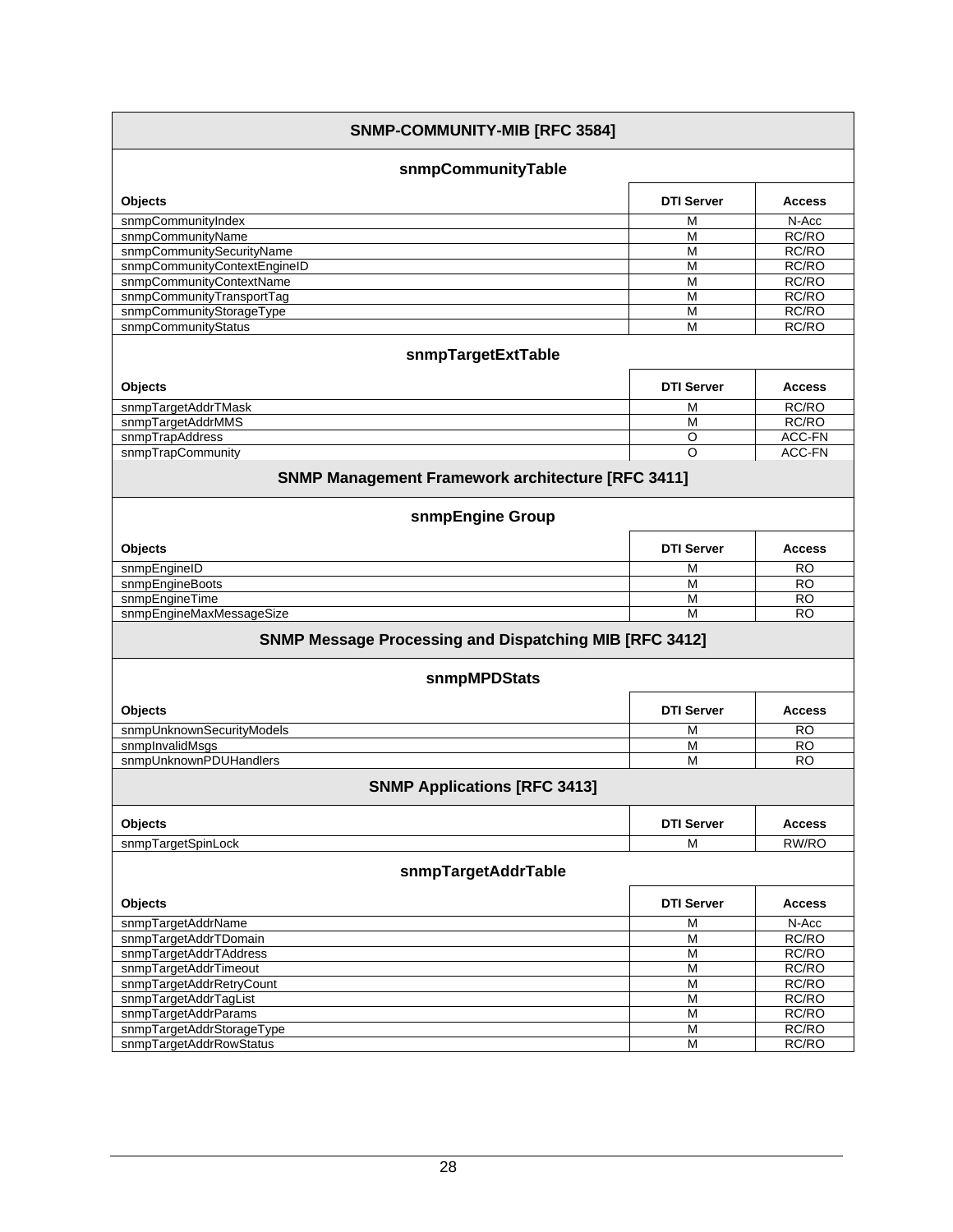| snmpTargetParamsTable             |                   |                 |  |  |
|-----------------------------------|-------------------|-----------------|--|--|
| Objects                           | <b>DTI Server</b> | <b>Access</b>   |  |  |
| snmpTargetParamsName              | M                 | N-Acc           |  |  |
| snmpTargetParamsMPModel           | M                 | RC/RO           |  |  |
| snmpTargetParamsSecurityModel     | M                 | RC/RO           |  |  |
| snmpTargetParamsSecurityName      | M                 | RC/RO           |  |  |
| snmpTargetParamsSecurityLevel     | M                 | RC/RO           |  |  |
| snmpTargetParamsStorageType       | M                 | RC/RO           |  |  |
| snmpTargetParamsRowStatus         | M                 | RC/RO           |  |  |
| snmpUnavailableContexts           | M                 | RC/RO           |  |  |
| snmpUnknownContexts               | M                 | RC/RO           |  |  |
| snmpNotifyTable                   |                   |                 |  |  |
| Objects                           | <b>DTI Server</b> | <b>Access</b>   |  |  |
| snmpNotifyName                    | М                 | N-Acc           |  |  |
| snmpNotifyTag                     | М                 | RC/RO           |  |  |
| snmpNotifyType                    | М                 | RC/RO           |  |  |
| snmpNotifyStorageType             | M                 | RC/RO           |  |  |
| snmpNotifyRowStatus               | M                 | RC/RO           |  |  |
| snmpNotifyFilterProfileTable      |                   |                 |  |  |
| Objects                           | <b>DTI Server</b> | <b>Access</b>   |  |  |
| snmpNotifyFilterProfileName       | М                 | RC/RO           |  |  |
| snmpNotifyFilterProfileStorType   | M                 | RC/RO           |  |  |
| snmpNotifyFilterProfileRowStatus  | M                 | RC/RO           |  |  |
| snmpNotifyFilterTable             |                   |                 |  |  |
| Objects                           | <b>DTI Server</b> | <b>Access</b>   |  |  |
| snmpNotifyFilterSubtree           | М                 | N-Acc           |  |  |
| snmpNotifyFilterMask              | M                 | RC/RO           |  |  |
| snmpNotifyFilterType              | М                 | RC/RO           |  |  |
| snmpNotifyFilterStorageType       | M                 | RC/RO           |  |  |
| snmpNotifyFilterRowStatus         | M                 | RC/RO           |  |  |
| SNMP-USER-BASED-SM-MIB [RFC 3414] |                   |                 |  |  |
| usmStats                          |                   |                 |  |  |
| Objects                           | <b>DTI Server</b> | <b>Access</b>   |  |  |
| usmStatsUnsupportedSecLevels      | М                 | <b>RO</b>       |  |  |
| usmStatsNotInTimeWindows          | M                 | $\overline{RO}$ |  |  |
| usmStatsUnknownUserNames          | М                 | <b>RO</b>       |  |  |
| usmStatsUnknownEngineIDs          | $\overline{M}$    | $\overline{RO}$ |  |  |
| usmStatsWrongDigests              | М                 | <b>RO</b>       |  |  |
| usmStatsDecryptionErrors          | М                 | $\overline{RO}$ |  |  |
| usmUser                           |                   |                 |  |  |
| Objects                           | <b>DTI Server</b> | <b>Access</b>   |  |  |
| usmUserSpinLock                   | М                 | RW/RO           |  |  |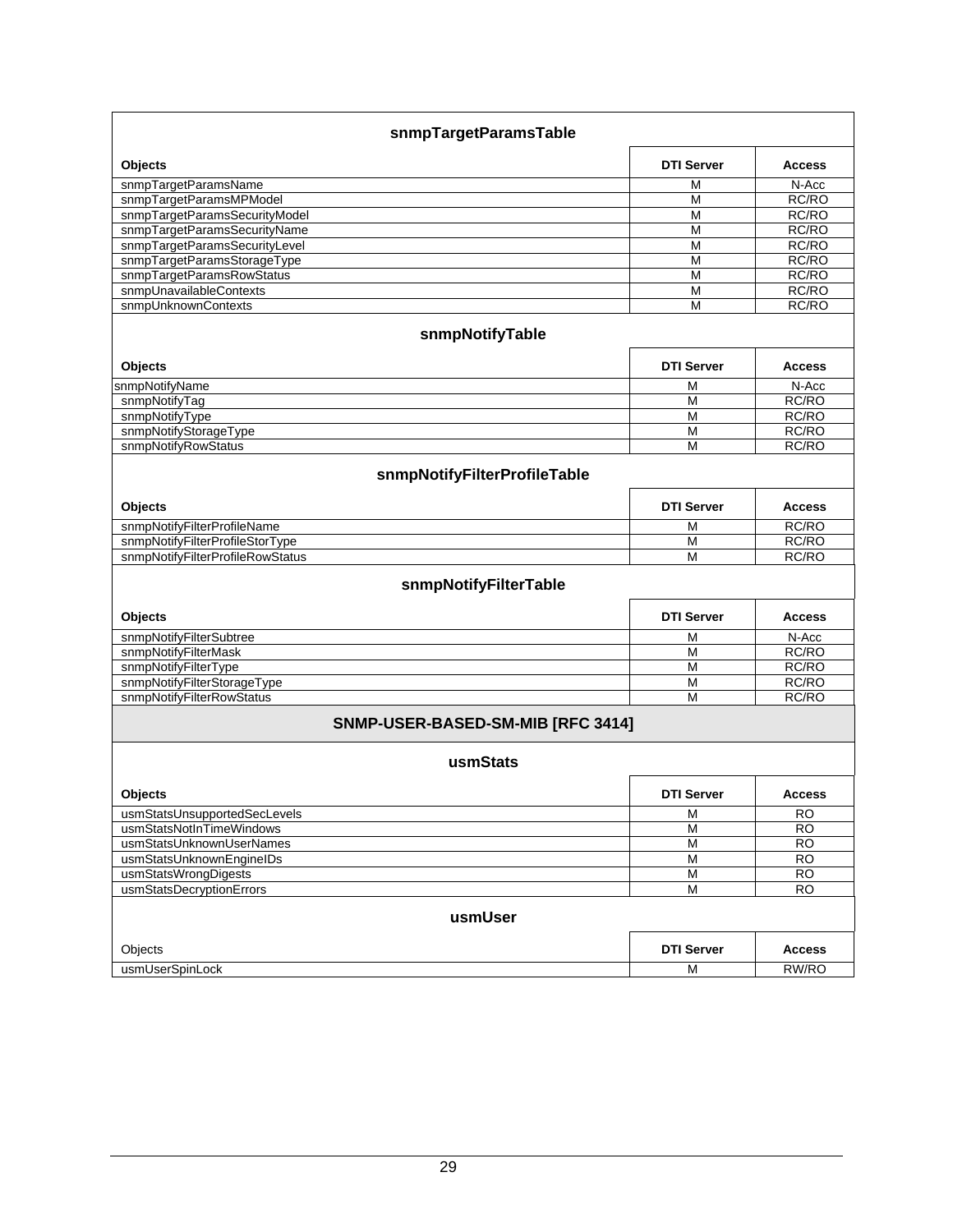| usmUserTable                                     |                    |               |
|--------------------------------------------------|--------------------|---------------|
| Objects                                          | <b>DTI Server</b>  | <b>Access</b> |
| usmUserEngineID                                  | М                  | N-Acc         |
| usmUserName                                      | M                  | N-Acc         |
| usmUserSecurityName                              | M                  | RC/RO         |
| usmUserCloneFrom                                 | M                  | RC/RO         |
| usmUserAuthProtocol                              | M                  | RC/RO         |
| usmUserAuthKeyChange                             | M                  | RC/RO         |
| usmUserOwnAuthKeyChange                          | M                  | RC/RO         |
| usmUserPrivProtocol                              | M                  | RC/RO         |
| usmUserPrivKeyChange                             | M                  | RC/RO         |
| usmUserOwnPrivKeyChange                          | M                  | RC/RO         |
| usmUserPublic                                    | M                  | RC/RO         |
| usmUserStorageType                               | М                  | RC/RO         |
| <b>DOCS-DRF-MIB</b><br>docsDrfDownstreamTable    |                    |               |
| Object                                           | <b>M-CMTS Core</b> | <b>Access</b> |
| docsDrfDownstreamPhyDependencies                 | М                  | <b>RO</b>     |
| docsDrfDownstreamCapabilitiesTable               |                    |               |
| Object                                           | <b>M-CMTS Core</b> | <b>Access</b> |
| docsIfMCmtsEqamDownstreamCapabFrequency          | <b>NA</b>          | <b>NA</b>     |
| docsIfMCmtsEgamDownstreamCapabBandwidth          | <b>NA</b>          | <b>NA</b>     |
| docsIfMCmtsEqamDownstreamCapabPower              | <b>NA</b>          | <b>NA</b>     |
| docsIfMCmtsEqamDownstreamCapabModulation         | <b>NA</b>          | <b>NA</b>     |
| docsIfMCmtsEqamDownstreamCapabInterleaver        | <b>NA</b>          | <b>NA</b>     |
| docsIfMCmtsEqamDownstreamCapabJ83Annex           | <b>NA</b>          | <b>NA</b>     |
| docsIfMCmtsEqamDownstreamCapabConcurrentServices | NA                 | <b>NA</b>     |
| docsIfMCmtsEqamDownstreamCapabServicesTransport  | <b>NA</b>          | <b>NA</b>     |
| docsIfMCmtsEqamDownstreamCapabMuting             | <b>NA</b>          | <b>NA</b>     |
| docsDrfGroupDependencyTable                      |                    |               |
| Object                                           | <b>M-CMTS Core</b> | <b>Access</b> |
| docsDrfGroupDependencyPhyParam                   | NA                 | <b>NA</b>     |
| docsDrfGroupDependencyPhysicalIndex              | NA                 | <b>NA</b>     |
| docsDrfGroupDependencyGroupID                    | <b>NA</b>          | <b>NA</b>     |
| docsDrfGroupDependencyType                       | <b>NA</b>          | <b>NA</b>     |
| docsDrfChannelBlockTable                         |                    |               |
| Object                                           | <b>M-CMTS Core</b> | <b>Access</b> |
| docsDrfChannelBlockPhysicalIndex                 | <b>NA</b>          | <b>NA</b>     |
| docsDrfChannelBlockNumberChannels                | <b>NA</b>          | <b>NA</b>     |
| docsDrfChannelBlockCfgNumberChannels             | <b>NA</b>          | <b>NA</b>     |
| docsDrfChannelBlockMute                          | <b>NA</b>          | <b>NA</b>     |
| docsDrfChannelBlockTestType                      | <b>NA</b>          | <b>NA</b>     |
| docsDrfChannelBlockTestIfIndex                   | <b>NA</b>          | <b>NA</b>     |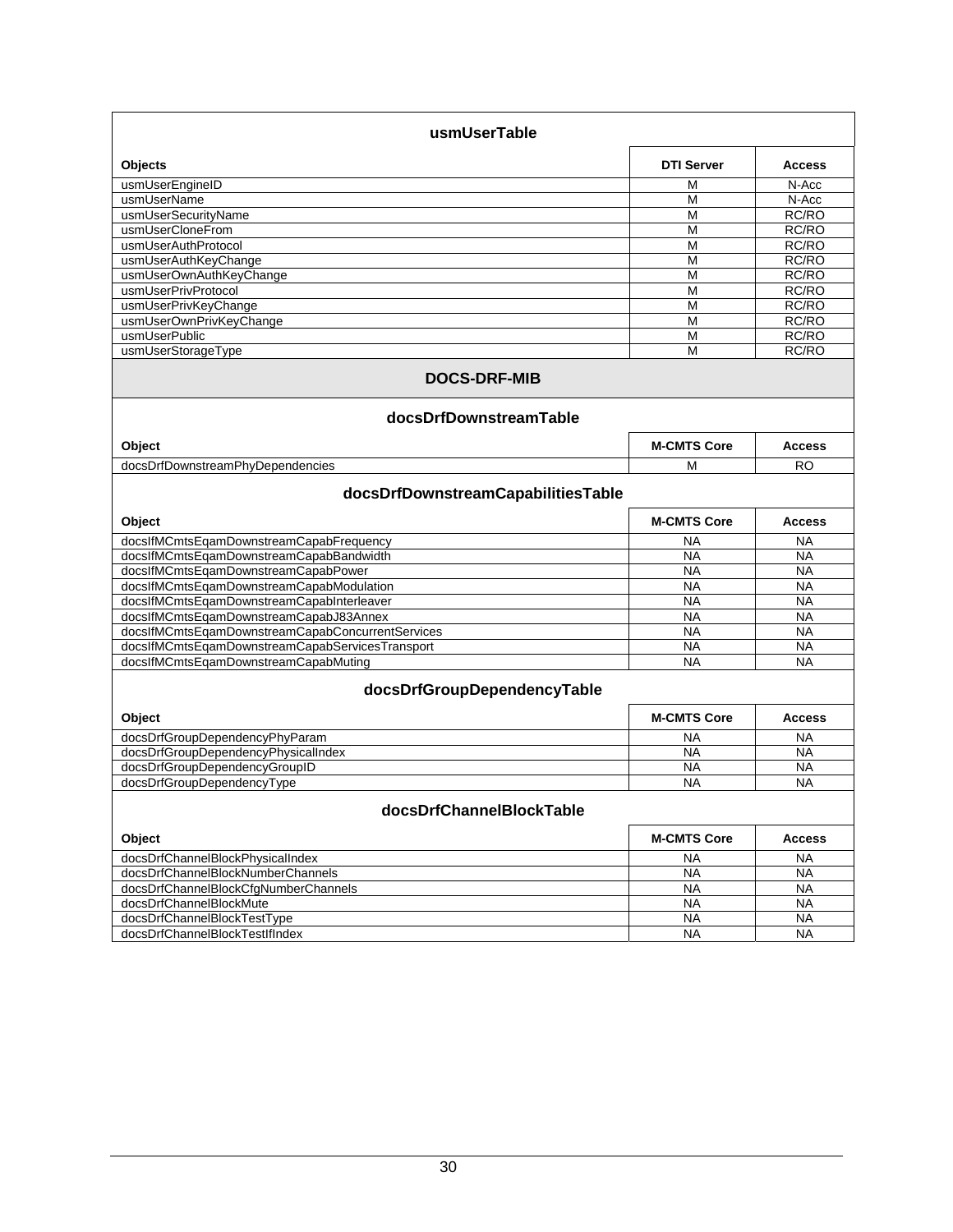## <span id="page-34-1"></span><span id="page-34-0"></span>**A.1 IF-MIB ifTable MIB-Object details**

<span id="page-34-2"></span>

| IF-MIB Object details for<br><b>Cable Device using 1000</b><br><b>Mbps Ethernet</b> | <b>M-CMTS Core</b><br><b>NSI Ethernet-</b><br>100/1000      | <b>CMTS-Downstream</b><br><b>M-CMTS Core,</b><br><b>M-CMTS EQAM</b> | <b>EQAM GigE</b>                                               | <b>DTI/ M-CMTS/</b><br><b>EQAM Client</b>                      |
|-------------------------------------------------------------------------------------|-------------------------------------------------------------|---------------------------------------------------------------------|----------------------------------------------------------------|----------------------------------------------------------------|
| ifIndex                                                                             | (n)                                                         | (n)                                                                 | (n)                                                            | (n)                                                            |
| ifType                                                                              | 6                                                           | 229                                                                 | 6                                                              | other(1)                                                       |
| ifSpeed                                                                             | 100,000,000 -<br>1000,000,000                               | $~-64$ -QAM=30,341,646<br>~256-QAM=42,884,296                       | 1000,000,000                                                   | 5,000,000                                                      |
| ifHighSpeed                                                                         | 100-1000                                                    | $~-64$ -QAM=30<br>$~256$ -QAM=43                                    | 1000                                                           | 5                                                              |
| ifPhysAddress                                                                       | Eth MAC                                                     | <b>Empty-String</b>                                                 | Eth MAC                                                        | Empty-String                                                   |
| ifAdminStatus                                                                       | Up(1), Down(2),<br>Testing(3)                               | Up(1), Down(2),<br>Testing(3)                                       | Up(1), Down(2),<br>Testing(3)                                  | Up(1), Down(2),<br>Testing(3)                                  |
| <i>ifOperStatus</i>                                                                 | Up(1), Down(2),<br>Testing(3), Dormant(5),<br>notPresent(6) | Up(1), Down(2),<br>Testing(3), Dormant(5),<br>notPresent(6)         | Up(1), Down(2),<br>Testing(3),<br>Dormant(5),<br>notPresent(6) | Up(1), Down(2),<br>Testing(3),<br>Dormant(5),<br>notPresent(6) |
| ifMtu                                                                               | 1500                                                        | 1464, (n)                                                           | 1500, (n)                                                      | 256                                                            |
| ifInOctets                                                                          | (n)                                                         | 0                                                                   | (n)                                                            | (n)                                                            |
| <b>ifHCInOctets</b>                                                                 | (n)                                                         | $\mathbf 0$                                                         | (n)                                                            | (n)                                                            |
| <b>ifOutOctets</b>                                                                  | (n)                                                         | (n)                                                                 | (n)                                                            | (n)                                                            |
| <b>ifHCOutOctets</b>                                                                | (n)                                                         | (n)                                                                 | (n)                                                            | (n)                                                            |
| <b>ifInUcastPkts</b>                                                                | (n)                                                         | 0                                                                   | (n)                                                            | (n)                                                            |
| <b>ifHCInUcastPkts</b>                                                              | (n)                                                         | 0                                                                   | (n)                                                            | (n)                                                            |
| ifInMulticastPkts                                                                   | (n)                                                         | 0                                                                   | (n)                                                            | (n)                                                            |
| ifHCInMulticastPkts                                                                 | (n)                                                         | 0                                                                   | (n)                                                            | (n)                                                            |
| ifInBroadcastPkts                                                                   | (n)                                                         | 0                                                                   | (n)                                                            | (n)                                                            |
| <b>ifHCInBroadcastPkts</b>                                                          | (n)                                                         | 0                                                                   | (n)                                                            | (n)                                                            |
| ifInDiscards                                                                        | (n)                                                         | 0                                                                   | (n)                                                            | (n)                                                            |
| ifInErrors                                                                          | (n)                                                         | 0                                                                   | (n)                                                            | (n)                                                            |
| ifInUnknownProtos                                                                   | (n)                                                         | 0                                                                   | (n)                                                            | (n)                                                            |
| ifOutUcastPkts                                                                      | (n)                                                         | (n)                                                                 | (n)                                                            | (n)                                                            |
| <b>ifHCOutUcastPkts</b>                                                             | (n)                                                         | (n)                                                                 | (n)                                                            | (n)                                                            |
| ifOutMulticastPkts                                                                  | (n)                                                         | (n)                                                                 | (n)                                                            | (n)                                                            |
| ifHCOutMulticastPkts                                                                | (n)                                                         | (n)                                                                 | (n)                                                            | (n)                                                            |
| ifOutBroadcastPkts                                                                  | (n)                                                         | (n)                                                                 | (n)                                                            | (n)                                                            |
| ifHCOutBroadcastPkts                                                                | (n)                                                         | (n)                                                                 | (n)                                                            | (n)                                                            |
| ifOutDiscards                                                                       | (n)                                                         | (n)                                                                 | (n)                                                            | (n)                                                            |
| ifOutErrors                                                                         | (n)                                                         | (n)                                                                 | (n)                                                            | (n)                                                            |
| ifPromiscuousMode                                                                   | True(1), false(2)                                           | True(1), false(2)                                                   | True(1), false(2)                                              | True(1), false(2)                                              |

## *Table A–2 - IF-MIB ifTable MIB-Object details*